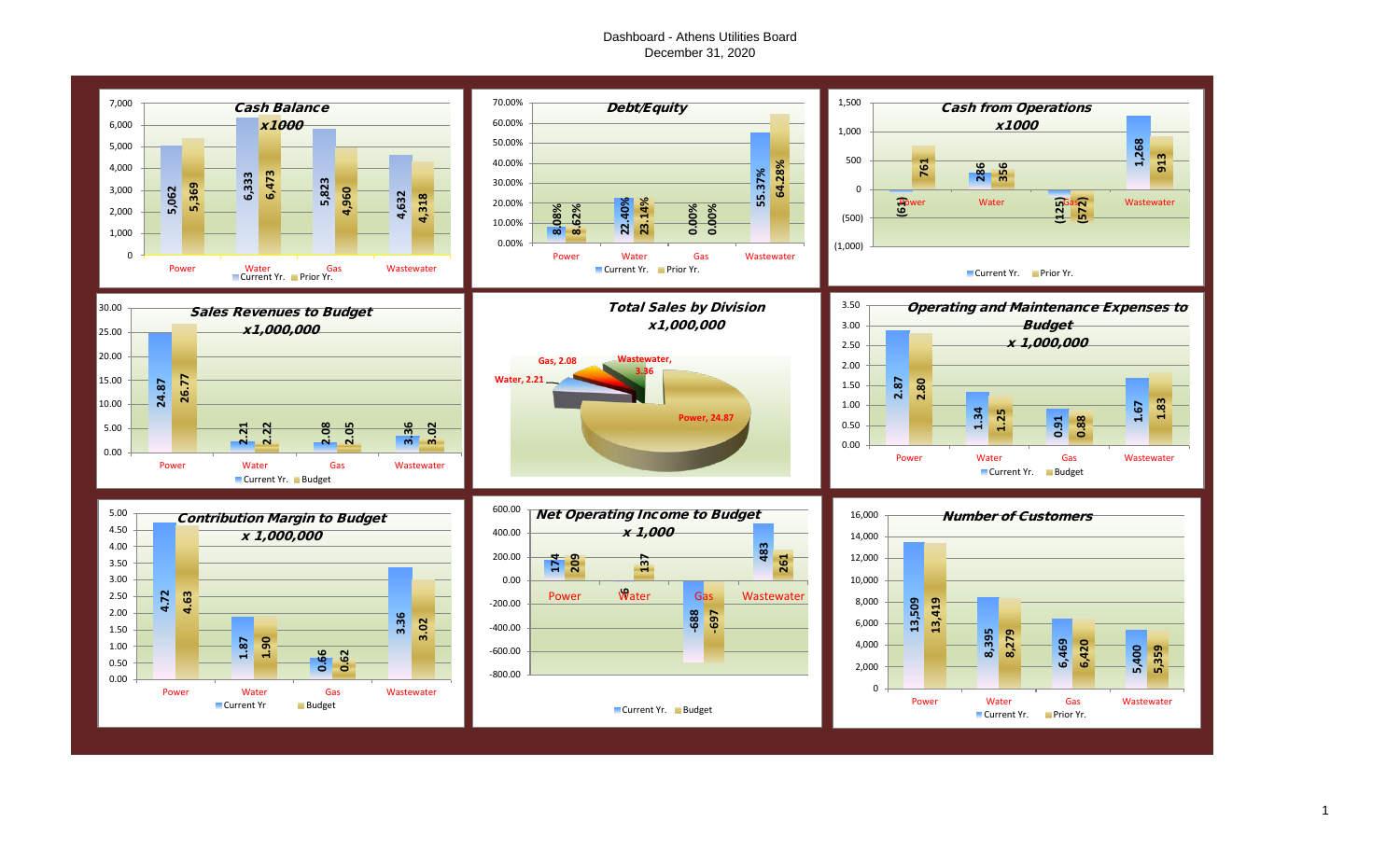#### **Athens Utilities Board Combined Balance Sheet (000 Omitted) December 31, 2020**

|                                         | December 31, 2020      | <b>Prior Year</b>      | <b>Change</b>     |
|-----------------------------------------|------------------------|------------------------|-------------------|
| <b>Current Assets</b>                   | \$30,645               | \$30,903               | (\$258)           |
| Long-Term Assets<br><b>Total Assets</b> | \$118,968<br>\$149,613 | \$119,006<br>\$149,909 | (\$38)<br>(\$296) |
| <b>Current Liabilities</b>              | \$5,680                | \$5,467                | \$213             |
| Long-Term Liabilities                   | \$26,659               | \$28,208               | (\$1,549)         |
| <b>Net Assets</b>                       | \$117,275              | \$116,234              | \$1,040           |
| <b>Total Liabilities and Net Assets</b> | \$149,613              | \$149,909              | (\$296)           |

#### **Athens Utilities Board Combined Profit and Loss Statement (000 Omitted)**

**December 31, 2020**

|                                           |                          | YEAR-TO-DATE      |                 |                   | <b>CURRENT MONTH</b> |                 |               |               |                 |  |
|-------------------------------------------|--------------------------|-------------------|-----------------|-------------------|----------------------|-----------------|---------------|---------------|-----------------|--|
|                                           | <b>YTD</b>               | <b>YTD</b>        | <b>Variance</b> | <b>Month</b>      | Month                | <b>Variance</b> | Annual        | <b>YTD</b>    | <b>Variance</b> |  |
|                                           | <b>December 31, 2020</b> | <b>Prior Year</b> |                 | December 31, 2020 | <b>Prior Year</b>    |                 | <b>Budget</b> | <b>Budget</b> |                 |  |
| <b>Sales Revenue</b>                      | \$32,228                 | \$34,719          | (\$2,491)       | \$5,257           | \$5,731              | (\$474)         | \$68,435      | \$34,049      | (\$1,821)       |  |
| Cost of Goods Sold                        | \$21,923                 | \$24,154          | \$2,231         | \$3,966           | \$3,875              | (\$90)          | \$47,125      | \$23,884      | \$1,961         |  |
| <b>Contribution Margin</b>                | \$10,305                 | \$10,565          | (\$260)         | \$1,291           | \$1,855              | (\$565)         | \$21,309      | \$10,165      | \$140           |  |
| <b>Operating and Maintenance Expenses</b> | \$6,569                  | \$5,933           | (\$636)         | \$1,102           | \$1,000              | (\$102)         | \$13,110      | \$6,951       | \$383           |  |
| Depreciation and Taxes Equivalents        | \$3,743                  | \$3,298           | (\$445)         | \$620             | \$548                | (\$72)          | \$6,256       | \$3,303       | (\$440)         |  |
| <b>Total Operating Expenses</b>           | \$10,312                 | \$9,231           | (\$1,081)       | \$1,722           | \$1,548              | (\$174)         | \$19,366      | \$10,254      | (\$58)          |  |
| <b>Net Operating Income</b>               | $($ \$6)                 | \$1,334           | (\$1,340)       | (\$431)           | \$307                | (\$738)         | \$1,943       | (\$89)        | \$82            |  |
| Grants, Contributions & Extraordinary     | \$63                     | \$235             | (\$172)         | \$1               | \$62                 | (\$61)          | \$504         | \$19          | \$45            |  |
| <b>Change in Net Assets</b>               | \$57                     | \$1,569           | (\$1,513)       | (\$430)           | \$369                | (\$799)         | \$2,447       | (\$70)        | \$127           |  |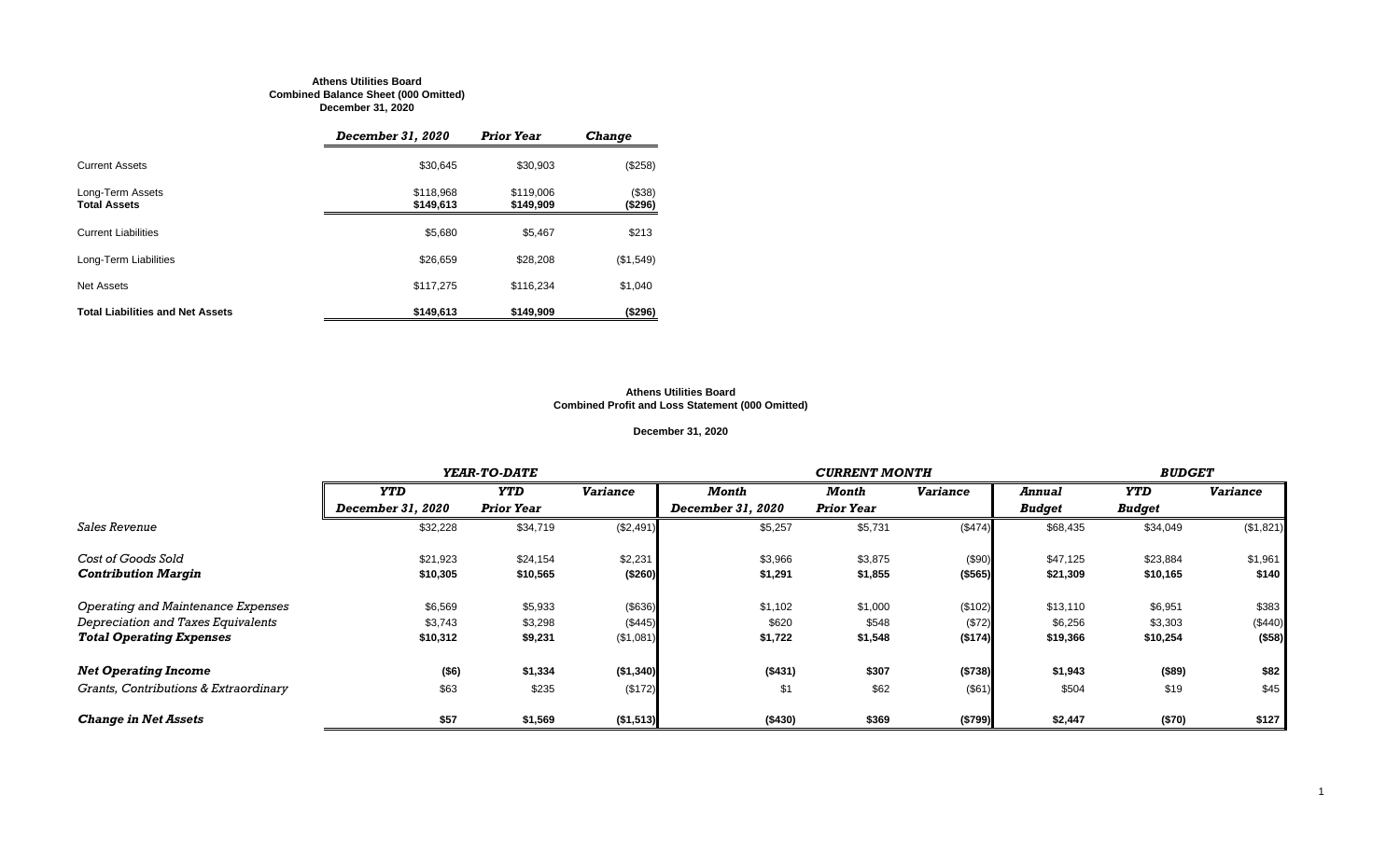#### **Athens Utilities Board Financial Statement Synopsis 12/31/2020 (000 Omitted)**

|                                             |                |                         |                 |                 |        |                         | <b>UUU OMMUU</b> U |         |                |                                                                                 |         |         |          |         |                       |                   |                           |                         |                |            |
|---------------------------------------------|----------------|-------------------------|-----------------|-----------------|--------|-------------------------|--------------------|---------|----------------|---------------------------------------------------------------------------------|---------|---------|----------|---------|-----------------------|-------------------|---------------------------|-------------------------|----------------|------------|
|                                             | Y-T-D          | <b>Power</b><br>$Y-T-D$ | $M-T-D$         | $M-T-D$         | Y-T-D  | <b>Water</b><br>$Y-T-D$ | $M-T-D$            | $M-T-D$ | Y-T-D          | Gas<br>$Y-T-D$                                                                  | $M-T-D$ | $M-T-D$ | Y-T-D    | $Y-T-D$ | Wastewater<br>$M-T-D$ | $M-T-D$           |                           | <b>Total</b><br>$Y-T-D$ | $M-T-D$        | $M-T-D$    |
|                                             | <b>Current</b> | Prior Yr.               | <b>Current</b>  | Prior Yr.       |        | Current Prior Yr.       |                    |         |                | Current   Prior Yr. Current   Prior Yr. Current   Prior Yr. Current   Prior Yr. |         |         |          |         |                       | Current Prior Yr. | $Y-T-D$<br><b>Current</b> | Prior Yr.               | <b>Current</b> | Prior Yr.  |
|                                             |                |                         |                 |                 |        |                         |                    |         |                |                                                                                 |         |         |          |         |                       |                   |                           |                         |                |            |
| <b>Cash Balance</b>                         | 5,062          | 5,369                   |                 |                 | 6,333  | 6,473                   |                    |         | 5,823          | 4,960                                                                           |         |         | 4,632    | 4,318   |                       |                   | 21,849                    | 21,120                  |                |            |
| <b>Working Capital</b>                      | 7,142          | 9,344                   |                 |                 | 7,248  | 7,467                   |                    |         | 6,192          | 5,880                                                                           |         |         | 5,431    | 5,757   |                       |                   | 26,013                    | 28,448                  |                |            |
| <b>Plant Assets</b>                         | 73,556         | 71,656                  |                 |                 | 33,931 | 33,093                  |                    |         | 24,318         | 24,032                                                                          |         |         | 57,795   | 56,637  |                       |                   | 189,600                   | 185,418                 |                |            |
| <b>Debt</b>                                 | 4,040          | 4,291                   |                 |                 | 4,805  | 4,981                   |                    |         | 0              |                                                                                 |         |         | 14,911   | 16,097  |                       |                   | 23,756                    | 25,369                  |                |            |
| <b>Net Assets (Net Worth)</b>               | 50,010         | 49,804                  |                 |                 | 21,454 | 21,525                  |                    |         | 19,855         | 19,865                                                                          |         |         | 25,655   | 25,040  |                       |                   | 116,974                   | 116,234                 |                |            |
| <b>Cash from Operations</b>                 | (61)           | 761                     | (378)           | 184             | 286    | 356                     | 93                 | 100     | (125)          | (572)                                                                           | 245     | 177     | 1,268    | 913     | 110                   | 254               | 1,368                     | 1,458                   | 70             | 715        |
| <b>Net Pension Liability</b>                | 2,271          | 2,199                   |                 |                 | 669    | 640                     |                    |         | 473            | 425                                                                             |         |         | 667      | 655     |                       |                   | 4,080                     | 3,919                   |                |            |
| Principal Paid on Debt {Lease Included} (1) | 248            | 154                     | 248             | 154             | 170    | 161                     | 14                 | 16      | $\overline{0}$ | $\Omega$                                                                        |         |         | 1,179    | 642     | 11                    | 11                | 1,597                     | 957                     | 273            | 181        |
| <b>New Debt-YTD</b>                         | $\Omega$       |                         |                 |                 | 0      |                         | $\Omega$           |         | <sup>n</sup>   |                                                                                 |         |         | $\Omega$ |         | $\Omega$              |                   |                           |                         | $\sim$         | $\sim$ $-$ |
| <b>Cash Invested in Plant</b>               | 1,263          | 1,986                   | 72 <sub>1</sub> | 247             | 674    | 282                     | 352                | 38      | 313            | 371                                                                             | 78 i    | 26      | 1,113    | 1,208   | (53)                  | 221               | 3,363                     | 3,847                   | 449            | 533        |
| <b>Cash Flow</b>                            | (1, 337)       | (1, 231)                | (452)           | (64)            | (484)  | (17)                    | (276)              | 47      | (422)          | (943)                                                                           | 167     | 151     | 112      | (132)   | 152                   | 82                | (2, 131)                  | (2, 323)                | (409)          | 215        |
| <b>Sales</b>                                | 24,873         | 27,146                  | 3,749           | 4,085           | 2,214  | 2,307                   | 336                | 344     | 2,084          | 2,310                                                                           | 730     | 803     | 3,362    | 3,361   | 496                   | 569               | 32,533                    | 35,125                  | 5,311          | 5,802      |
| Cost of Goods Sold {COGS}                   | 20,158         | 22,354                  | 3,450           | 3,412           | 339    | 327                     | 53                 | 54      | 1,426          | 1,473                                                                           | 463     | 409     |          |         |                       |                   | 21,923                    | 24,154                  | 3,966          | 3,875      |
| <b>O&amp;M Expenses-YTD {minus COGS}</b>    | 4,530          | 4,034                   | 793             | 665             | 1,839  | 1,720                   | 298                | 293     | 1,351          | 1,277                                                                           | 223     | 215     | 2,808    | 2,508   | 446                   | 435               | 10,529                    | 9,540                   | 1,760          | 1,608      |
| <b>Net Operating Income</b>                 | 174            | 766                     | (500)           | 10 <sup>°</sup> | (6)    | 234                     | (22)               | (6)     | (688)          | (419)                                                                           | 44      | 185     | 483      | 752     | 43                    | 119               | (37)                      | 1,334                   | (435)          | 307        |
| <b>Interest on Debt</b>                     | 12             | 29                      |                 |                 | 51     | 54                      | 9                  |         | 0              | $\Omega$                                                                        |         |         | 39       | 127     | 8                     | 19                | 103                       | 210                     | 24             | 32         |
| Variable Rate Debt Interest Rate            | 0.22%          | 1.34%                   |                 |                 |        |                         |                    |         |                |                                                                                 |         |         | 22.00%   | 1.34%   |                       |                   |                           |                         |                |            |
| <b>Grants, Contributions, Extraordinary</b> | 22             |                         |                 |                 |        |                         |                    |         | 16             |                                                                                 |         |         | 26       | 231     | $\overline{0}$        | 61                | 63                        | 235                     |                | 62         |
| <b>Net Income</b>                           | 196            | 771                     | (499)           | 10 <sup>°</sup> | (6)    | 234                     | (22)               | (6)     | (672)          | (419)                                                                           | 44      | 185     | 509      | 983     | 43                    | 180               | 26                        | 1,569                   | (434)          | 369        |
| # Customers                                 | 13,509         | 13,419                  |                 |                 | 8,395  | 8,279                   |                    |         | 6,469          | 6,420                                                                           |         |         | 5,400    | 5,359   |                       |                   | 33,773                    | 33,477                  |                |            |
| <b>Sales Volume</b>                         | 306,879        | 347,894                 | 50,198          | 51,444          | 4,743  | 5,028                   | 721                | 743     | 2,914          | 3,114                                                                           | 941     | 1,041   | 2,290    | 2,361   | 350                   | 362               |                           |                         |                |            |
| <b>Revenue per Unit Sold (2)</b>            | 0.081          | 0.078                   | 0.075           | 0.079           | 0.47   | 0.46                    | 0.47               | 0.46    | 0.72           | 0.74                                                                            | 0.78    | 0.77    | 1.47     | 1.42    | 1.42                  | 1.57              |                           |                         |                |            |
| <b>Natural Gas Market Price (Dth)</b>       |                |                         |                 |                 |        |                         |                    |         |                |                                                                                 | 2.77    | 2.56    |          |         |                       |                   |                           |                         |                |            |
| <b>Natural Gas Total Unit Cost (Dth)</b>    |                |                         |                 |                 |        |                         |                    |         | 3.78           | 3.95                                                                            | 4.02    | 3.71    |          |         |                       |                   |                           |                         |                |            |
| <b>Full Time Equivalent Employees</b>       | 63.17          | 62.06                   | 63.93           | 62.69           | 14.77  | 14.89                   | 15.04              | 15.35   | 10.06          | 10.39                                                                           | 9.84    | 10.85   | 19.6127  | 20.08   | 19.53                 | 20.58             | 107.61                    | 107.42                  | 108.34         | 109.47     |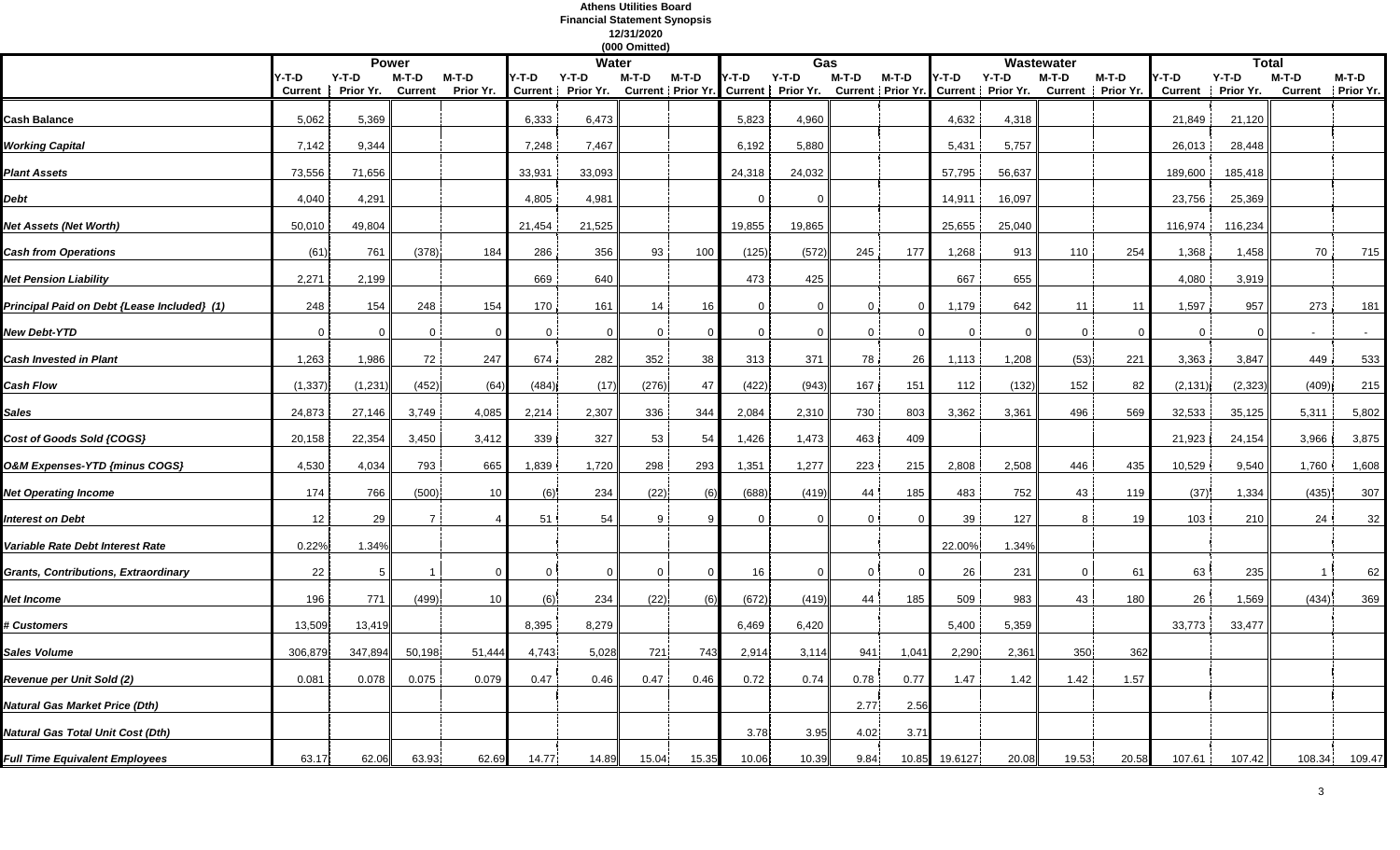#### **ATHENS UTILITIES BOARD POWER DIVISION BALANCE SHEET December 31, 2020**

| Prior<br><b>Month</b>          | Change<br>from prior<br><b>Month</b> |
|--------------------------------|--------------------------------------|
|                                |                                      |
| 5,514,046.67                   | (451, 945.43)                        |
| 0.00                           | 0.00                                 |
| 2,944,018.51                   | 397,813.99                           |
| 0.00                           | 0.00                                 |
| 300,446.70                     | (31,094.92)                          |
| 178,352.41                     | (15,096.31)                          |
| 1,086,212.33                   | 0.00                                 |
| 1,649,150.13                   | 29,646.93                            |
| 11,672,226.75                  | (70, 675.74)                         |
| 0.00                           | 0.00                                 |
| 0.00                           | 0.00                                 |
| 1,557,494.07                   | 0.00                                 |
| 73,872,494.11                  | (316, 801.45)                        |
| (26, 175, 649.26)              | 372,455.57                           |
| 47,696,844.85                  | 55,654.12                            |
| 49.254.338.92                  | 55,654.12                            |
| 60,926,565.67                  | \$<br>(15,021.62)                    |
|                                |                                      |
| 2,892,350.08                   | 440,394.80                           |
| 576,911.51                     | (1,100.00)                           |
| 0.00                           | 0.00                                 |
| 550,106.78                     | 1,202.57                             |
| 4,019,368.37                   | 440,497.37                           |
| 0.00                           | 0.00                                 |
| 0.00                           | 0.00                                 |
| 4,039,511.63                   | 0.00                                 |
| 2,227,527.79                   | 43,964.85                            |
| 130,580.80                     | 0.00                                 |
| 0.00                           | 0.00                                 |
| 6,397,620.22                   | 43,964.85                            |
|                                |                                      |
| 50,509,577.08<br>60,926,565.67 | \$<br>(499, 483.84)<br>(15, 021.62)  |

| <b>Current Period</b><br>December 31, 2020 |                              | <b>Prior Year</b> | <b>Change from</b><br><b>Prior Year</b> |                                                | <b>Current Period</b><br><b>December 31, 2020</b> | Prior<br><b>Month</b> | Change<br>from prior<br><b>Month</b> |
|--------------------------------------------|------------------------------|-------------------|-----------------------------------------|------------------------------------------------|---------------------------------------------------|-----------------------|--------------------------------------|
|                                            |                              |                   |                                         | Assets:                                        |                                                   |                       |                                      |
|                                            | 5,062,101.24                 | 5,368,762.98      | (306, 661.74)                           | Cash and Cash Equivalents                      | 5,062,101.24                                      |                       | 5,514,046.67<br>(451, 945.43)        |
|                                            | 0.00                         | 0.00              | 0.00                                    | <b>Bond Funds Available</b>                    | 0.00                                              |                       | 0.00<br>0.00                         |
|                                            | 3,341,832.50                 | 3,300,933.38      | 40,899.12                               | <b>Customer Receivables</b>                    | 3,341,832.50                                      |                       | 397,813.99<br>2,944,018.51           |
|                                            | 0.00                         | 0.00              | 0.00                                    | Due from (to) Other Divisions                  | 0.00                                              |                       | 0.00<br>0.00                         |
|                                            | 269,351.78                   | 460,573.51        | (191, 221.73)                           | <b>Other Receivables</b>                       | 269,351.78                                        |                       | 300,446.70<br>(31,094.92)            |
|                                            | 163,256.10                   | 146,885.62        | 16,370.48                               | <b>Prepaid Expenses</b>                        | 163,256.10                                        |                       | 178,352.41<br>(15,096.31)            |
|                                            | 1,086,212.33                 | 1,187,974.39      | (101, 762.06)                           | <b>Unbilled Revenues</b>                       | 1,086,212.33                                      |                       | 1,086,212.33<br>0.00                 |
|                                            | 1,678,797.06                 | 1,606,917.22      | 71,879.84                               | Materials and Supplies Inventory               | 1,678,797.06                                      |                       | 29,646.93<br>1,649,150.13            |
|                                            | 11,601,551.01                | 12,072,047.10     | (470, 496.09)                           | <b>Total Current Assets</b>                    | 11,601,551.01                                     |                       | (70, 675.74)<br>11,672,226.75        |
|                                            | 0.00                         | 0.00              | 0.00                                    | <b>Unamortized Debt Expense</b>                | 0.00                                              |                       | 0.00<br>0.00                         |
|                                            | 0.00                         | 0.00              | 0.00                                    | TVA Heat Pump Loans Receivable                 | 0.00                                              |                       | 0.00<br>0.00                         |
|                                            | 1,557,494.07                 | 1,607,954.32      | (50, 460.25)                            | <b>Deferred Pension Outflows</b>               | 1,557,494.07                                      |                       | 0.00<br>1,557,494.07                 |
|                                            | 73,555,692.66                | 71,656,405.26     | 1,899,287.40                            | <b>Electric Utility Plant, at Cost</b>         | 73,555,692.66                                     |                       | (316, 801.45)<br>73,872,494.11       |
|                                            | (25,803,193.69)              | (24, 416, 112.82) | (1,387,080.87)                          | Less: Accumulated Depreciation                 | (25,803,193.69)                                   |                       | 372,455.57<br>(26, 175, 649.26)      |
|                                            | 47,752,498.97                | 47,240,292.44     | 512,206.53                              | <b>Net Electric Utility Plant</b>              | 47,752,498.97                                     |                       | 55,654.12<br>47,696,844.85           |
| 49,309,993.04                              |                              | 48,848,246.76     | 461,746.28                              | <b>Total Long Term Assets</b>                  | 49,309,993.04                                     |                       | 49,254,338.92<br>55,654.12           |
| - \$                                       | $$^{\circ}$<br>60,911,544.05 | 60,920,293.86     | \$<br>(8,749.81)                        | <b>Total Assets</b>                            | \$<br>60,911,544.05                               | \$                    | 60,926,565.67<br>\$<br>(15,021.62)   |
|                                            |                              |                   |                                         | <b>Liabilities and Retained Earnings:</b>      |                                                   |                       |                                      |
|                                            | 3,332,744.88                 | 3,422,934.68      | (90, 189.80)                            | <b>Accounts Payable</b>                        | 3,332,744.88                                      |                       | 2,892,350.08<br>440,394.80           |
|                                            | 575,811.51                   | 417,920.00        | 157,891.51                              | <b>Customer Deposits</b>                       | 575,811.51                                        |                       | 576,911.51<br>(1,100.00)             |
|                                            | 0.00                         | 0.00              | 0.00                                    | Deferred Income                                | 0.00                                              |                       | 0.00<br>0.00                         |
|                                            | 551,309.35                   | 604,952.17        | (53, 642.82)                            | <b>Other Current Liabilities</b>               | 551,309.35                                        |                       | 550,106.78<br>1,202.57               |
|                                            | 4,459,865.74                 | 4,445,806.85      | 14,058.89                               | <b>Total Current Liabilities</b>               | 4,459,865.74                                      |                       | 440,497.37<br>4,019,368.37           |
|                                            | 0.00                         | 0.00              | 0.00                                    | <b>Bonds Payable</b>                           | 0.00                                              |                       | 0.00<br>0.00                         |
|                                            | 0.00                         | 0.00              | 0.00                                    | Long-Term Leases Payable                       | 0.00                                              |                       | 0.00<br>0.00                         |
|                                            | 4,039,511.63                 | 4,290,994.13      | (251, 482.50)                           | Notes Payable                                  | 4,039,511.63                                      |                       | 0.00<br>4,039,511.63                 |
|                                            | 2,271,492.64                 | 2,199,481.44      | 72,011.20                               | Net Pension Liability                          | 2,271,492.64                                      |                       | 43,964.85<br>2,227,527.79            |
|                                            | 130,580.80                   | 179,809.42        | (49, 228.62)                            | <b>Deferred Pension Inflows</b>                | 130,580.80                                        |                       | 130,580.80<br>0.00                   |
|                                            | 0.00                         | 0.00              | 0.00                                    | TVA Advances, Energy Right Loans               | 0.00                                              |                       | 0.00<br>0.00                         |
|                                            | 6,441,585.07                 | 6,670,284.99      | (228, 699.92)                           | <b>Total Long Term Liabilities</b>             | 6,441,585.07                                      |                       | 43,964.85<br>6,397,620.22            |
|                                            | 50,010,093.24                | 49,804,202.02     | 205,891.22                              | Net Position                                   | 50,010,093.24                                     |                       | 50,509,577.08<br>(499, 483.84)       |
| S.                                         | 60,911,544.05<br>\$          | 60,920,293.86     | \$<br>(8,749.81)                        | <b>Total Liabilities and Retained Earnings</b> | 60,911,544.05<br>S.                               | \$                    | 60,926,565.67<br>(15,021.62)<br>\$   |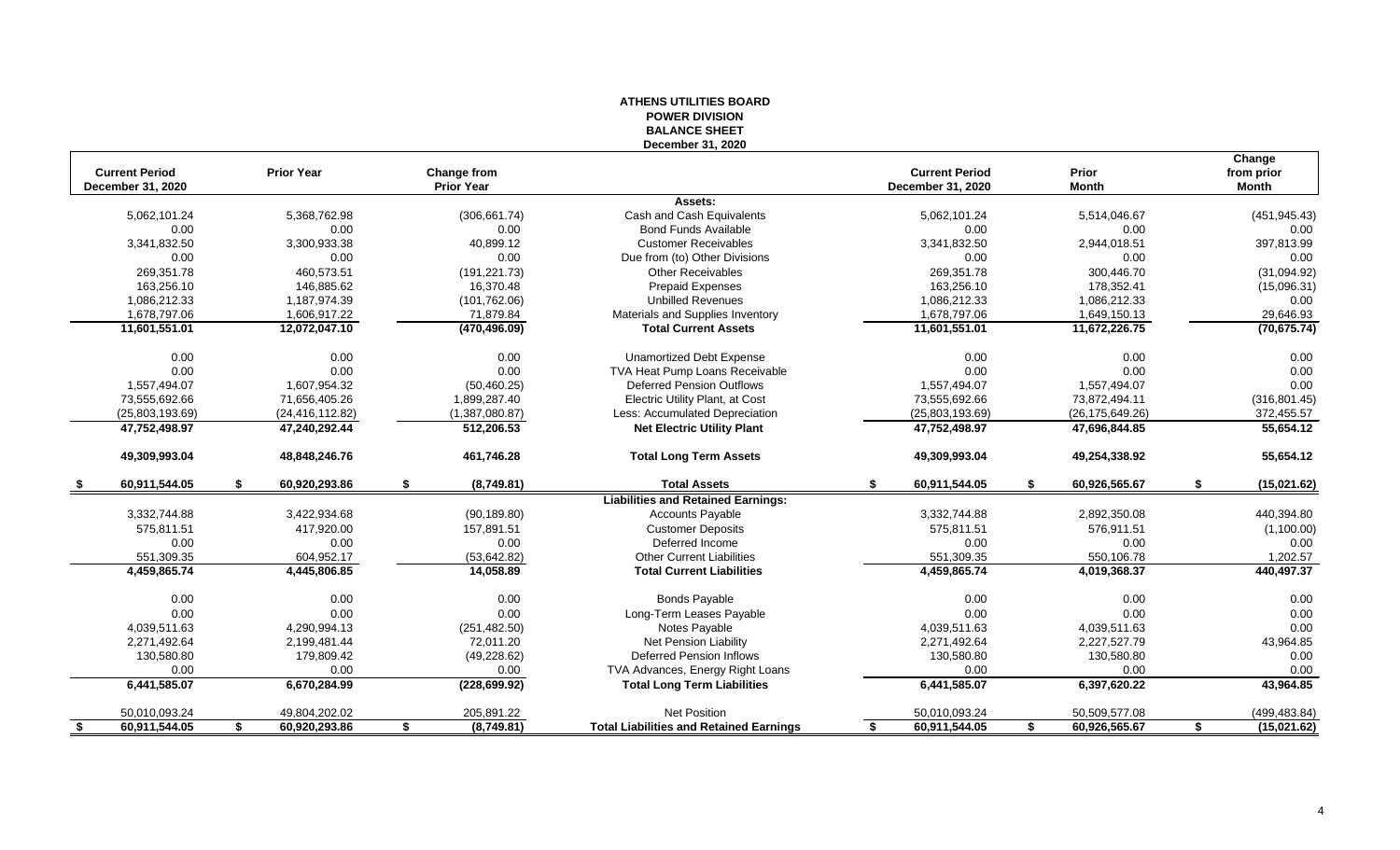**Athens Utilities Board**

| <b>Current</b>             | Variance                        |  |
|----------------------------|---------------------------------|--|
| Month                      | Favorable                       |  |
| Prior Year                 | (Unfavorable)                   |  |
|                            |                                 |  |
| 1,325,273.04<br>319,646.61 | (173,050.05)<br>(21, 535.11)    |  |
| 2,293,983.21               | (134, 324.06)                   |  |
| 35,906.71                  | (2,475.04)                      |  |
| 48,480.20                  | (355.67)                        |  |
| 62,200.32                  | (4, 351.27)                     |  |
| 4,085,490.09               | (336,091.20)                    |  |
|                            |                                 |  |
| 3,412,363.34               | (37, 320.73)                    |  |
| 673,126.75                 | (373, 411.93)                   |  |
| 200.00                     | (235.67)                        |  |
| 86,878.86                  | (8,870.05)                      |  |
| 68,196.30                  | (52, 467.62)                    |  |
| 162,621.56                 | (28, 859.11)                    |  |
| 317,896.72                 | (90, 432.45)                    |  |
| 0.00                       | 0.00                            |  |
| 77,617.29                  | (31, 155.77)                    |  |
| 3,501.91                   | (1, 173.80)                     |  |
| 81,119.20                  | (32, 329.57)                    |  |
| 184,542.19                 | 357.42                          |  |
| 81,355.88                  | (5,674.46)                      |  |
| 265,898.07                 | (5,317.04)                      |  |
| 4,077,277.33               | (165, 399.79)                   |  |
| 8,212.76                   | (501, 490.99)                   |  |
| 6,258.23                   | (4,406.76)                      |  |
| 14,470.99                  | (505,897.75)                    |  |
| 498.40                     | (1,389.15)                      |  |
| 13,972.59                  | (507, 286.90)                   |  |
|                            |                                 |  |
| 0.00<br>4,350.13           | 0.00                            |  |
| 4,350.13                   | $\frac{(2,744.40)}{(2,744.40)}$ |  |
|                            |                                 |  |
| 9,622.46                   | (510, 031.30)                   |  |
| 423.94                     | 501.06                          |  |
| 10,046.40                  | \$<br><u>(509,530.24)</u>       |  |

|                                   |                                   |                                        | <b>Profit and Loss Statement - Power</b><br>December 31, 2020       |                                       |                                       |                                        |
|-----------------------------------|-----------------------------------|----------------------------------------|---------------------------------------------------------------------|---------------------------------------|---------------------------------------|----------------------------------------|
| Year-to-Date<br>December 31, 2020 | Year-to-Date<br><b>Prior Year</b> | Variance<br>Favorable<br>(Unfavorable) | <b>Description</b>                                                  | Current<br>Month<br>December 31, 2020 | Current<br>Month<br><b>Prior Year</b> | Variance<br>Favorable<br>(Unfavorable) |
|                                   |                                   |                                        | <b>REVENUE:</b>                                                     |                                       |                                       |                                        |
| 7,756,736.57                      | 8,401,733.67                      | (644, 997.10)                          | <b>Residential Sales</b>                                            | 1,152,222.99                          | 1,325,273.04                          | (173,050.05)                           |
| 2,042,978.97                      | 2,273,072.38                      | (230,093.41)                           | <b>Small Commercial Sales</b>                                       | 298,111.50                            | 319,646.61                            | (21, 535.11)                           |
| 14,226,931.65                     | 15,617,961.31                     | (1,391,029.66)                         | <b>Large Commercial Sales</b>                                       | 2,159,659.15                          | 2,293,983.21                          | (134, 324.06)                          |
| 202,094.72                        | 215,181.17                        | (13,086.45)                            | Street and Athletic Lighting                                        | 33,431.67                             | 35,906.71                             | (2,475.04)                             |
| 288,743.83                        | 290,907.77                        | (2, 163.94)                            | Outdoor Lighting                                                    | 48,124.53                             | 48,480.20                             | (355.67)                               |
| 355,392.48                        | 346,961.65                        | 8,430.83                               | <b>Revenue from Fees</b>                                            | 57,849.05                             | 62,200.32                             | (4,351.27)                             |
| 24,872,878.22                     | 27, 145, 817. 95                  | (2,272,939.73)                         | <b>Total Revenue</b>                                                | 3,749,398.89                          | 4,085,490.09                          | (336,091.20)                           |
| 20, 157, 580. 73                  | 22,353,979.27                     | 2,196,398.54                           | <b>Power Costs</b>                                                  | 3,449,684.07                          | 3,412,363.34                          | (37, 320.73)                           |
| 4,715,297.49                      | 4,791,838.68                      | (76, 541.19)                           | <b>Contribution Margin</b>                                          | 299,714.82                            | 673,126.75                            | (373, 411.93)                          |
|                                   |                                   |                                        | <b>OPERATING EXPENSES:</b>                                          |                                       |                                       |                                        |
| 1,984.30                          | 1,000.00                          | (984.30)                               | <b>Transmission Expense</b>                                         | 435.67                                | 200.00                                | (235.67)                               |
| 577,442.15                        | 503,823.54                        | (73, 618.61)                           | <b>Distribution Expense</b>                                         | 95,748.91                             | 86,878.86                             | (8,870.05)                             |
| 492,730.93                        | 412,976.00                        | (79, 754.93)                           | <b>Customer Service and Customer Acct. Expense</b>                  | 120,663.92                            | 68,196.30                             | (52, 467.62)                           |
| 1,119,061.82                      | 855,317.01                        | (263, 744.81)                          | Administrative and General Expenses                                 | 191,480.67                            | 162,621.56                            | (28, 859.11)                           |
| 2,191,219.20                      | 1,773,116.55                      | (418, 102.65)                          | <b>Total Operating Expenses</b><br><b>Maintenance Expenses</b>      | 408,329.17                            | 317,896.72                            | (90, 432.45)                           |
| 0.00                              | 0.00                              | 0.00                                   | <b>Transmission Expense</b>                                         | 0.00                                  | 0.00                                  | 0.00                                   |
| 655,892.43                        | 624,263.74                        | (31,628.69)                            | <b>Distribution Expense</b>                                         | 108,773.06                            | 77,617.29                             | (31, 155.77)                           |
| 20,374.74                         | 19,659.81                         | (714.93)                               | Administrative and General Expense                                  | 4,675.71                              | 3,501.91                              | (1, 173.80)                            |
| 676,267.17                        | 643,923.55                        | (32, 343.62)                           | <b>Total Maintenance Expenses</b><br><b>Other Operating Expense</b> | 113,448.77                            | 81,119.20                             | (32, 329.57)                           |
| 1,132,140.54                      | 1,120,768.34                      | (11, 372.20)                           | <b>Depreciation Expense</b>                                         | 184, 184. 77                          | 184,542.19                            | 357.42                                 |
| 530,833.79                        | 496,455.02                        | (34, 378.77)                           | <b>Tax Equivalents</b>                                              | 87,030.34                             | 81,355.88                             | (5,674.46)                             |
| 1,662,974.33                      | 1,617,223.36                      | (45,750.97)                            | <b>Total Other Operating Expenses</b>                               | 271,215.11                            | 265,898.07                            | (5,317.04)                             |
| 24,688,041.43                     | 26,388,242.73                     | 1,700,201.30                           | <b>Total Operating and Maintenance Expenses</b>                     | 4,242,677.12                          | 4,077,277.33                          | (165, 399.79)                          |
| 184,836.79                        | 757,575.22                        | (572, 738.43)                          | <b>Operating Income</b>                                             | (493, 278.23)                         | 8,212.76                              | (501, 490.99)                          |
| 12,890.81                         | 53,407.91                         | (40, 517.10)                           | Other Income                                                        | 1,851.47                              | 6,258.23                              | (4,406.76)                             |
| 197,727.60                        | 810,983.13                        | (613, 255.53)                          | <b>Total Income</b>                                                 | (491, 426.76)                         | 14,470.99                             | (505, 897.75)                          |
| 11,574.60                         | 16,038.30                         | 4,463.70                               | <b>Miscellaneous Income Deductions</b>                              | 1,887.55                              | 498.40                                | (1,389.15)                             |
| 186,153.00                        | 794,944.83                        | (608, 791.83)                          | <b>Net Income Before Debt Expenses</b>                              | (493, 314.31)                         | 13,972.59                             | (507, 286.90)                          |
|                                   |                                   |                                        | <b>DEBT RELATED EXPENSES:</b>                                       |                                       |                                       |                                        |
| 0.00                              | 0.00                              | 0.00                                   | Amortization of Debt Related Expenses                               | 0.00                                  | 0.00                                  | 0.00                                   |
| 12,423.51<br>12,423.51            | 28,643.31<br>28,643.31            | 16,219.80<br>16,219.80                 | <b>Interest Expense</b><br><b>Total debt related expenses</b>       | 7,094.53<br>7,094.53                  | 4,350.13<br>4,350.13                  | (2,744.40)<br>(2,744.40)               |
| 173,729.49                        | 766,301.52                        | (592, 572.03)                          | Net Income before Extraordinary Exp.                                | (500, 408.84)                         | 9,622.46                              | (510, 031.30)                          |
| 21,889.13                         | 4,517.10                          | 17,372.03                              | Extraordinary Income (Expense)                                      | 925.00                                | 423.94                                | 501.06                                 |
| 195,618.62                        | 770,818.62                        | (575, 200.00)                          | <b>CHANGE IN NET ASSETS</b>                                         | (499, 483.84)                         | 10,046.40                             | (509, 530.24)                          |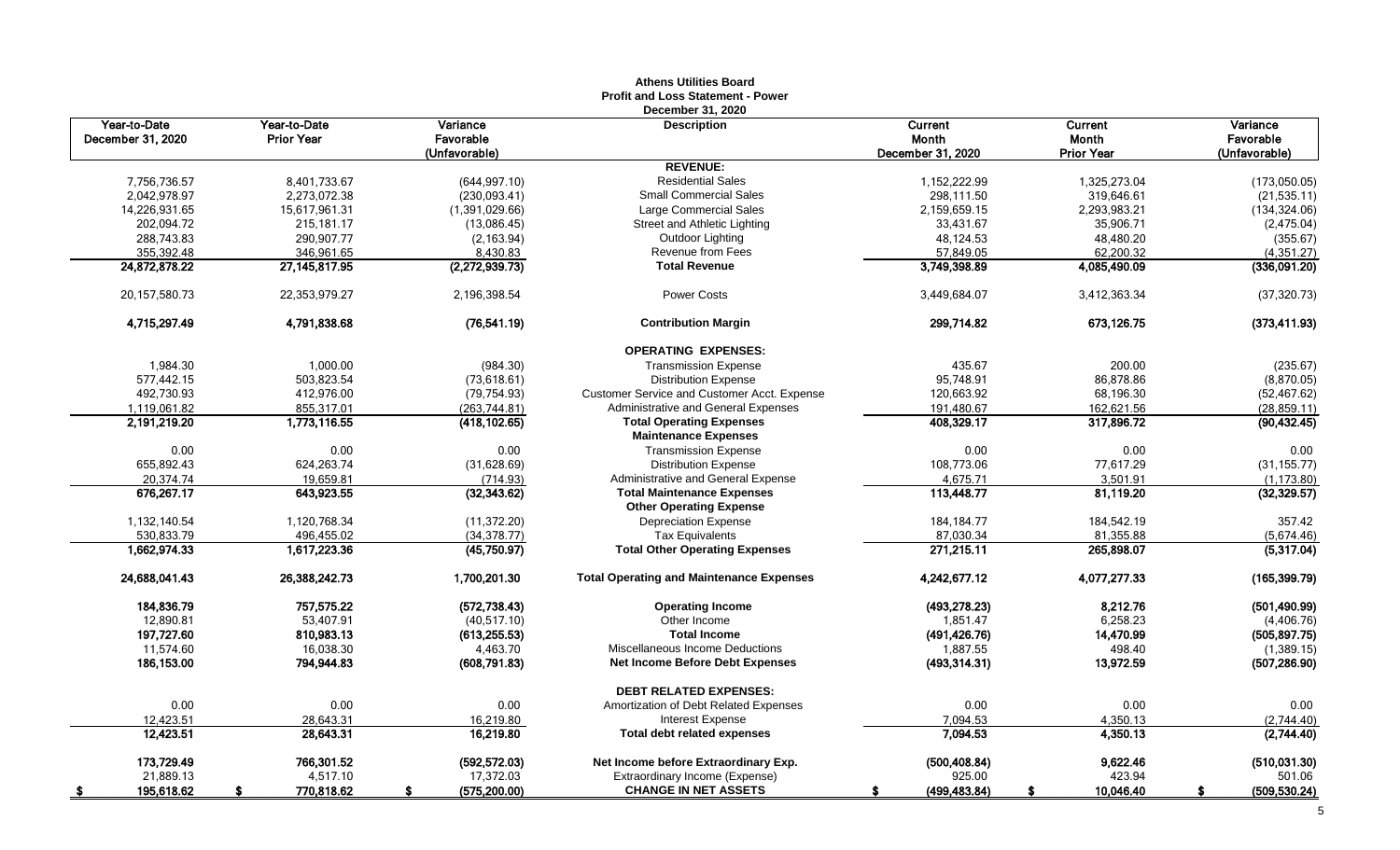|                                   |                               |                     | <b>Budget Comparison - Power</b><br>December 31, 2020                   |                                           |                                 |                           |
|-----------------------------------|-------------------------------|---------------------|-------------------------------------------------------------------------|-------------------------------------------|---------------------------------|---------------------------|
| Year-to-Date<br>December 31, 2020 | Year-to-Date<br><b>Budget</b> | $Y-T-D$<br>Variance | <b>Description</b>                                                      | <b>Current Month</b><br>December 31, 2020 | <b>Monthly</b><br><b>Budget</b> | <b>Budget</b><br>Variance |
|                                   |                               |                     | <b>REVENUE:</b>                                                         |                                           |                                 |                           |
| 7,756,736.57                      | 8,109,270.45                  | (352, 533.88)       | <b>Residential Sales</b>                                                | 1,152,222.99                              | 1,293,246.50                    | (141, 023.51)             |
| 2,042,978.97                      | 2,248,573.24                  | (205, 594.27)       | <b>Small Commercial Sales</b>                                           | 298,111.50                                | 327,377.03                      | (29, 265.53)              |
| 14,226,931.65                     | 15,578,113.02                 | (1,351,181.37)      | Large Commercial Sales                                                  | 2,159,659.15                              | 2,281,403.65                    | (121, 744.50)             |
| 202,094.72                        | 209,026.74                    | (6,932.02)          | <b>Street and Athletic Lighting</b>                                     | 33,431.67                                 | 34,701.04                       | (1,269.37)                |
| 288,743.83                        | 276,415.22                    | 12,328.61           | Outdoor Lighting                                                        | 48,124.53                                 | 46,092.91                       | 2,031.62                  |
| 355,392.48                        | 344,225.83                    | 11,166.65           | <b>Revenue from Fees</b>                                                | 57,849.05                                 | 65,105.98                       | (7,256.93)                |
| 24,872,878.22                     | 26,765,624.51                 | (1,892,746.29)      | <b>Total Revenue</b>                                                    | 3,749,398.89                              | 4,047,927.11                    | (298, 528.22)             |
| 20, 157, 580. 73                  | 22,140,034.05                 | 1,982,453.32        | <b>Power Costs</b>                                                      | 3,449,684.07                              | 3,513,222.86                    | 63,538.79                 |
| 4,715,297.49                      | 4,625,590.45                  | 89,707.04           | <b>Contribution Margin</b><br><b>OPERATING EXPENSES:</b>                | 299,714.82                                | 534,704.24                      | (234, 989.42)             |
| 1,984.30                          | 2,114.54                      | 130.24              | <b>Transmission Expense</b>                                             | 435.67                                    | 47.27                           | (388.40)                  |
| 577,442.15                        | 531,284.91                    | (46, 157.24)        | <b>Distribution Expense</b>                                             | 95,748.91                                 | 97,009.62                       | 1,260.71                  |
| 492,730.93                        | 398,589.31                    | (94, 141.62)        | <b>Customer Service and Customer Acct. Expense</b>                      | 120,663.92                                | 60,467.69                       | (60, 196.23)              |
| 1,119,061.82                      | 1,199,035.04                  | 79,973.22           | Administrative and General Expenses                                     | 191,480.67                                | 208,622.75                      | 17,142.08                 |
| 2,191,219.20                      | 2,131,023.80                  | (60, 195.40)        | <b>Total Operating Expenses</b><br><b>Maintenance Expenses</b>          | 408,329.17                                | 366,147.34                      | (42, 181.83)              |
| 0.00                              | 0.00                          | 0.00                | <b>Transmission Expense</b>                                             | 0.00                                      | 0.00                            | 0.00                      |
| 655,892.43                        | 638,694.06                    | (17, 198.37)        | <b>Distribution Expense</b>                                             | 108,773.06                                | 106,254.53                      | (2,518.53)                |
| 20,374.74                         | 27,741.66                     | 7,366.92            | Administrative and General Expense                                      | 4,675.71                                  | 3,361.66                        | (1,314.05)                |
| 676,267.17                        | 666,435.73                    | (9,831.44)          | <b>Total Maintenance Expenses</b>                                       | 113,448.77                                | 109,616.19                      | (3,832.58)                |
|                                   |                               |                     | <b>Other Operating Expense</b>                                          |                                           |                                 |                           |
| 1,132,140.54                      | 1,098,226.32                  | (33,914.22)         | <b>Depreciation Expense</b>                                             | 184, 184. 77                              | 188,999.78                      | 4,815.01                  |
| 530,833.79                        | 491,607.19                    | (39, 226.60)        | <b>Tax Equivalents</b>                                                  | 87,030.34                                 | 82,235.24                       | (4,795.10)                |
| 1,662,974.33                      | 1,589,833.50                  | (73, 140.83)        | <b>Total Other Operating Expenses</b>                                   | 271,215.11                                | 271,235.02                      | 19.91                     |
| 24,688,041.43                     | 26,527,327.08                 | 1,839,285.65        | <b>Total Operating and Maintenance Expenses</b>                         | 4,242,677.12                              | 4,260,221.40                    | 17,544.28                 |
| 184,836.79                        | 238,297.43                    | (53, 460.64)        | <b>Operating Income</b>                                                 | (493, 278.23)                             | (212, 294.30)                   | (280, 983.93)             |
| 12,890.81                         | 20,861.19                     | (7,970.38)          | Other Income                                                            | 1,851.47                                  | 1,705.51                        | 145.96                    |
| 197,727.60                        | 259,158.62                    | (61, 431.02)        | <b>Total Income</b>                                                     | (491, 426.76)                             | (210, 588.79)                   | (280, 837.97)             |
| 11,574.60                         | 16,820.69                     | 5,246.09            | <b>Miscellaneous Income Deductions</b>                                  | 1,887.55                                  | 3,960.71                        | 2,073.16                  |
| 186,153.00                        | 242,337.93                    | (56, 184.93)        | <b>Net Income Before Debt Expenses</b><br><b>DEBT RELATED EXPENSES:</b> | (493, 314.31)                             | (214, 549.50)                   | (278, 764.81)             |
| 0.00                              | 0.00                          | 0.00                | Amortization of Debt Related Expenses                                   | 0.00                                      | 0.00                            | 0.00                      |
| 12,423.51                         | 32,846.91                     | 20,423.40           | Interest Expense                                                        | 7,094.53                                  | 5,742.23                        | (1,352.30)                |
| 12,423.51                         | 32,846.91                     | 20,423.40           | <b>Total debt related expenses</b>                                      | 7,094.53                                  | 5,742.23                        | (1, 352.30)               |
| 173,729.49                        | 209,491.02                    | (35,761.53)         | Net Income before Extraordinary Exp.                                    | (500, 408.84)                             | (220, 291.73)                   | (280, 117.11)             |
| 21,889.13                         | 7,500.00                      | 14,389.13           | <b>Extraordinary Income (Expense)</b>                                   | 925.00                                    | 1,250.00                        | (325.00)                  |
| 195,618.62                        | 216,991.02                    | (21, 372.40)        | <b>CHANGE IN NET ASSETS</b>                                             | (499, 483.84)                             | (219, 041.73)                   | (280, 442.11)             |

Athens Utilities Board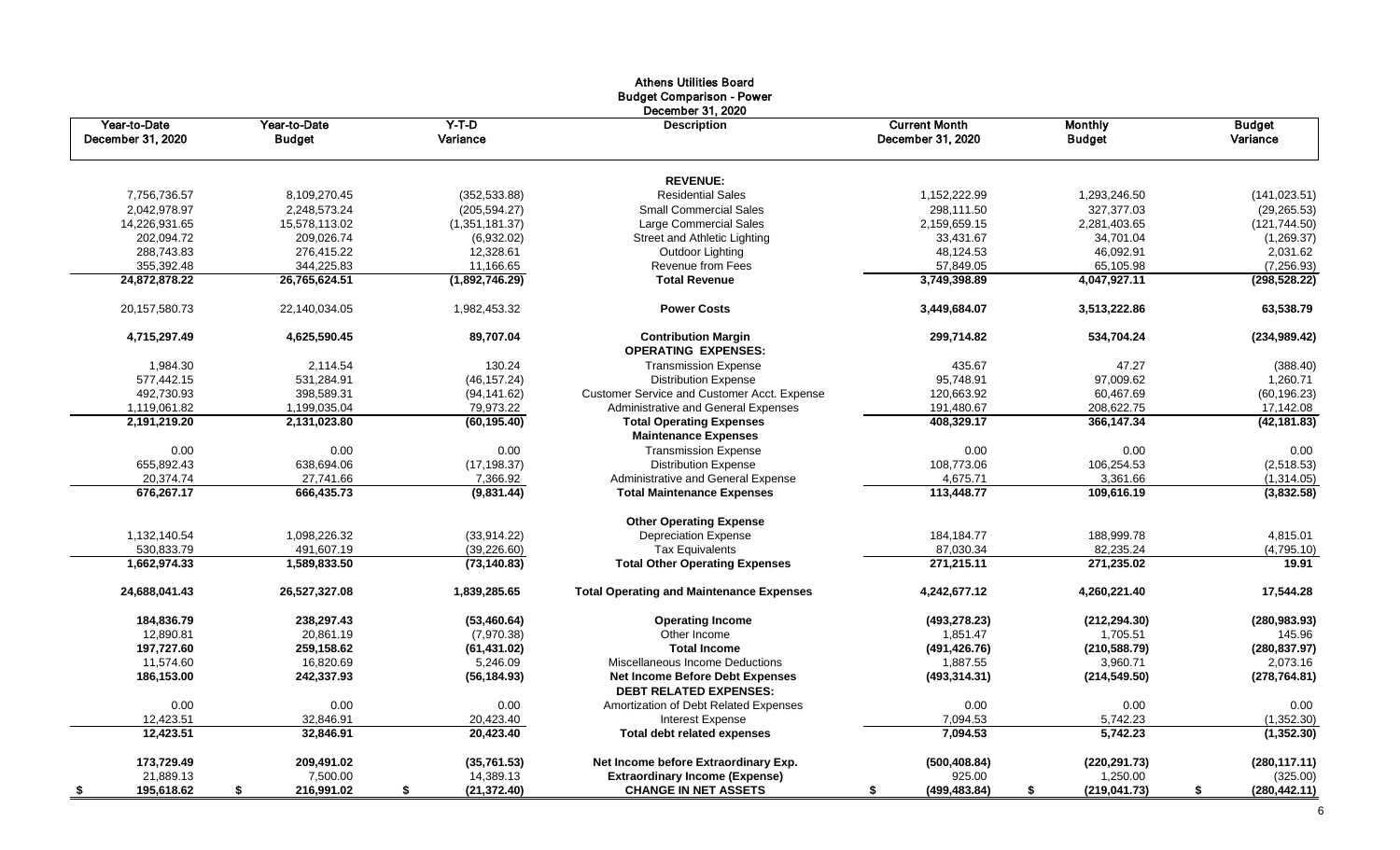#### **Athens Utilities Board Power Division STATEMENTS OF CASH FLOWS December 31, 2020**

|    | Year-to-Date<br>December 31, 2020 | Year-to-Date<br><b>Prior Year</b> | Variance            |                                                                                     |    | <b>Month to Date</b><br>December 31, 2020 |     | <b>Month to Date</b><br><b>Prior Year</b> |     | Variance      |
|----|-----------------------------------|-----------------------------------|---------------------|-------------------------------------------------------------------------------------|----|-------------------------------------------|-----|-------------------------------------------|-----|---------------|
|    |                                   |                                   |                     | <b>CASH FLOWS FROM OPERATION ACTIVITIES:</b>                                        |    |                                           |     |                                           |     |               |
|    | 195,618.62                        | 770,818.62                        | (575, 200.00)       | Net Operating Income                                                                |    | (499, 483.84)                             |     | 10,046.40                                 |     | (509, 530.24) |
|    |                                   |                                   |                     | Adjustments to reconcile operating income                                           |    |                                           |     |                                           |     |               |
|    |                                   |                                   |                     | to net cash provided by operations:                                                 |    |                                           |     |                                           |     |               |
|    | 1,132,140.54                      | 1,120,768.34                      | 11,372.20           | Depreciation                                                                        |    | 184, 184. 77                              |     | 184,542.19                                |     | (357.42)      |
|    |                                   |                                   |                     | <b>Changes in Assets and Liabilities:</b>                                           |    |                                           |     |                                           |     |               |
|    | (463, 654.02)                     | 194,006.69                        | (657, 660.71)       | <b>Accounts Receivable</b>                                                          |    | (366, 719.07)                             |     | (176, 417.46)                             |     | (190, 301.61) |
|    | 0.00                              | 0.00                              | 0.00                | Due from (to) Other Divisions                                                       |    | 0.00                                      |     | 0.00                                      |     | 0.00          |
|    | (112, 458.42)                     | (115, 336.20)                     | 2,877.78            | <b>Prepaid Expenses</b>                                                             |    | 15,096.31                                 |     | 52,000.29                                 |     | (36,903.98)   |
|    | (104, 683.12)                     | 20,314.61                         | (124, 997.73)       | <b>Deferred Pension Outflows</b>                                                    |    | 0.00                                      |     | 0.00                                      |     | 0.00          |
|    | 0.00                              | 0.00                              | 0.00                | Accrued, Unbilled Revenue                                                           |    | 0.00                                      |     | 0.00                                      |     | 0.00          |
|    | (90, 210.15)                      | 23,575.09                         | (113, 785.24)       | <b>Materials and Supplies</b>                                                       |    | (29, 646.93)                              |     | (52, 774.22)                              |     | 23,127.29     |
|    | (309,600.75)                      | (1, 121, 322.91)                  | 811,722.16          | <b>Accounts Payable</b>                                                             |    | 440,394.80                                |     | 103,877.44                                |     | 336,517.36    |
|    | (58, 933.81)                      | (15,056.25)                       | (43, 877.56)        | <b>Other Current Liabilities</b>                                                    |    | 3,258.69                                  |     | 10,439.17                                 |     | (7, 180.48)   |
|    | 40.00                             | (7, 180.00)                       | 7,220.00            | <b>Customer Deposits</b>                                                            |    | (1,100.00)                                |     | 940.00                                    |     | (2,040.00)    |
|    | (159, 105.94)                     | (196, 983.71)                     | 37,877.77           | <b>Net Pension Liability</b>                                                        |    | 43,964.85                                 |     | 46,747.36                                 |     | (2,782.51)    |
|    | 0.00                              | 0.00                              | 0.00                | <b>Deferred Pension Inflows</b>                                                     |    | 0.00                                      |     | 0.00                                      |     | 0.00          |
|    | (90, 405.16)                      | 87,419.28                         | (177, 824.44)       | <b>Retirements and Salvage</b>                                                      |    | (168, 031.50)                             |     | 4,820.53                                  |     | (172, 852.03) |
|    | 0.00                              | 0.00                              | 0.00                | Deferred Income                                                                     |    | 0.00                                      |     | 0.00                                      |     | 0.00          |
|    | (61, 252.21)                      | 761,023.56                        | (822, 275.77)       | <b>Net Cash from Operating Activities</b><br><b>CASH FROM NONCAPITAL FINANCING:</b> |    | (378,081.92)                              |     | 184,221.70                                |     | (562, 303.62) |
|    | 0.00                              | 0.00                              | 0.00                | Changes in Long-Term Lease Payable                                                  |    | 0.00                                      |     | 0.00                                      |     | 0.00          |
|    | (12, 336.72)                      | (5,949.42)                        | (6,387.30)          | Changes in Notes Payable                                                            |    | (2,056.12)                                |     | (991.57)                                  |     | (1,064.55)    |
|    | 0.00                              | 0.00                              | 0.00                | Changes in Bonds Payable                                                            |    | 0.00                                      |     | 0.00                                      |     | 0.00          |
|    | 0.00                              | 0.00                              | 0.00                | Changes in TVA Loan Program                                                         |    | 0.00                                      |     | 0.00                                      |     | 0.00          |
|    | (12, 336.72)                      | (5,949.42)                        | (6, 387.30)         | <b>Net Cash from Noncapital Financing Activities</b>                                |    | (2,056.12)                                |     | (991.57)                                  |     | (1,064.55)    |
|    |                                   |                                   |                     | <b>CASH FLOWS FROM CAPITAL AND RELATED</b><br><b>INVESTING ACTIVITIES</b>           |    |                                           |     |                                           |     |               |
|    | 0.00                              | 0.00                              | 0.00                | Adj.Retained Earnings - TVA loss Adjustment                                         |    | 0.00                                      |     | 0.00                                      |     | 0.00          |
|    | 0.00                              | 0.00                              | 0.00                | <b>Prior Period Adjustment</b>                                                      |    | 0.00                                      |     | 0.00                                      |     | 0.00          |
|    | (1,262,994.65)                    | (1,986,042.50)                    | 723,047.85          | Changes in Electric Plant                                                           |    | (71, 807.39)                              |     | (247, 312.37)                             |     | 175,504.98    |
|    | (1,262,994.65)                    | (1,986,042.50)                    | 723,047.85          | <b>Capital and Related Investing Activities</b>                                     |    | (71, 807.39)                              |     | (247, 312.37)                             |     | 175,504.98    |
| D. | (1,336,583.58)                    | \$<br>(1,230,968.36)              | \$<br>(105, 615.22) | <b>Net Changes in Cash Position</b>                                                 | £. | (451, 945.43)                             | \$F | (64,082.24)                               | \$. | (387, 863.19) |
|    | 6,398,684.82                      | 6,599,731.34                      | (201, 046.52)       | Cash at Beginning of Period                                                         |    | 5,514,046.67                              |     | 5,432,845.22                              |     | 81,201.45     |
|    | 5,062,101.24                      | 5,368,762.98                      | (306, 661.74)       | Cash at end of Period                                                               |    | 5,062,101.24                              |     | 5,368,762.98                              |     | (306, 661.74) |
|    | (1,336,583.58)                    | (1,230,968.36)                    | (105, 615.22)       | <b>Changes in Cash and Equivalents</b>                                              |    | (451, 945.43)                             |     | (64,082.24)                               |     | (387, 863.19) |

**Long-Term Debt** \$4,039,511.63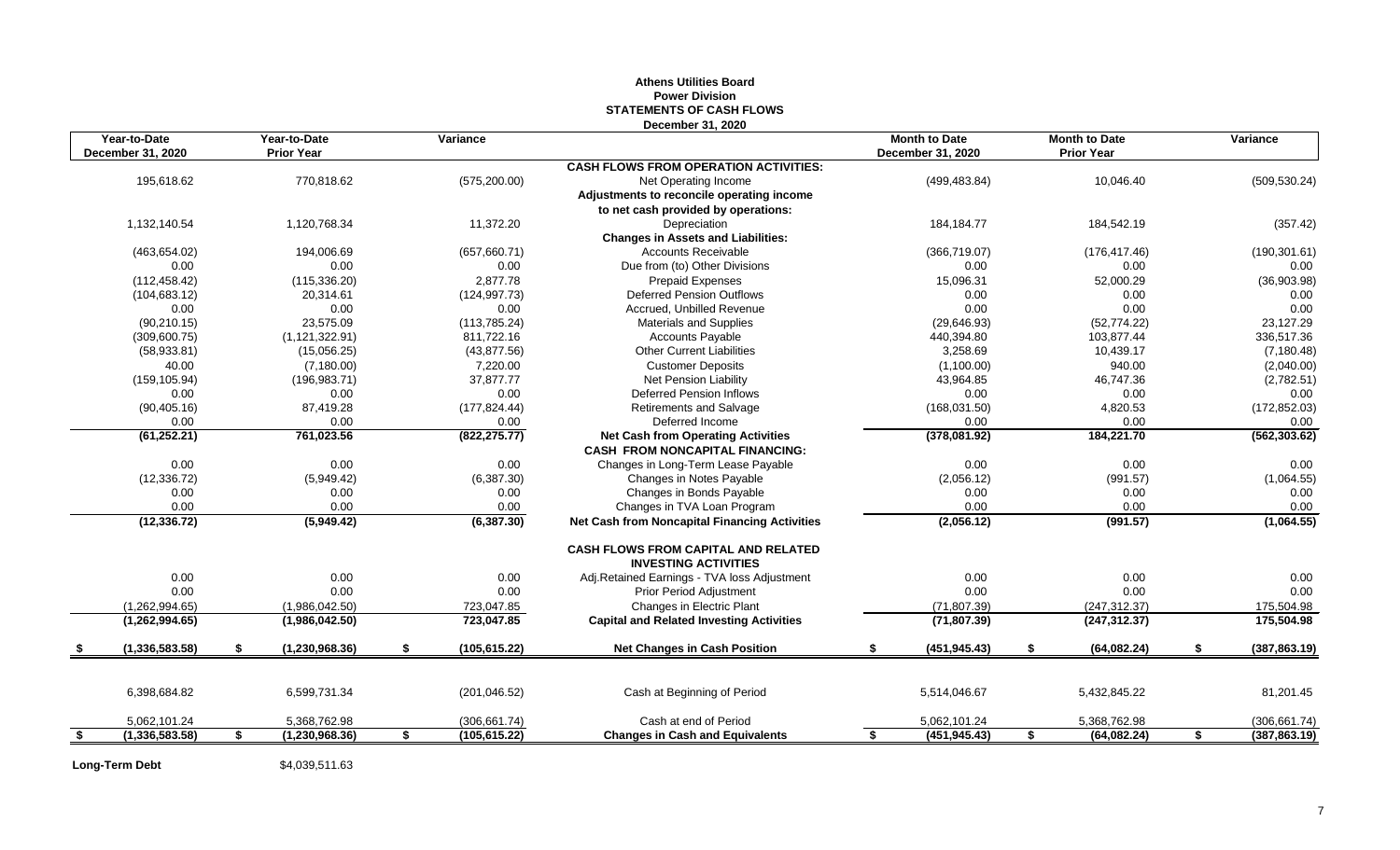#### Athens Utilities Board Statistics Report December 31, 2020

| Power:                       |         |        |           |                 |
|------------------------------|---------|--------|-----------|-----------------|
|                              | Current | Prior  |           | # Accounts      |
| Number of services:          | Month   | Year   | Change    | Change          |
| Residential                  | 11,144  | 11,084 | 0.54%     | 60              |
| <b>Small Commercial</b>      | 2,014   | 1,982  | 1.61%     | 32              |
| Large Commercial             | 253     | 276    | $-8.33\%$ | $-23$           |
| Street and Athletic Lighting | 19      | 20     | $-5.00%$  | $-1$            |
| Outdoor Lighting             | 79      | 57     | 38.60%    | 22              |
|                              |         |        |           |                 |
| <b>Total Services</b>        | 13,509  | 13,419 | 0.67%     | 90 <sub>l</sub> |

| Sales Volumes:      |            | <b>Current Month</b> |           |             | Year-to-Date      |           |
|---------------------|------------|----------------------|-----------|-------------|-------------------|-----------|
| Kwh                 | 12/31/2020 | <b>Prior Year</b>    | Change    | 12/31/2020  | <b>Prior Year</b> | Change    |
| Residential         | 11,473,365 | 12,843,941           | $-10.67%$ | 74,396,558  | 81,816,115        | $-9.07%$  |
| Small Commercial    | 2,469,734  | 2,542,171            | $-2.85%$  | 16,643,238  | 18,819,854        | $-11.57%$ |
| Large Commercial    | 35,843,494 | 35,611,446           | 0.65%     | 213,207,644 | 244,642,990       | $-12.85%$ |
| Street and Athletic | 196,368    | 222,451              | $-11.73%$ | ,327,564    | 1,324,071         | 0.26%     |
| Outdoor Lighting    | 215.497    | 224,102              | $-3.84%$  | 1,303,981   | 1,291,063         | 1.00%     |
| Total               | 50,198,458 | 51,444,111           | $-2.42%$  | 306,878,985 | 347,894,093       | $-11.79%$ |

| Employment                     |                   |                   |                   |  |  |  |  |
|--------------------------------|-------------------|-------------------|-------------------|--|--|--|--|
|                                | December 31, 2020 | <b>Same Month</b> | <b>Difference</b> |  |  |  |  |
|                                | <b>Prior Year</b> |                   |                   |  |  |  |  |
| Employee Headcount             | 59.00             | 59.00             | 0.00              |  |  |  |  |
|                                | 63.93             | 62.69             | 1.24              |  |  |  |  |
| $\blacktriangleright$ -T-D FTE | 63.17             | 62.06             | 1.1 <sup>4</sup>  |  |  |  |  |

| Heating/Cooling Degree Days (Calendar Month): |                   |                   |                   |
|-----------------------------------------------|-------------------|-------------------|-------------------|
|                                               | December 31, 2020 | <b>Prior Year</b> | <b>Difference</b> |
| <b>Heating Degree Days</b>                    | 81.               | 581               | 236               |
| Cooling Degree Days                           |                   |                   |                   |

| Heating/Cooling Degree Days (Billing Period): |                   |                   |                   |
|-----------------------------------------------|-------------------|-------------------|-------------------|
|                                               | December 31, 2020 | <b>Prior Year</b> | <b>Difference</b> |
| Heating Degree Days                           | 612               | 573               | 39                |
| Cooling Degree Days                           |                   |                   |                   |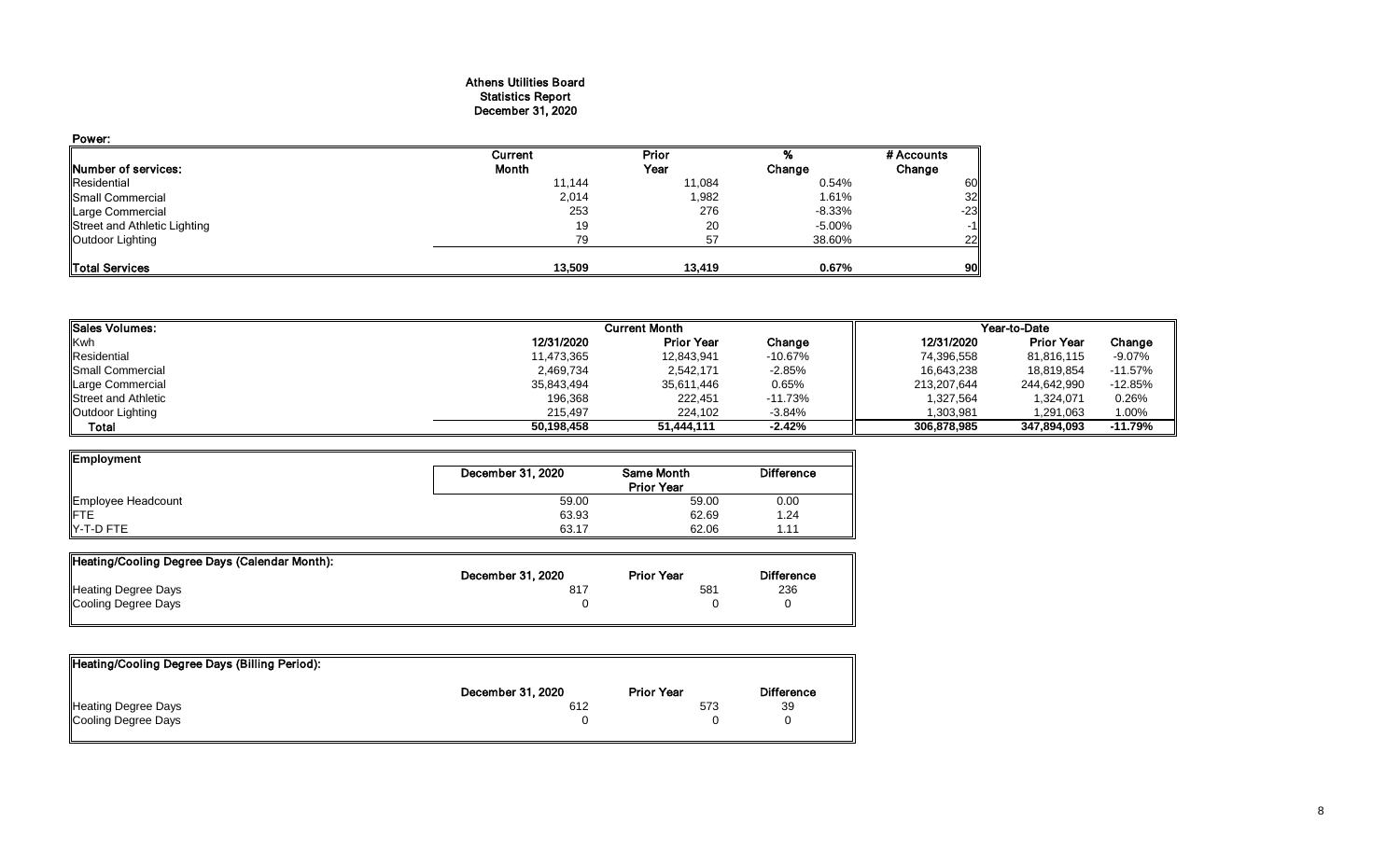#### **Athens Utilities Board Power Division Capital Budget Month Ending as of December 31, 2020**

|                                               | <b>Budget</b> | <b>Actual</b> | Variance to date<br>Favorable | <b>Estimated</b><br>% Project | % of Budget<br><b>Expended</b> |
|-----------------------------------------------|---------------|---------------|-------------------------------|-------------------------------|--------------------------------|
| <b>Planned Capital Improvements:</b>          |               |               | (Unfavorable)                 | <b>Completion</b>             |                                |
| Replace Truck 6                               | 300,000       |               | 300,000                       |                               |                                |
| <b>LED Purchases</b>                          | 300,000       | 122,226       | 177,774                       |                               | 40.74%                         |
| NA6-2 swap for industrial load                | 150,000       | 19,645        | 130,355                       | 20.00%                        | 13.10%                         |
| Roof for Building/Warehouse                   | 150,000       | 96,660        | 53,340                        |                               | 64.44%                         |
| Substation signage                            | 40,000        |               | 40,000                        |                               |                                |
| Voltage Reduction Englewood Sub               | 180,000       | 2,705         | 177,295                       | 1.50%                         | 1.50%                          |
| #6 Change out - CR250                         | 250,000       |               | 250,000                       |                               |                                |
| <b>Build out Fiber</b>                        | 50,000        | 49,450        | 550                           | 20.00%                        | 98.90%                         |
| SCADA improvements - ESS, CVR                 | 20,000        | 5,522         | 14,478                        |                               | 27.61%                         |
| mPower improvements                           | 20,000        | 4,344         | 15,656                        |                               | 21.72%                         |
| Upgrade dispatch console                      | 40,000        | 49,337        | (9, 337)                      | 100.00%                       | 123.34%                        |
| Other System Improvements                     | 380,031       | 130,977       | 249,054                       |                               | 34.46% Continuous              |
| Poles                                         | 342,028       | 86,376        | 255,652                       |                               | 25.25% Continuous              |
| Primary Wire and Underground                  | 500,000       | 311,671       | 188,329                       |                               | 62.33% Continuous              |
| Transformers                                  | 506,708       | 110,823       | 395,885                       |                               | 21.87% Continuous              |
| Services                                      | 316,693       | 264,210       | 52,483                        |                               | 83.43% Continuous              |
| IT Core (Servers, mainframe, etc.)            | 20,000        |               | 20,000                        |                               | Continuous                     |
| <b>Total Planned Capital Improvements:</b>    | 3,565,460     | 1,253,945     | 2,311,515                     |                               |                                |
| <b>Other Assets:</b>                          |               |               |                               |                               |                                |
| Miami Street Rebuild (FY 2019 Budget Item)    | 250,000       | 146,369       | 103,631                       |                               |                                |
| Physical security substation houses (FY 2020) | 15,000        | 22,578        | (7, 578)                      |                               |                                |
| Office Equipment                              |               | 11,326        | (11, 326)                     |                               |                                |
| ESS-Replace Switches, Breakers, etc.          |               | 131,016       | (131, 016)                    |                               |                                |
| Other                                         |               | 4,660         | (4,660)                       |                               |                                |
| <b>Total Other Assets:</b>                    | 265,000       | 315,949       | (50, 949)                     |                               |                                |
| Totals:                                       | 3,830,460 \$  | 1,569,893 \$  | 2,260,567                     |                               |                                |

Percentage of Budget Spent Year-to-date **40.98%** Fiscal Year **50.00%**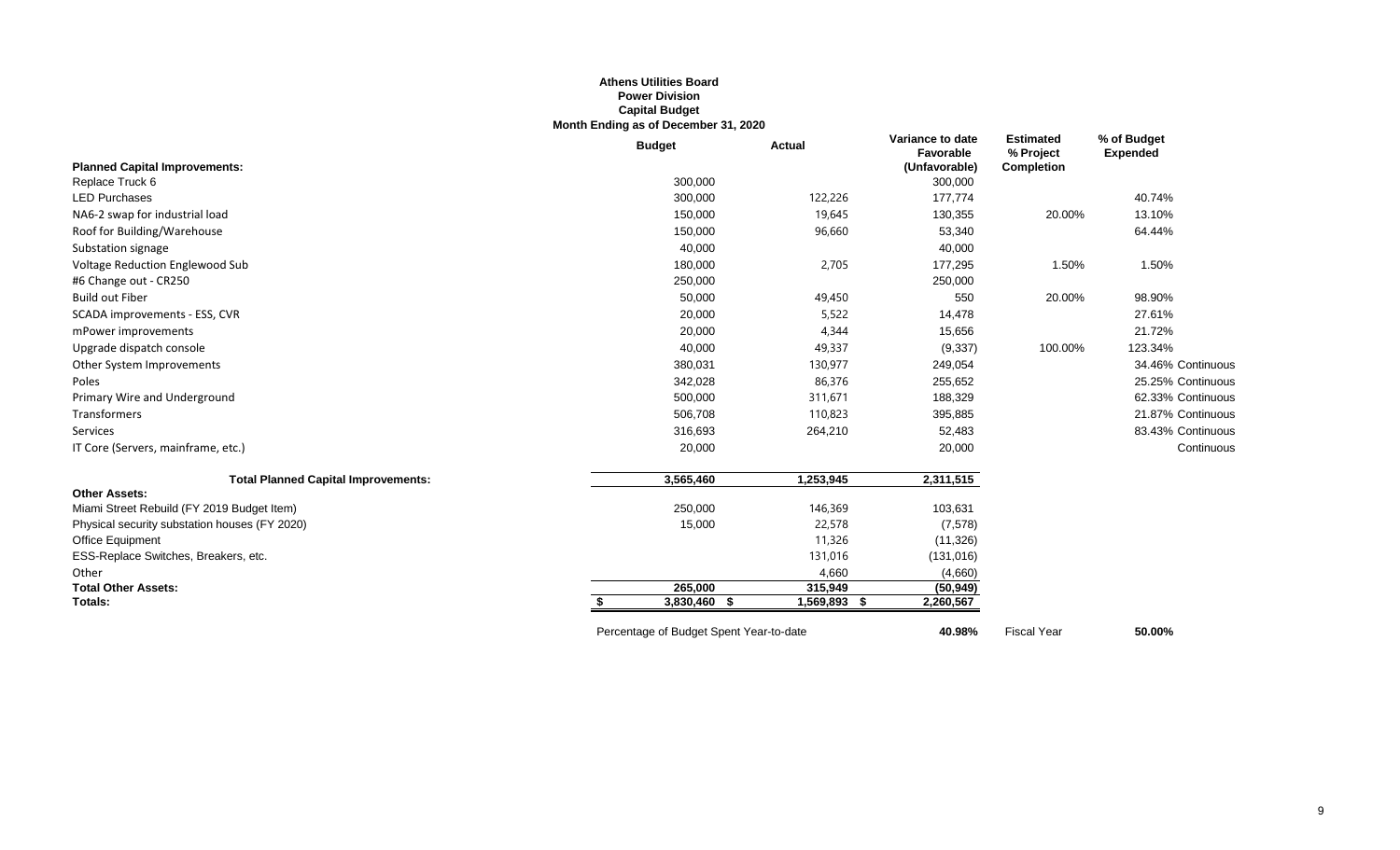#### **ATHENS UTILITIES BOARD WATER DIVISION BALANCE SHEET December 31, 2020**

| <b>Current Period</b> | <b>Prior Year</b>   | <b>Change from</b>  |                                                |    | <b>Current Period</b>    |    | <b>Prior</b>      | Change<br>from prior |
|-----------------------|---------------------|---------------------|------------------------------------------------|----|--------------------------|----|-------------------|----------------------|
| December 31, 2020     |                     | <b>Prior Year</b>   |                                                |    | <b>December 31, 2020</b> |    | <b>Month</b>      | <b>Month</b>         |
|                       |                     |                     | Assets:                                        |    |                          |    |                   |                      |
| 6,332,811.67          | 6,472,901.11        | (140, 089.44)       | Cash and Cash Equivalents                      |    | 6,332,811.67             |    | 6,608,480.07      | (275,668.40)         |
| 272,454.58            | 349,668.86          | (77, 214.28)        | <b>Customer Receivables</b>                    |    | 272,454.58               |    | 272,800.40        | (345.82)             |
| 0.00                  | 0.00                | 0.00                | Due to/from Other Divisions                    |    | 0.00                     |    | 0.00              | 0.00                 |
| 12,718.96             | 26,512.31           | (13,793.35)         | <b>Other Receivables</b>                       |    | 12,718.96                |    | 14,099.68         | (1,380.72)           |
| 159,223.59            | 146,592.00          | 12,631.59           | <b>Prepaid Expenses</b>                        |    | 159,223.59               |    | 164,655.47        | (5,431.88)           |
| 235,858.67            | 242,991.79          | (7, 133.12)         | Materials and Supplies Inventory               |    | 235,858.67               |    | 241,158.65        | (5,299.98)           |
| 7,013,067.47          | 7,238,666.07        | (225, 598.60)       | <b>Total Current Assets</b>                    |    | 7,013,067.47             |    | 7,301,194.27      | (288, 126.80)        |
| 0.00                  | 0.00                | 0.00                | Reserve and Other                              |    | 0.00                     |    | 0.00              | 0.00                 |
| 0.00                  | 0.00                | 0.00                | <b>Total Restricted Assets</b>                 |    | 0.00                     |    | 0.00              | 0.00                 |
| 0.00                  | 0.00                | 0.00                | Debt Issue Costs, Net of Amortization          |    | 0.00                     |    | 0.00              | 0.00                 |
| 458,333.96            | 458,687.40          | (353.44)            | <b>Deferred Pension Outflows</b>               |    | 458,333.96               |    | 458,333.96        | 0.00                 |
| 33,930,984.33         | 33,092,704.85       | 838,279.48          | Water Utility Plant, at cost                   |    | 33,930,984.33            |    | 33,578,644.99     | 352,339.34           |
| (14,919,956.34)       | (14,053,873.97)     | (866,082.37)        | Less: Accumulated Depreciation                 |    | (14,919,956.34)          |    | (14, 835, 153.25) | (84,803.09)          |
| 19,011,027.99         | 19,038,830.88       | (27, 802.89)        | <b>Net Water Utility Plant</b>                 |    | 19,011,027.99            |    | 18,743,491.74     | 267,536.25           |
| 19,469,361.95         | 19,497,518.28       | (28, 156.33)        | <b>Total Long Term Assets</b>                  |    | 19,469,361.95            |    | 19,201,825.70     | 267,536.25           |
| \$<br>26,482,429.42   | \$<br>26,736,184.35 | \$<br>(253, 754.93) | <b>Total Assets</b>                            | S. | 26,482,429.42            | S. | 26,503,019.97     | \$<br>(20, 590.55)   |
|                       |                     |                     | <b>Liabilities and Retained Earnings:</b>      |    |                          |    |                   |                      |
| 28,959.20             | 55,568.86           | (26,609.66)         | <b>Accounts Payable</b>                        |    | 28,959.20                |    | 25,410.53         | 3,548.67             |
| 89,070.14             | 49,790.00           | 39,280.14           | <b>Customer Deposits</b>                       |    | 89,070.14                |    | 88,325.14         | 745.00               |
| 105,223.35            | 125, 132.57         | (19,909.22)         | <b>Other Current Liabilities</b>               |    | 105,223.35               |    | 104,721.24        | 502.11               |
| 223,252.69            | 230,491.43          | (7, 238.74)         | <b>Total Current Liabilities</b>               |    | 223,252.69               |    | 218,456.91        | 4,795.78             |
| 668,569.96            | 639,962.67          | 28,607.29           | <b>Net Pension Liability</b>                   |    | 668,569.96               |    | 656,204.02        | 12,365.94            |
| 37,985.70             | 52,733.35           | (14, 747.65)        | <b>Deferred Pension Inflows</b>                |    | 37,985.70                |    | 37,985.70         | 0.00                 |
| 0.00                  | 0.00                | 0.00                | <b>Bonds Payable</b>                           |    | 0.00                     |    | 0.00              | 0.00                 |
| 4,098,254.96          | 4,288,248.38        | (189, 993.42)       | Note Payable                                   |    | 4,098,254.96             |    | 4,114,258.55      | (16,003.59)          |
| 4,804,810.62          | 4,980,944.40        | (176, 133.78)       | <b>Total Long Term Liabilities</b>             |    | 4,804,810.62             |    | 4,808,448.27      | (3,637.65)           |
| 21,454,366.11         | 21,524,748.52       | (70, 382.41)        | <b>Net Position</b>                            |    | 21,454,366.11            |    | 21,476,114.79     | (21,748.68)          |
| \$<br>26,482,429.42   | \$<br>26,736,184.35 | \$<br>(253, 754.93) | <b>Total Liabilities and Retained Earnings</b> | \$ | 26,482,429.42            | S. | 26,503,019.97     | \$<br>(20, 590.55)   |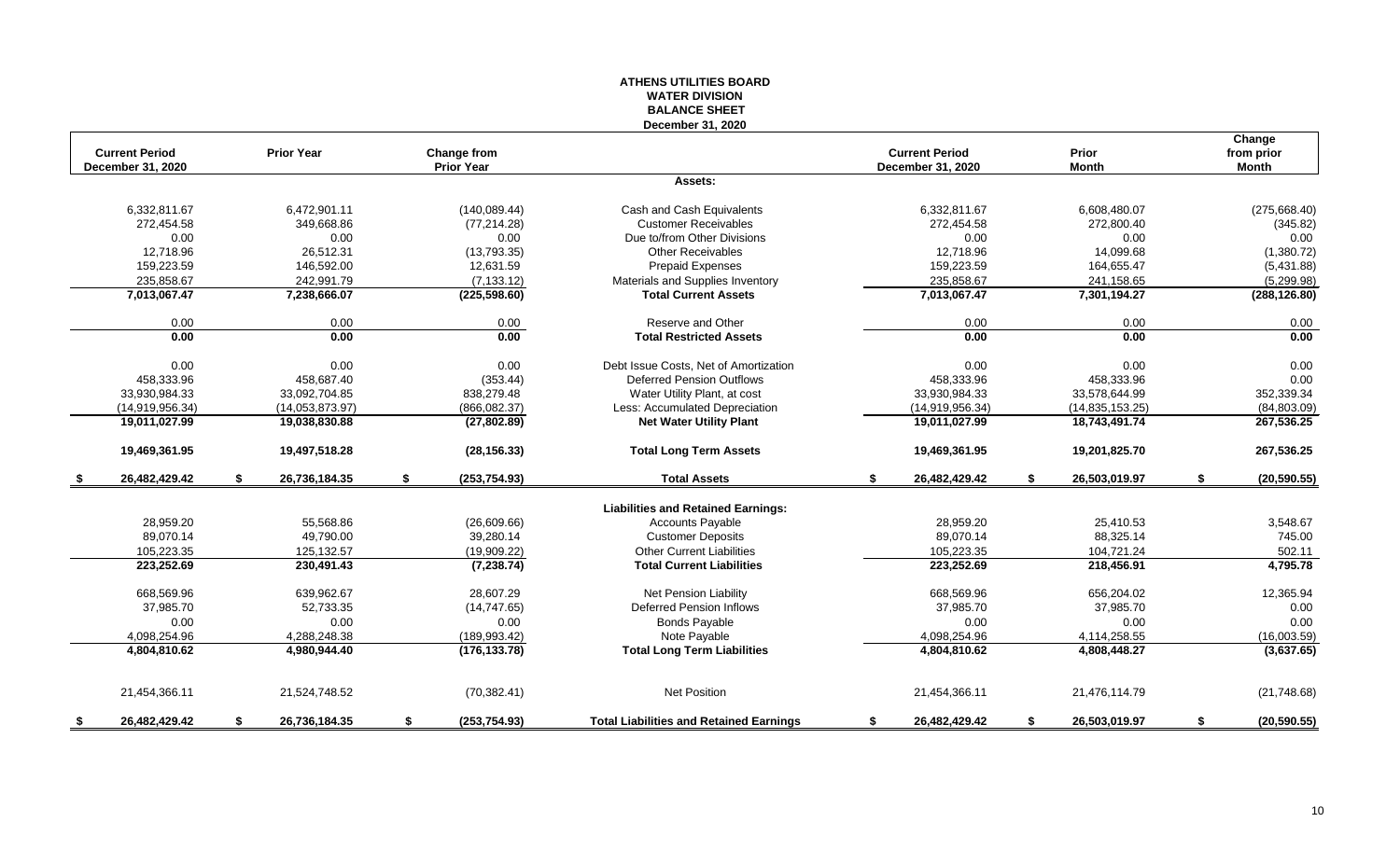#### Athens Utilities Board Profit and Loss Statement - Water

|        | <b>Current</b>           |                                    | Variance            |
|--------|--------------------------|------------------------------------|---------------------|
|        | Month                    |                                    | Favorable           |
|        | <b>Prior Year</b>        | December 31, 2020                  | (Unfavorable)       |
|        |                          |                                    |                     |
|        | 142, 124.34              | 147,368.90                         | 5,244.56            |
|        | 149,299.58               | 140,802.81                         | (8,496.77)          |
|        | 45,477.66                | 39,725.45                          | (5,752.21)          |
|        | 7,376.43                 | 7,996.17                           | 619.74              |
|        | 344,278.01               | 335,893.33                         | (8, 384.68)         |
|        | 53,682.70                | 52,716.41                          | 966.29              |
|        | 290,595.31               | 283,176.92                         | (7, 418.39)         |
|        |                          |                                    |                     |
|        | 33,318.50                | 30,434.96                          | 2,883.54            |
|        | 18,978.55                | 21,992.35                          | (3,013.80)          |
|        | 36,443.10                | 37,413.39                          | (970.29)            |
|        | 72,411.88                | 84,028.84                          | (11,616.96)         |
|        | 161,152.03               | 173,869.54                         | (12,717.51)         |
|        |                          |                                    |                     |
|        | 6,806.70                 | 3,605.48                           | 3,201.22            |
|        | 46,714.50                | 36,662.72                          | 10,051.78           |
| 714.02 |                          | 188.24                             | 525.78              |
|        | 54,235.22                | 40,456.44                          | 13,778.78           |
|        |                          |                                    |                     |
|        | 77,550.66                | 83,583.31                          | (6,032.65)          |
|        | 77,550.66                | 83,583.31                          | (6,032.65)          |
|        | 346,620.61               | 350,625.70                         | (4,005.09)          |
|        | (2,342.60)               | (14, 732.37)                       | (12, 389.77)        |
|        | 5,139.91                 | 2,223.99                           | (2,915.92)          |
|        | 2,797.31                 | (12,508.38)                        | (15,305.69)         |
| 0.00   |                          | 0.00                               | 0.00                |
|        | 2,797.31                 | (12,508.38)                        | (15,305.69)         |
|        |                          |                                    |                     |
| 0.00   |                          | 0.00                               | 0.00                |
|        | 8,670.98                 | 9,240.30                           | (569.32)            |
|        | 8,670.98                 | 9,240.30                           | (569.32)            |
|        |                          |                                    |                     |
|        |                          |                                    | (15, 875.01)        |
|        |                          |                                    | 0.00<br>(15,875.01) |
| 0.00   | (5,873.67)<br>(5,873.67) | (21,748.68)<br>0.00<br>(21,748.68) |                     |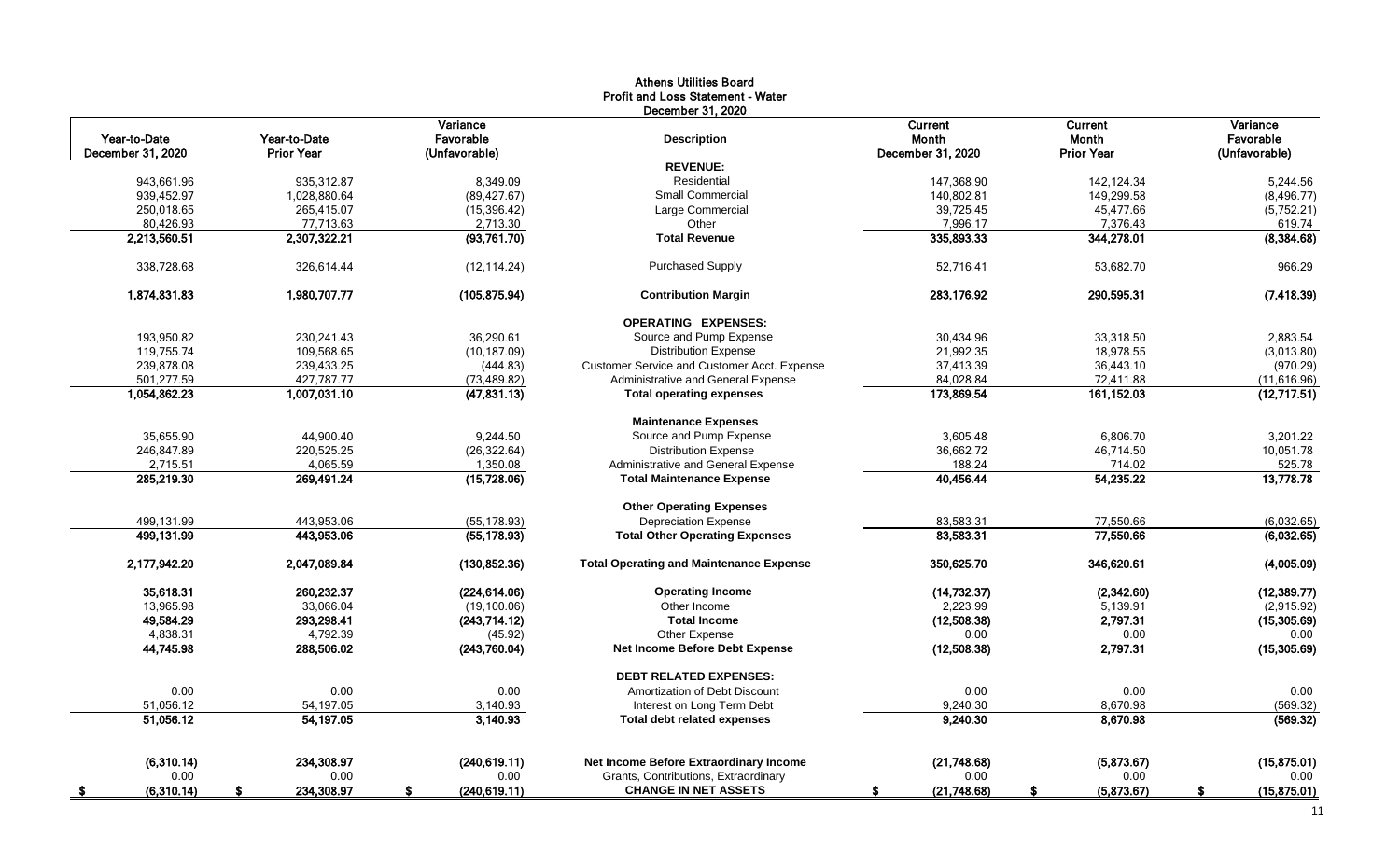|                                   |                               |                     | <b>Athens Utilities Board</b><br><b>Budget Comparison - Water</b><br>December 31, 2020 |                                           |                                 |                           |
|-----------------------------------|-------------------------------|---------------------|----------------------------------------------------------------------------------------|-------------------------------------------|---------------------------------|---------------------------|
| Year-to-Date<br>December 31, 2020 | Year-to-Date<br><b>Budget</b> | Y-T-D<br>Variance   | <b>Description</b>                                                                     | <b>Current Month</b><br>December 31, 2020 | <b>Monthly</b><br><b>Budget</b> | <b>Budget</b><br>Variance |
|                                   |                               |                     |                                                                                        |                                           |                                 |                           |
|                                   |                               |                     | <b>REVENUE:</b>                                                                        |                                           |                                 |                           |
| 943,661.96                        | 903,033.62                    | 40,628.34           | Residential                                                                            | 147,368.90                                | 143,961.48                      | 3,407.42                  |
| 939,452.97                        | 1,020,350.67                  | (80, 897.70)        | <b>Small Commercial</b>                                                                | 140,802.81                                | 157,520.39                      | (16,717.58)               |
| 250,018.65                        | 231,687.45                    | 18,331.20           | Large Commercial                                                                       | 39,725.45                                 | 36,276.30                       | 3,449.15                  |
| 80,426.93                         | 60,680.15                     | 19,746.78           | Other                                                                                  | 7,996.17                                  | 8,713.19                        | (717.02)                  |
| 2,213,560.51                      | 2,215,751.89                  | (2, 191.38)         | <b>Total Revenue</b>                                                                   | 335,893.33                                | 346,471.36                      | (10, 578.03)              |
| 338,728.68                        | 313,724.61                    | (25,004.07)         | <b>Purchased Supply</b>                                                                | 52,716.41                                 | 51,873.47                       | (842.94)                  |
| 1,874,831.83                      | 1,902,027.28                  | (27, 195.45)        | <b>Contribution Margin</b>                                                             | 283,176.92                                | 294,597.89                      | (11, 420.97)              |
|                                   |                               |                     | <b>OPERATING EXPENSES:</b>                                                             |                                           |                                 |                           |
| 193,950.82                        | 198,561.06                    | 4,610.24            | Source and Pump Expense                                                                | 30,434.96                                 | 31,877.78                       | 1,442.82                  |
| 119,755.74                        | 102,888.83                    | (16,866.91)         | <b>Distribution Expense</b>                                                            | 21,992.35                                 | 19,567.04                       | (2,425.31)                |
| 239,878.08                        | 237,893.09                    | (1,984.99)          | <b>Customer Service and Customer Acct. Expense</b>                                     | 37,413.39                                 | 35,281.25                       | (2, 132.14)               |
| 501,277.59                        | 457,420.59                    | (43, 857.00)        | Administrative and General Expense                                                     | 84,028.84                                 | 72,541.20                       | (11, 487.64)              |
| 1,054,862.23                      | 996,763.57                    | (58,098.66)         | <b>Total operating expenses</b>                                                        | 173,869.54                                | 159,267.27                      | (14,602.27)               |
|                                   |                               |                     | <b>Maintenance Expenses</b>                                                            |                                           |                                 |                           |
| 35,655.90                         | 43,221.70                     | 7,565.80            | Source and Pump Expense                                                                | 3,605.48                                  | 4,868.58                        | 1,263.10                  |
| 246,847.89                        | 204,518.98                    | (42, 328.91)        | <b>Distribution Expense</b>                                                            | 36,662.72                                 | 37,136.19                       | 473.47                    |
| 2,715.51                          | 3,887.87                      | 1,172.36            | Administrative and General Expense                                                     | 188.24                                    | 403.52                          | 215.28                    |
| 285,219.30                        | 251,628.55                    | (33,590.75)         | <b>Total Maintenance Expense</b>                                                       | 40,456.44                                 | 42,408.30                       | 1,951.86                  |
|                                   |                               |                     | <b>Other Operating Expenses</b>                                                        |                                           |                                 |                           |
| 499,131.99                        | 480,842.06                    | (18, 289.93)        | <b>Depreciation Expense</b>                                                            | 83,583.31                                 | 90,331.96                       | 6,748.65                  |
| 499,131.99                        | 480,842.06                    | (18, 289.93)        | <b>Total Other Operating Expenses</b>                                                  | 83,583.31                                 | 90,331.96                       | 6,748.65                  |
| 2,177,942.20                      | 2,042,958.78                  | (134, 983.42)       | <b>Total Operating and Maintenance Expenses</b>                                        | 350,625.70                                | 343,881.00                      | (6,744.70)                |
| 35,618.31                         | 172,793.11                    | (137, 174.80)       | <b>Operating Income</b>                                                                | (14, 732.37)                              | 2,590.37                        | (17, 322.74)              |
| 13,965.98                         | 24,440.18                     | (10, 474.20)        | Other Income                                                                           | 2,223.99                                  | 4,899.59                        | (2,675.60)                |
| 49,584.29                         | 197,233.29                    | (147, 649.00)       | <b>Total Income</b>                                                                    | (12, 508.38)                              | 7,489.96                        | (19,998.34)               |
| 4,838.31                          | 4,164.30                      | (674.01)            | Other Expense                                                                          | 0.00                                      | 31.09                           | 31.09                     |
| 44,745.98                         | 193,068.98                    | (148, 323.00)       | <b>Net Income Before Debt Expense</b>                                                  | (12, 508.38)                              | 7,458.86                        | (19,967.24)               |
|                                   |                               |                     | <b>DEBT RELATED EXPENSES:</b>                                                          |                                           |                                 |                           |
| 0.00                              | 0.00                          | 0.00                | Amortization of Debt Discount                                                          | 0.00                                      | 0.00                            | 0.00                      |
| 51,056.12                         | 56,165.01                     | 5,108.89            | Interest on Long Term Debt                                                             | 9,240.30                                  | 9,604.56                        | 364.26                    |
| 51,056.12                         | 56,165.01                     | 5,108.89            | <b>Total debt related expenses</b>                                                     | 9,240.30                                  | 9,604.56                        | 364.26                    |
|                                   |                               |                     |                                                                                        |                                           |                                 |                           |
| (6,310.14)                        | 136,903.97                    | (143, 214.11)       | Net Income Before Extraordinary Income                                                 | (21,748.68)                               | (2, 145.70)                     | (19,602.98)               |
| 0.00                              | 11,000.00                     | (11,000.00)         | Grants, Contributions, Extraordinary                                                   | 0.00                                      | 1,833.33                        | (1,833.33)                |
| (6,310.14)                        | 147,903.97<br>S               | (154, 214.11)<br>S. | <b>CHANGE IN NET ASSETS</b>                                                            | (21, 748.68)                              | (312.36)                        | (21, 436.32)              |

12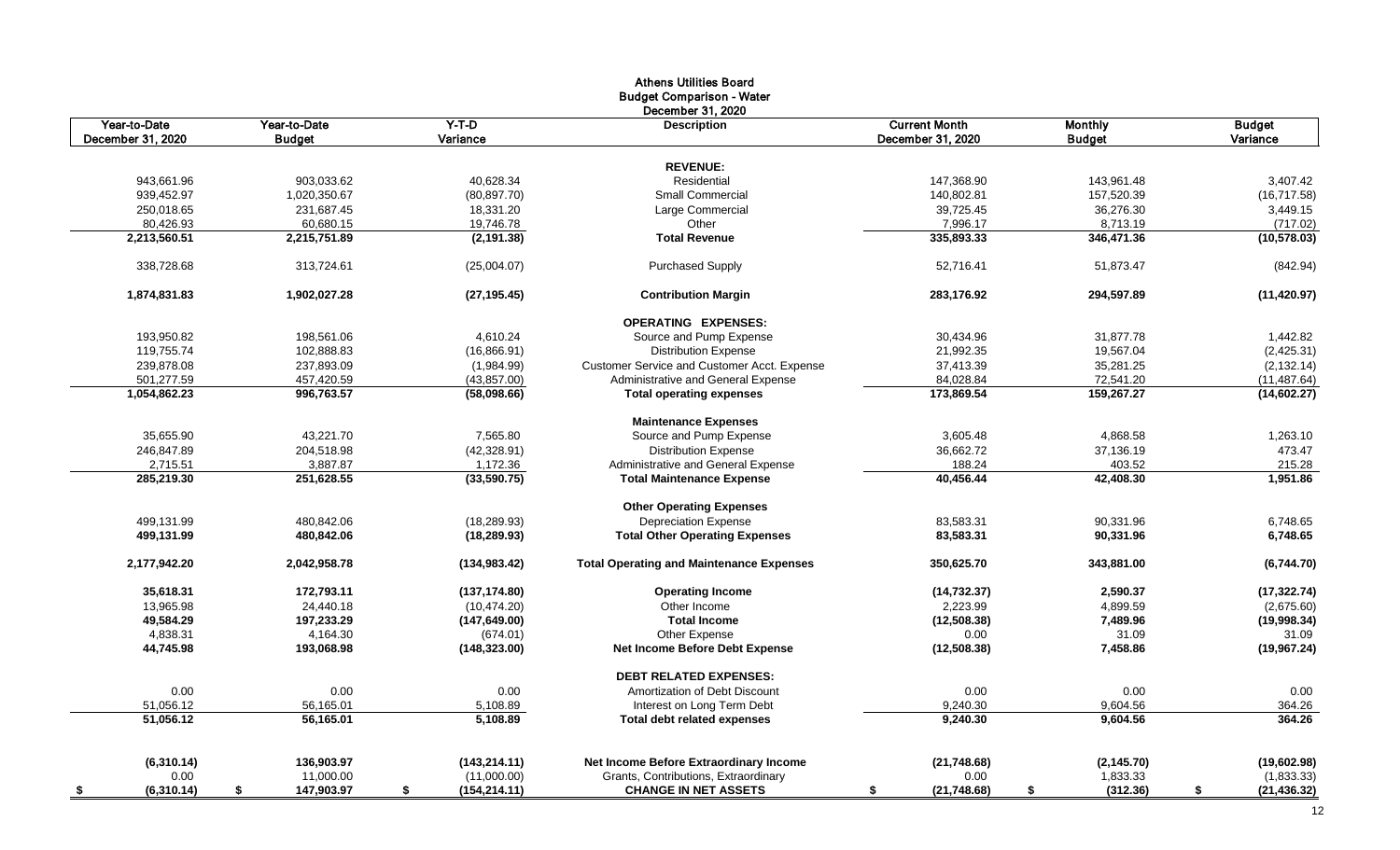#### **Athens Utilities Board Water Division STATEMENTS OF CASH FLOWS December 31, 2020**

| Year-to-Date<br><b>December 31, 2020</b> | Year-to-Date<br><b>Prior Year</b> | Variance            |                                                         |    | <b>Month to Date</b><br><b>December 31, 2020</b> | <b>Month to Date</b><br><b>Prior Year</b> |    | Variance      |
|------------------------------------------|-----------------------------------|---------------------|---------------------------------------------------------|----|--------------------------------------------------|-------------------------------------------|----|---------------|
|                                          |                                   |                     | <b>CASH FLOWS FROM OPERATING ACTIVITIES:</b>            |    |                                                  |                                           |    |               |
| (6,310.14)                               | 234,308.97                        | (240, 619.11)       | Net Operating Income                                    |    | (21,748.68)                                      | (5,873.67)                                |    | (15, 875.01)  |
|                                          |                                   |                     | <b>Adjustments to Reconcile Operating Income</b>        |    |                                                  |                                           |    |               |
|                                          |                                   |                     | to Net Cash Provided by Operations                      |    |                                                  |                                           |    |               |
| 499,131.99                               | 443,953.06                        | 55,178.93           | Depreciation                                            |    | 83,583.31                                        | 77,550.66                                 |    | 6,032.65      |
|                                          |                                   |                     | <b>Changes in Assets and Liabilities:</b>               |    |                                                  |                                           |    |               |
| 10,439.81                                | (16, 179.79)                      | 26,619.60           | Receivables                                             |    | 1,726.54                                         | 22,586.01                                 |    | (20, 859.47)  |
| 0.00                                     | 0.00                              | 0.00                | Due from (to) Other Divisions                           |    | 0.00                                             | 0.00                                      |    | 0.00          |
| (49,031.94)                              | (45, 644.12)                      | (3,387.82)          | <b>Prepaid Expenses</b>                                 |    | 5,431.88                                         | 19,586.53                                 |    | (14, 154.65)  |
| (35,709.22)                              | 15,400.02                         | (51, 109.24)        | <b>Deferred Pension Outflows</b>                        |    | 0.00                                             | 0.00                                      |    | 0.00          |
| 2,639.58                                 | 4,087.62                          | (1,448.04)          | <b>Materials and Supplies</b>                           |    | 5,299.98                                         | (8,945.07)                                |    | 14,245.05     |
| (64, 590.98)                             | (218, 256.64)                     | 153,665.66          | <b>Accounts Payable</b>                                 |    | 3,548.67                                         | (16,001.09)                               |    | 19,549.76     |
| (26,608.37)                              | (10, 836.52)                      | (15, 771.85)        | <b>Other Current Liabilities</b>                        |    | 502.11                                           | (5, 113.43)                               |    | 5,615.54      |
| (38, 486.46)                             | (57, 164.40)                      | 18,677.94           | <b>Net Pension Liability</b>                            |    | 12,365.94                                        | 13,598.72                                 |    | (1,232.78)    |
| 0.00                                     | 0.00                              | 0.00                | <b>Deferred Pension Inflows</b>                         |    | 0.00                                             | 0.00                                      |    | 0.00          |
| (6,905.45)                               | 7,960.95                          | (14,866.40)         | <b>Retirements and Salvage</b>                          |    | 1,219.78                                         | 2,842.16                                  |    | (1,622.38)    |
| 1,640.00                                 | (1,335.00)                        | 2,975.00            | <b>Customer Deposits</b>                                |    | 745.00                                           | 35.00                                     |    | 710.00        |
| 286,208.82                               | 356,294.15                        | (70,085.33)         | <b>Net Cash from Operating Activities</b>               |    | 92,674.53                                        | 100,265.82                                |    | (7,591.29)    |
|                                          |                                   |                     | <b>CASH FLOWS FROM NONCAPITAL FINANCING ACTIVITIES:</b> |    |                                                  |                                           |    |               |
| 0.00                                     | 0.00                              | 0.00                | Changes in Bonds Payable                                |    | 0.00                                             | 0.00                                      |    | 0.00          |
| (95, 724.79)                             | (91, 672.73)                      | (4,052.06)          | Changes in Notes Payable                                |    | (16,003.59)                                      | (15, 643.48)                              |    | (360.11)      |
| (95, 724.79)                             | (91, 672.73)                      | (4,052.06)          | <b>Net Cash from Financing Activities</b>               |    | (16,003.59)                                      | (15,643.48)                               |    | (360.11)      |
|                                          |                                   |                     | <b>CASH FLOW FROM CAPITAL AND INVESTING ACTIVITIES:</b> |    |                                                  |                                           |    |               |
| 0.00                                     | 0.00                              | 0.00                | <b>Adjust Net Pension Obligation</b>                    |    | 0.00                                             | 0.00                                      |    | 0.00          |
| 0.00                                     | 0.00                              | 0.00                | <b>Prior Period Adjustment</b>                          |    | 0.00                                             | 0.00                                      |    | 0.00          |
| 0.00                                     | 0.00                              | 0.00                | Grants, Contributions & Other Extraordinary             |    | 0.00                                             | 0.00                                      |    | 0.00          |
| (674, 179.78)                            | (281, 521.85)                     | (392, 657.93)       | <b>Water Utility Plant</b>                              |    | (352, 339.34)                                    | (38,095.07)                               |    | (314, 244.27) |
| (674, 179.78)                            | (281, 521.85)                     | (392, 657.93)       | <b>Net from Capital and Investing Activities</b>        |    | (352, 339.34)                                    | (38,095.07)                               |    | (314, 244.27) |
| \$<br>(483, 695.75)                      | \$<br>(16,900.43)                 | \$<br>(466, 795.32) | <b>Net Changes in Cash Position</b>                     | S  | (275, 668.40)                                    | \$<br>46,527.27                           | S. | (322, 195.67) |
|                                          |                                   |                     |                                                         |    |                                                  |                                           |    |               |
| 6,816,507.42                             | 6,489,801.54                      | 326,705.88          | Cash at Beginning of Period                             |    | 6,608,480.07                                     | 6,426,373.84                              |    | 182,106.23    |
| 6,332,811.67                             | 6,472,901.11                      | (140, 089.44)       | Cash at End of Period                                   |    | 6,332,811.67                                     | 6,472,901.11                              |    | (140, 089.44) |
| \$<br>(483, 695.75)                      | \$<br>(16,900.43)                 | \$<br>(466, 795.32) | <b>Changes in Cash and Equivalents</b>                  | \$ | (275, 668.40)                                    | \$<br>46,527.27                           | \$ | (322, 195.67) |

**Long-Term Debt** 4,098,254.96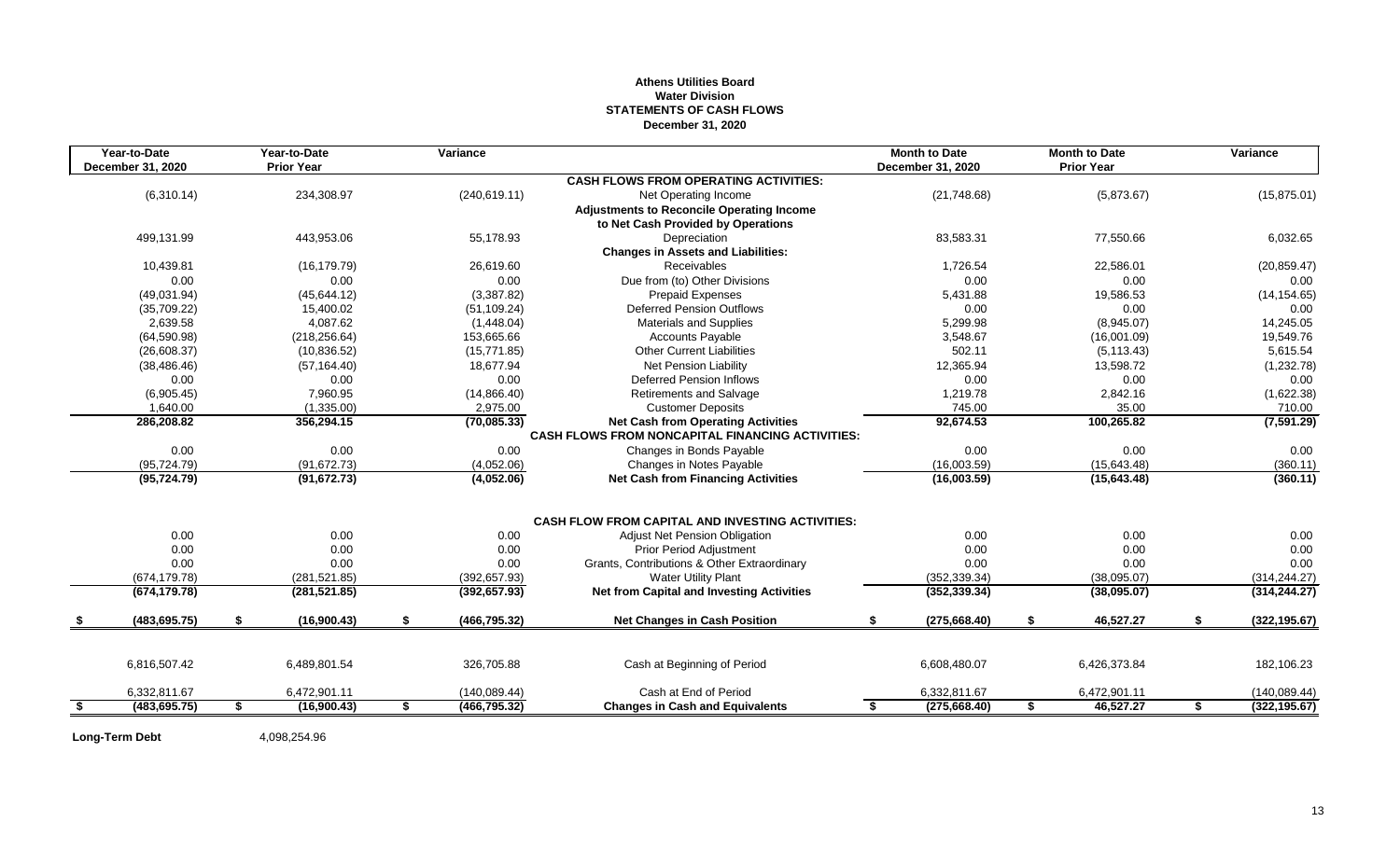### Athens Utilities Board Statistics Report December 31, 2020

| Water:              |              |              |        |                |
|---------------------|--------------|--------------|--------|----------------|
|                     | Current      | <b>Prior</b> | %      | # Accounts     |
| Number of services: | <b>Month</b> | Year         | Change | Change         |
| Residential         | 7,097        | 7,007        | 1.28%  | 90             |
| Small Commercial    | ,261         | 1,237        | 1.94%  | 24             |
| Large Commercial    | 37           | 35           | 5.71%  | 2 <sub>1</sub> |
|                     |              |              |        |                |
|                     | 8,395        | 8,279        | 1.40%  | 116            |

| Sales Volumes:          |                          | <b>Current Month</b> |            | Year-to-Date |                   |           |  |  |
|-------------------------|--------------------------|----------------------|------------|--------------|-------------------|-----------|--|--|
| Gallonsx100             | <b>December 31, 2020</b> | <b>Prior Year</b>    | Change     | 12/31/2020   | <b>Prior Year</b> | Change    |  |  |
| Residential             | 258,480                  | 245,826              | 5.15%      | 1,687,084    | 1,695,926         | $-0.52%$  |  |  |
| <b>Small Commercial</b> | 361,451                  | 379,379              | $-4.73\%$  | 2,387,430    | 2,644,309         | $-9.71%$  |  |  |
| Large Commercial        | 101.480                  | 117,767              | $-13.83\%$ | 668,434      | 687,908           | $-2.83\%$ |  |  |
|                         | 721,411                  | 742,972              | $-2.90\%$  | 4,742,948    | 5,028,143         | $-5.67%$  |  |  |

| <b>Employment</b>  |                   |                   |         |
|--------------------|-------------------|-------------------|---------|
|                    | December 31, 2020 | <b>Prior Year</b> |         |
| Employee Headcount | 14.00             | 14.00             | 0.00    |
| <b>IFTE</b>        | 15.04             | 15.35             | $-0.31$ |
| $Y-T-D$ FTE        | 14.77             | 14.89             | $-0.12$ |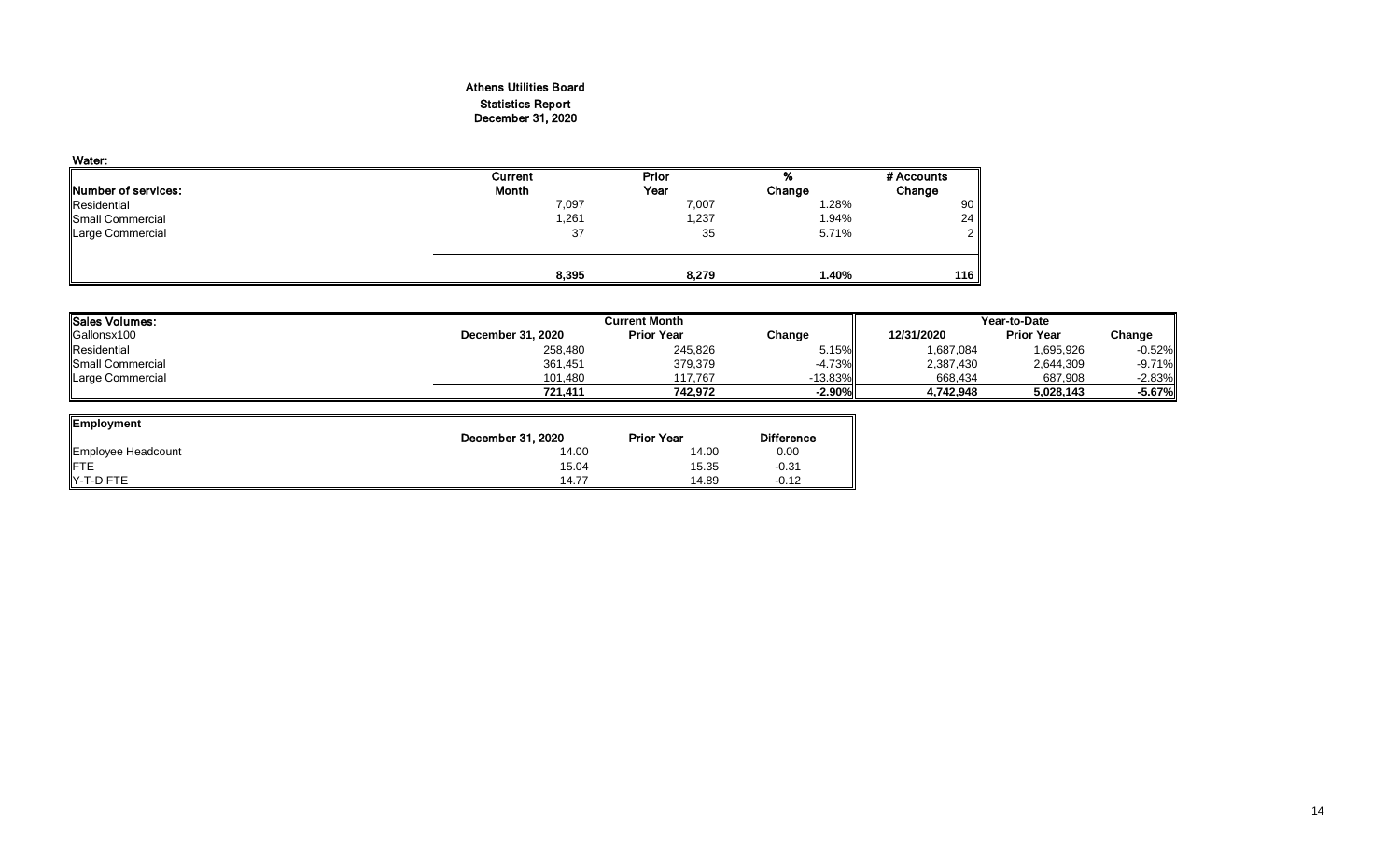# **Favorable % Project Percent Budget**

|                                                           |                      | <b>Athens Utilities Board</b><br><b>Water Division</b><br><b>Capital Budget</b><br>Month Ending as of December 31, 2020 |                                                |                                                    |                                          |
|-----------------------------------------------------------|----------------------|-------------------------------------------------------------------------------------------------------------------------|------------------------------------------------|----------------------------------------------------|------------------------------------------|
|                                                           | <b>Budget</b>        | <b>Actual</b>                                                                                                           | Variance to date<br>Favorable<br>(Unfavorable) | <b>Estimated</b><br>% Project<br><b>Completion</b> | <b>Percent Budget</b><br><b>Expended</b> |
| <b>Planned Capital Improvements:</b>                      |                      |                                                                                                                         |                                                |                                                    |                                          |
| <b>Replace Tractor</b>                                    | 30,000               |                                                                                                                         | 30,000                                         |                                                    |                                          |
| Replace Truck #20 -Single Axle Dump (with Small Dump)     | 80,000               |                                                                                                                         | 80,000                                         |                                                    |                                          |
| Congress Pkwy-Phase 1(Dennis St. to Decatur Pike          | 396,000              | 242,310                                                                                                                 | 153,690                                        |                                                    | 61.19%                                   |
| Water Well VFDs (Changed from well maint.)                | 50,000               |                                                                                                                         | 50,000                                         |                                                    |                                          |
| Spring - Air Blast for Screen and Access Ramp             | 50,000               |                                                                                                                         | 50,000                                         |                                                    |                                          |
| Water Plant Building Maint and Lab Equipment              | 50,000               | 5,941                                                                                                                   | 44,059                                         |                                                    | Continuous                               |
| Meter Change Out (Large, Small and Testing)               | 40,000               | 11,493                                                                                                                  | 28,507                                         |                                                    | Continuous                               |
| (replace 2" and smaller meters with most gallons)         |                      |                                                                                                                         | $\Omega$                                       |                                                    |                                          |
| Reservoir and Pump Maintenance                            | 10,000               | 3,995                                                                                                                   | 6,005                                          |                                                    | 39.95% Continuous                        |
| <b>Water Line Extensions</b>                              | 300,000              |                                                                                                                         | 300,000                                        |                                                    | Continuous                               |
| <b>Distribution Rehabilitation</b>                        | 125,000              | 67,631                                                                                                                  | 57,369                                         |                                                    | 54.10% Continuous                        |
| Field and Safety Equipment                                | 25,000               |                                                                                                                         | 25,000                                         |                                                    | Continuous                               |
| <b>Water Services</b>                                     | 125,000              | 89,473                                                                                                                  | 35,527                                         |                                                    | 71.58% Continuous                        |
| Technology (SCADA, Computers)                             | 35,000               | 6,108                                                                                                                   | 28,892                                         |                                                    | 17.45% Continuous                        |
| IT Core (Servers, mainframe, etc.)                        | 20,000               |                                                                                                                         | 20,000                                         |                                                    | Continuous                               |
| <b>Total Planned Capital Improvements:</b>                | $1,336,000$ \$<br>\$ | $426,951$ \$                                                                                                            | 909,049                                        |                                                    |                                          |
| <b>Other Assets:</b>                                      |                      |                                                                                                                         |                                                |                                                    |                                          |
| <b>Fence Repair</b>                                       |                      | 5,735                                                                                                                   | (5,735)                                        |                                                    |                                          |
| Flash Mixers, Baffling, SCADA at WTP (FY2020 Budget Item) | 100,000              | 96,630                                                                                                                  | 100,000                                        |                                                    |                                          |
| Replace Truck 16 (2011 F450) (FY2020 Budget Item)         | 80,000               | 75,301                                                                                                                  | 4,699                                          |                                                    |                                          |
| Replace Truck 16 (2011 F450) (FY2020 Budget Item)         | 80,000               | 32,051                                                                                                                  | 47,949                                         |                                                    |                                          |
| Replace safety rails around WTP (FY2020 Budget Item)      | 55,000               | 61,715                                                                                                                  | (6, 715)                                       |                                                    |                                          |
| Other                                                     |                      |                                                                                                                         | $\sim$                                         |                                                    |                                          |
| <b>Total Other Assets:</b>                                | 315,000              | 271,432                                                                                                                 | 140,198                                        |                                                    |                                          |
| Totals:                                                   | 1,651,000 \$         | 698,383                                                                                                                 | 1,049,247<br>- 55                              |                                                    |                                          |

Percentage of Budget Spent Year-to-date **42.30%** Fiscal Year **50.00%**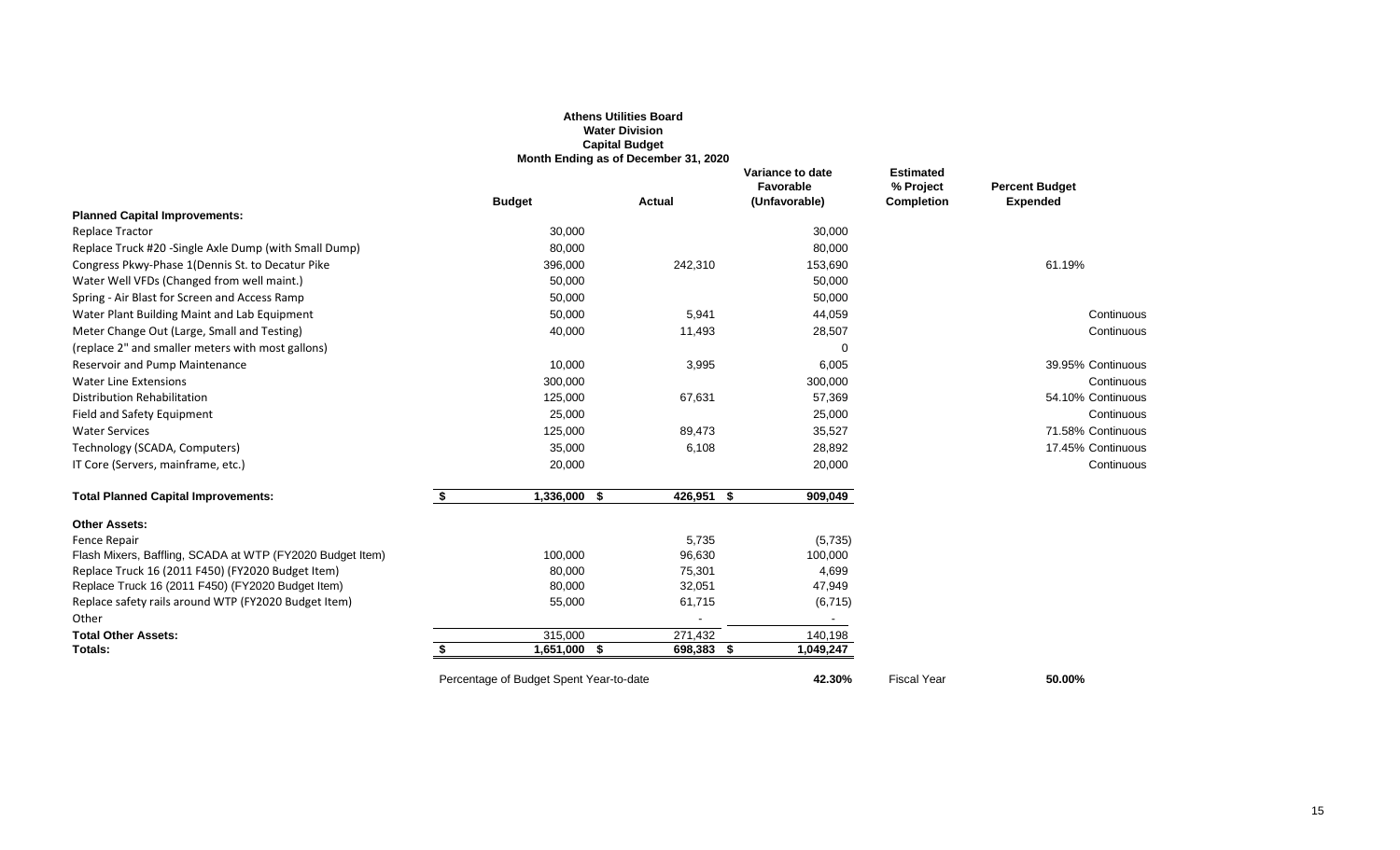#### **ATHENS UTILITIES BOARD GAS DIVISION BALANCE SHEET December 31, 2020**

|     | <b>Current Period</b>    |    | <b>Prior Year</b> |    | <b>Change from</b> |                                                |    | <b>Current Period</b>    |   | Prior             |    | Change<br>from prior |
|-----|--------------------------|----|-------------------|----|--------------------|------------------------------------------------|----|--------------------------|---|-------------------|----|----------------------|
|     | <b>December 31, 2020</b> |    |                   |    | <b>Prior Year</b>  |                                                |    | <b>December 31, 2020</b> |   | <b>Month</b>      |    | <b>Month</b>         |
|     |                          |    |                   |    |                    | Assets:                                        |    |                          |   |                   |    |                      |
|     | 5,822,888.09             |    | 4,960,258.55      |    | 862,629.54         | Cash and Cash Equivalents                      |    | 5,822,888.09             |   | 5,655,583.83      |    | 167,304.26           |
|     | 194,092.80               |    | 686,820.58        |    | (492, 727.78)      | Receivables                                    |    | 194,092.80               |   | 193,507.70        |    | 585.10               |
|     | 272,165.88               |    | 287,689.56        |    | (15,523.68)        | <b>Prepaid Expenses</b>                        |    | 272,165.88               |   | 365,825.14        |    | (93,659.26)          |
|     | 0.00                     |    | 0.00              |    | 0.00               | <b>Gas Unit Loans</b>                          |    | 0.00                     |   | 0.00              |    | 0.00                 |
|     | 121,971.27               |    | 127,091.47        |    | (5, 120.20)        | Materials and Supplies Inventory               |    | 121,971.27               |   | 125,446.86        |    | (3,475.59)           |
|     | 6,411,118.04             |    | 6,061,860.16      |    | 349,257.88         | <b>Total Current Assets</b>                    |    | 6,411,118.04             |   | 6,340,363.53      |    | 70,754.51            |
|     | 24,318,470.51            |    | 24,031,905.41     |    | 286,565.10         | Gas Utility Plant, at Cost                     |    | 24,318,470.51            |   | 24,245,972.99     |    | 72,497.52            |
|     | (10, 155, 108.65)        |    | (9,587,701.44)    |    | (567, 407.21)      | Less: Accumulated Depreciation                 |    | (10, 155, 108.65)        |   | (10, 116, 241.40) |    | (38, 867.25)         |
|     | 14, 163, 361.86          |    | 14,444,203.97     |    | (280, 842.11)      | <b>Net Gas Utility Plant</b>                   |    | 14, 163, 361.86          |   | 14,129,731.59     |    | 33,630.27            |
|     | 322,364.59               |    | 325,187.59        |    | (2,823.00)         | <b>Deferred Pension Outflows</b>               |    | 322,364.59               |   | 322,364.59        |    | 0.00                 |
| \$  | 20,896,844.49            | S. | 20,831,251.72     | \$ | 65,592.77          | <b>Total Assets</b>                            | S. | 20,896,844.49            | S | 20,792,459.71     | S. | 104,384.78           |
|     |                          |    |                   |    |                    |                                                |    |                          |   |                   |    |                      |
|     |                          |    |                   |    |                    | <b>Liabilities and Retained Earnings:</b>      |    |                          |   |                   |    |                      |
|     | 0.00                     |    | 0.00              |    | 0.00               | Short Term Notes Payable                       |    | 0.00                     |   | 0.00              |    | 0.00                 |
|     | 365,048.21               |    | 331,555.56        |    | 33,492.65          | <b>Accounts Payable</b>                        |    | 365,048.21               |   | 316,851.69        |    | 48,196.52            |
|     | 116,037.98               |    | 97,780.00         |    | 18,257.98          | <b>Customer Deposits</b>                       |    | 116,037.98               |   | 113,277.98        |    | 2,760.00             |
|     | 60,111.11                |    | 77,561.24         |    | (17, 450.13)       | <b>Accrued Liabilities</b>                     |    | 60,111.11                |   | 59,543.38         |    | 567.73               |
|     | 541,197.30               |    | 506,896.80        |    | 34,300.50          | <b>Total Current Liabilities</b>               |    | 541,197.30               |   | 489,673.05        |    | 51,524.25            |
|     | 473,237.83               |    | 424,841.42        |    | 48,396.41          | Net Pension Liability                          |    | 473,237.83               |   | 464,241.82        |    | 8,996.01             |
|     | 27,708.77                |    | 34,666.96         |    | (6,958.19)         | <b>Deferred Pension Inflows</b>                |    | 27,708.77                |   | 27,708.77         |    | 0.00                 |
|     | 19,854,700.59            |    | 19,864,846.54     |    | (10, 145.95)       | <b>Net Position</b>                            |    | 19,854,700.59            |   | 19,810,836.07     |    | 43,864.52            |
| - 5 | 20,896,844.49            | -S | 20,831,251.72     | S. | 65,592.77          | <b>Total Liabilities and Retained Earnings</b> |    | 20,896,844.49            |   | 20,792,459.71     | S  | 104,384.78           |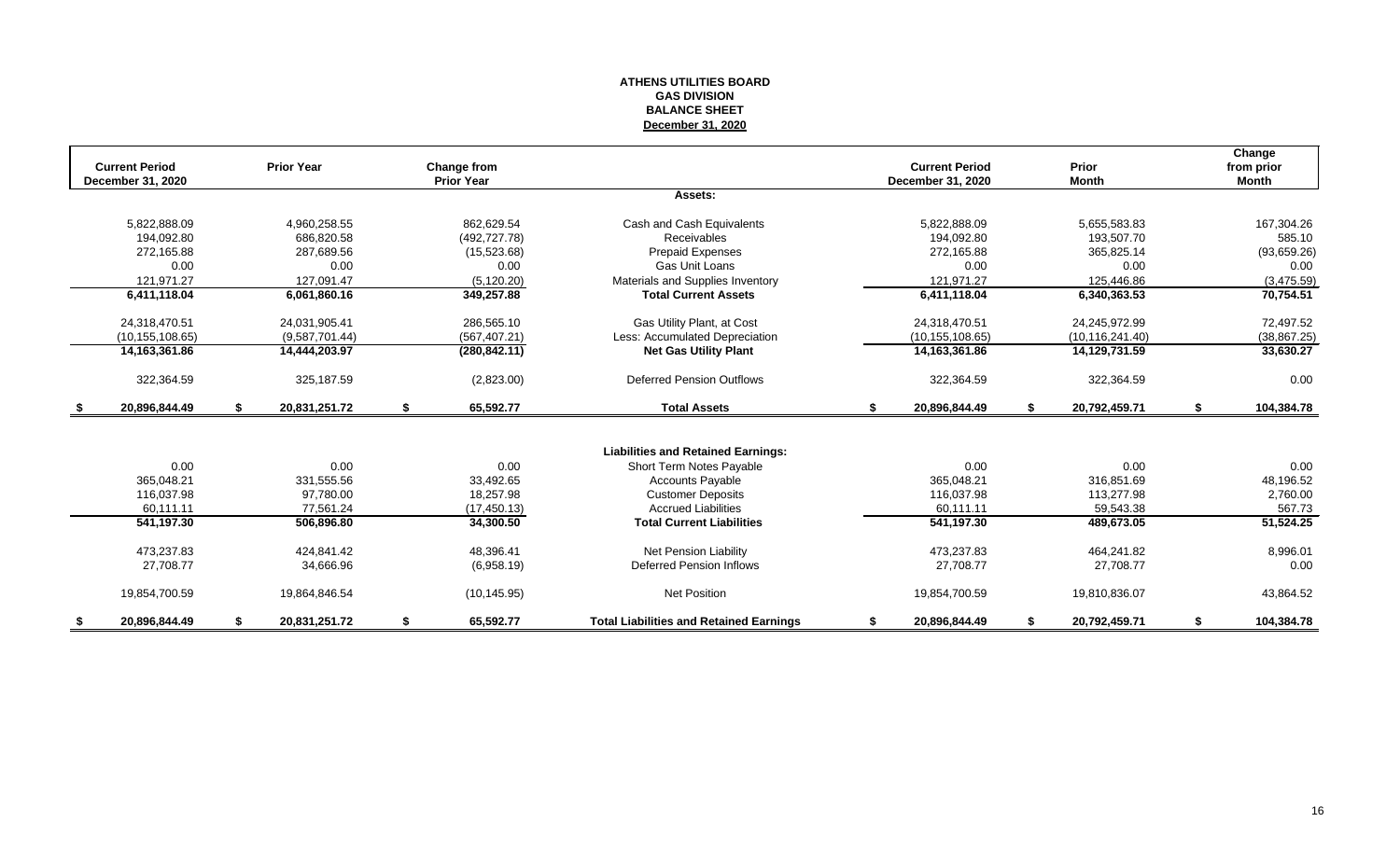#### Athens Utilities Board Profit and Loss Statement - Gas December 31, 2020

| Year-to-Date<br>December 31, 2020 | Year-to-Date<br><b>Prior Year</b> | Variance<br>Favorable<br>(Unfavorable) |                                           | <b>Current</b><br>Month<br>December 31, 2020 | Current<br>Month<br><b>Prior Year</b> | Variance<br>Favorable<br>(Unfavorable) |
|-----------------------------------|-----------------------------------|----------------------------------------|-------------------------------------------|----------------------------------------------|---------------------------------------|----------------------------------------|
|                                   |                                   |                                        | <b>REVENUE:</b>                           |                                              |                                       |                                        |
| 620,602.98                        | 703,207.96                        | (82,604.98)                            | Residential                               | 286,479.87                                   | 353,194.95                            | (66, 715.08)                           |
| 494,281.64                        | 589,563.02                        | (95, 281.38)                           | <b>Small Commercial</b>                   | 202,264.27                                   | 223,281.54                            | (21, 017.27)                           |
| 391,838.79                        | 411,610.35                        | (19,771.56)                            | Large Commercial                          | 107,961.90                                   | 100,002.44                            | 7,959.46                               |
| 544,826.76                        | 567,441.58                        | (22, 614.82)                           | Interruptible                             | 125,558.01                                   | 119,062.86                            | 6,495.15                               |
| 4,320.74                          | 5,617.27                          | (1, 296.53)                            | CNG                                       | 1,570.71                                     | 475.89                                | 1,094.82                               |
| 28,363.25                         | 33,008.62                         | (4,645.37)                             | Fees and Other Gas Revenues               | 6,228.63                                     | 6,595.12                              | (366.49)                               |
| 2,084,234.16                      | 2,310,448.80                      | (226, 214.64)                          | <b>Total Revenue</b>                      | 730,063.39                                   | 802,612.80                            | (72, 549.41)                           |
| 1,426,425.36                      | 1,473,201.34                      | 46,775.98                              | Purchased supply                          | 463,451.98                                   | 409,434.13                            | (54, 017.85)                           |
| 657,808.80                        | 837,247.46                        | (179, 438.66)                          | <b>Contribution Margin</b>                | 266,611.41                                   | 393,178.67                            | (126, 567.26)                          |
|                                   |                                   |                                        | <b>OPERATING EXPENSES:</b>                |                                              |                                       |                                        |
| 181,317.71                        | 196,490.51                        | 15,172.80                              | <b>Distribution Expense</b>               | 45,219.21                                    | 41,639.00                             | (3,580.21)                             |
| 181,618.80                        | 180,142.79                        | (1,476.01)                             | Customer Service and Customer Acct. Exp.  | 26,537.05                                    | 26,636.50                             | 99.45                                  |
| 403,121.95                        | 331,175.37                        | (71, 946.58)                           | Administrative and General Expense        | 56,628.05                                    | 52,249.74                             | (4,378.31)                             |
| 766,058.46                        | 707,808.67                        | (58, 249.79)                           | <b>Total operating expenses</b>           | 128,384.31                                   | 120,525.24                            | (7,859.07)                             |
|                                   |                                   |                                        | <b>Maintenance Expense</b>                |                                              |                                       |                                        |
| 135,548.36                        | 124,451.16                        | (11,097.20)                            | <b>Distribution Expense</b>               | 20,101.66                                    | 19,878.51                             | (223.15)                               |
| 6,910.96                          | 5,007.15                          | (1,903.81)                             | Administrative and General Expense        | 506.06                                       | 899.47                                | 393.41                                 |
| 142,459.32                        | 129,458.31                        | (13,001.01)                            | <b>Total Maintenance Expense</b>          | 20,607.72                                    | 20,777.98                             | 170.26                                 |
|                                   |                                   |                                        | <b>Other Operating Expenses</b>           |                                              |                                       |                                        |
| 329,198.07                        | 320,053.60                        | (9, 144.47)                            | Depreciation                              | 55,084.61                                    | 53,528.57                             | (1,556.04)                             |
| 113,707.13                        | 119,943.32                        | 6,236.19                               | <b>Tax Equivalents</b>                    | 18,979.88                                    | 20,026.28                             | 1,046.40                               |
| 442,905.20                        | 439,996.92                        | (2,908.28)                             | <b>Total Other Operating Expenses</b>     | 74,064.49                                    | 73,554.85                             | (509.64)                               |
| 2,777,848.34                      | 2,750,465.24                      | (27, 383.10)                           | <b>Operating and Maintenance Expenses</b> | 686,508.50                                   | 624,292.20                            | (62, 216.30)                           |
| (693, 614.18)                     | (440, 016.44)                     | (253, 597.74)                          | <b>Operating Income</b>                   | 43,554.89                                    | 178,320.60                            | (134, 765.71)                          |
| 12,234.21                         | 33,073.44                         | (20, 839.23)                           | Other Income                              | 1,690.53                                     | 4,365.70                              | (2,675.17)                             |
| (681, 379.97)                     | (406, 943.00)                     | (274, 436.97)                          | <b>Total Income</b>                       | 45,245.42                                    | 182,686.30                            | (137, 440.88)                          |
| 6,125.56                          | 11,767.39                         | 5,641.83                               | <b>Miscellaneous Income Deductions</b>    | 1,380.90                                     | (1,914.14)                            | (3,295.04)                             |
| (687, 505.53)                     | (418,710.39)                      | (268, 795.14)                          | <b>Net Income Before Extraordinary</b>    | 43,864.52                                    | 184,600.44                            | (140, 735.92)                          |
| 15,500.00                         | 0.00                              | 15,500.00                              | Grants, Contributions, Extraordinary      | 0.00                                         | 0.00                                  | 0.00                                   |
| (672,005.53)<br>S.                | (418,710.39)                      | (253, 295.14)<br>S                     | <b>Change in Net Assets</b>               | 43,864.52                                    | 184,600.44<br>\$                      | (140, 735.92)<br>£.                    |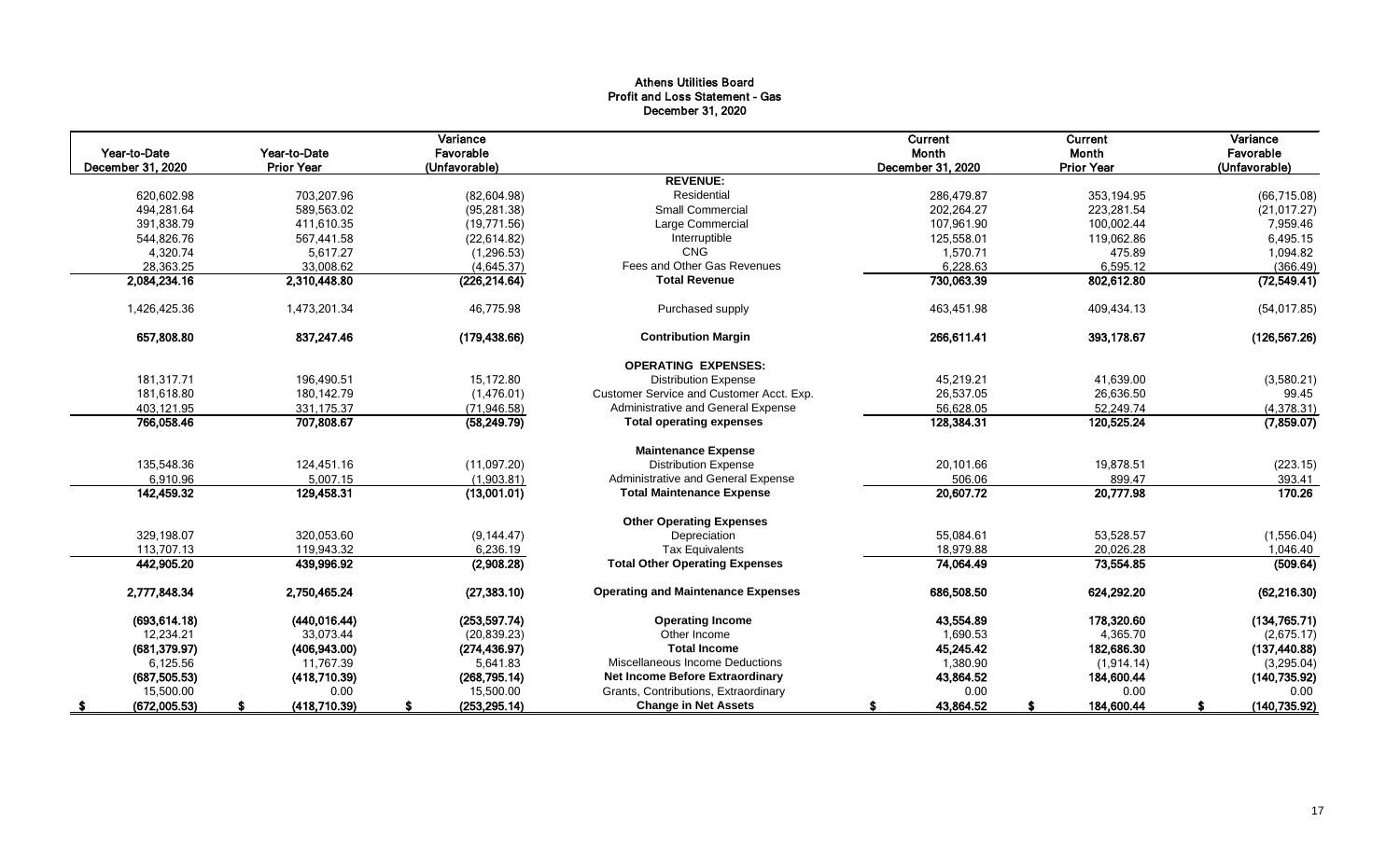| Year-to-Date       | Year-to-Date        | $Y-T-D$         | <b>Description</b>                        | <b>Current Month</b> | <b>Monthly</b> | <b>Budget</b>  |
|--------------------|---------------------|-----------------|-------------------------------------------|----------------------|----------------|----------------|
| December 31, 2020  | <b>Budget</b>       | Variance        |                                           | December 31, 2020    | <b>Budget</b>  | Variance       |
|                    |                     |                 | <b>REVENUE:</b>                           |                      |                |                |
| 620,602.98         | 580,422.42          | 40,180.56       | Residential                               | 286,479.87           | 281,680.29     | 4,799.58       |
| 494,281.64         | 508,092.48          | (13,810.84)     | Small Commercial                          | 202,264.27           | 193,244.00     | 9,020.27       |
| 391,838.79         | 362,935.29          | 28,903.50       | Large Commercial                          | 107,961.90           | 98,434.94      | 9,526.96       |
| 544,826.76         | 561,063.96          | (16, 237.20)    | Interruptible                             | 125,558.01           | 108,133.81     | 17,424.20      |
| 4,320.74           | 5,000.00            | (679.26)        | <b>CNG</b>                                | 1,570.71             | 833.33         | 737.38         |
| 28,363.25          | 32,468.29           | (4, 105.04)     | Fees and Other Gas Revenues               | 6,228.63             | 5,095.23       | 1,133.40       |
| 2,084,234.16       | 2,049,982.45        | 34,251.71       | <b>Total Revenue</b>                      | 730,063.39           | 687,421.60     | 42,641.79      |
| 1,426,425.36       | 1,429,841.37        | 3,416.01        | Purchased supply                          | 463,451.98           | 428,518.42     | (34,933.56)    |
| 657,808.80         | 620,141.09          | 37,667.71       | <b>Contribution Margin</b>                | 266,611.41           | 258,903.18     | 7,708.23       |
|                    |                     |                 | <b>OPERATING EXPENSES:</b>                |                      |                |                |
| 181,317.71         | 206,189.07          | 24,871.36       | <b>Distribution Expense</b>               | 45,219.21            | 36,456.00      | (8,763.21)     |
| 181,618.80         | 142,260.08          | (39, 358.72)    | Cust. Service and Cust. Acct. Expense     | 26,537.05            | 20,375.26      | (6, 161.79)    |
| 403,121.95         | 409,792.67          | 6,670.72        | Administrative and General Expense        | 56,628.05            | 69,727.52      | 13,099.47      |
| 766,058.46         | 758,241.82          | (7,816.64)      | <b>Total operating expenses</b>           | 128,384.31           | 126,558.77     | (1,825.54)     |
|                    |                     |                 | <b>Maintenance Expense</b>                |                      |                |                |
| 135,548.36         | 118,636.45          | (16, 911.91)    | <b>Distribution Expense</b>               | 20,101.66            | 17,187.56      | (2,914.10)     |
| 6,910.96           | 4,541.79            | (2,369.17)      | <b>Administrative and General Expense</b> | 506.06               | 1,045.81       | 539.75         |
| 142,459.32         | 123,178.24          | (19, 281.08)    | <b>Total Maintenance Expense</b>          | 20,607.72            | 18,233.36      | (2,374.36)     |
|                    |                     |                 | <b>Other Operating Expenses</b>           |                      |                |                |
| 329,198.07         | 321,236.05          | (7,962.02)      | Depreciation                              | 55,084.61            | 55,294.94      | 210.33         |
| 113,707.13         | 119,660.01          | 5,952.88        | <b>Tax Equivalents</b>                    | 18,979.88            | 20,230.25      | 1,250.37       |
| 442,905.20         | 440,896.06          | (2,009.14)      | <b>Total Other Operating Expenses</b>     | 74,064.49            | 75,525.19      | 1,460.70       |
| 2,777,848.34       | 2,752,157.49        | (25,690.85)     | <b>Operating and Maintenance Expenses</b> | 686,508.50           | 648,835.74     | (37, 672.76)   |
| (693, 614.18)      | (702, 175.04)       | 8,560.86        | <b>Operating Income</b>                   | 43,554.89            | 38,585.86      | 4,969.03       |
| 12,234.21          | 13,798.17           | (1,563.96)      | Other Income                              | 1,690.53             | 641.37         | 1,049.16       |
| (681, 379.97)      | (688, 376.87)       | 6,996.90        | <b>Total Income</b>                       | 45,245.42            | 39,227.23      | 6,018.19       |
| 6,125.56           | 8,324.97            | 2,199.41        | Miscellaneous Income Deductions           | 1,380.90             | 2,186.77       | 805.87         |
| (687, 505.53)      | (696, 701.85)       | 9,196.32        | <b>Net Before Extraordinary</b>           | 43,864.52            | 37,040.47      | 6,824.05       |
| 15,500.00          | 0.00                | 15,500.00       | Grants, Contributions, Extraordinary      | 0.00                 | 0.00           | 0.00           |
| (672,005.53)<br>\$ | (696, 701.85)<br>\$ | 24,696.32<br>\$ | <b>Change in Net Assets</b>               | 43,864.52<br>\$      | 37,040.47<br>S | 6,824.05<br>\$ |

| <b>Monthly</b> | <b>Budget</b>  |  |
|----------------|----------------|--|
| <b>Budget</b>  | Variance       |  |
|                |                |  |
| 281,680.29     | 4,799.58       |  |
| 193,244.00     | 9,020.27       |  |
| 98,434.94      | 9,526.96       |  |
| 108,133.81     | 17,424.20      |  |
| 833.33         | 737.38         |  |
| 5,095.23       | 1,133.40       |  |
| 687,421.60     | 42,641.79      |  |
| 428,518.42     | (34, 933.56)   |  |
| 258,903.18     | 7,708.23       |  |
|                |                |  |
| 36,456.00      | (8,763.21)     |  |
| 20,375.26      | (6, 161.79)    |  |
| 69,727.52      | 13,099.47      |  |
| 126,558.77     | (1,825.54)     |  |
|                |                |  |
| 17,187.56      | (2,914.10)     |  |
| 1,045.81       | 539.75         |  |
| 18,233.36      | (2,374.36)     |  |
|                |                |  |
| 55,294.94      | 210.33         |  |
| 20,230.25      | 1,250.37       |  |
| 75,525.19      | 1,460.70       |  |
| 648,835.74     | (37, 672.76)   |  |
| 38,585.86      | 4,969.03       |  |
| 641.37         | 1,049.16       |  |
| 39,227.23      | 6,018.19       |  |
| 2,186.77       | 805.87         |  |
| 37,040.47      | 6,824.05       |  |
| 0.00           | 0.00           |  |
| 37,040.47      | \$<br>6,824.05 |  |

#### Athens Utilities Board Budget Comparison - Gas December 31, 2020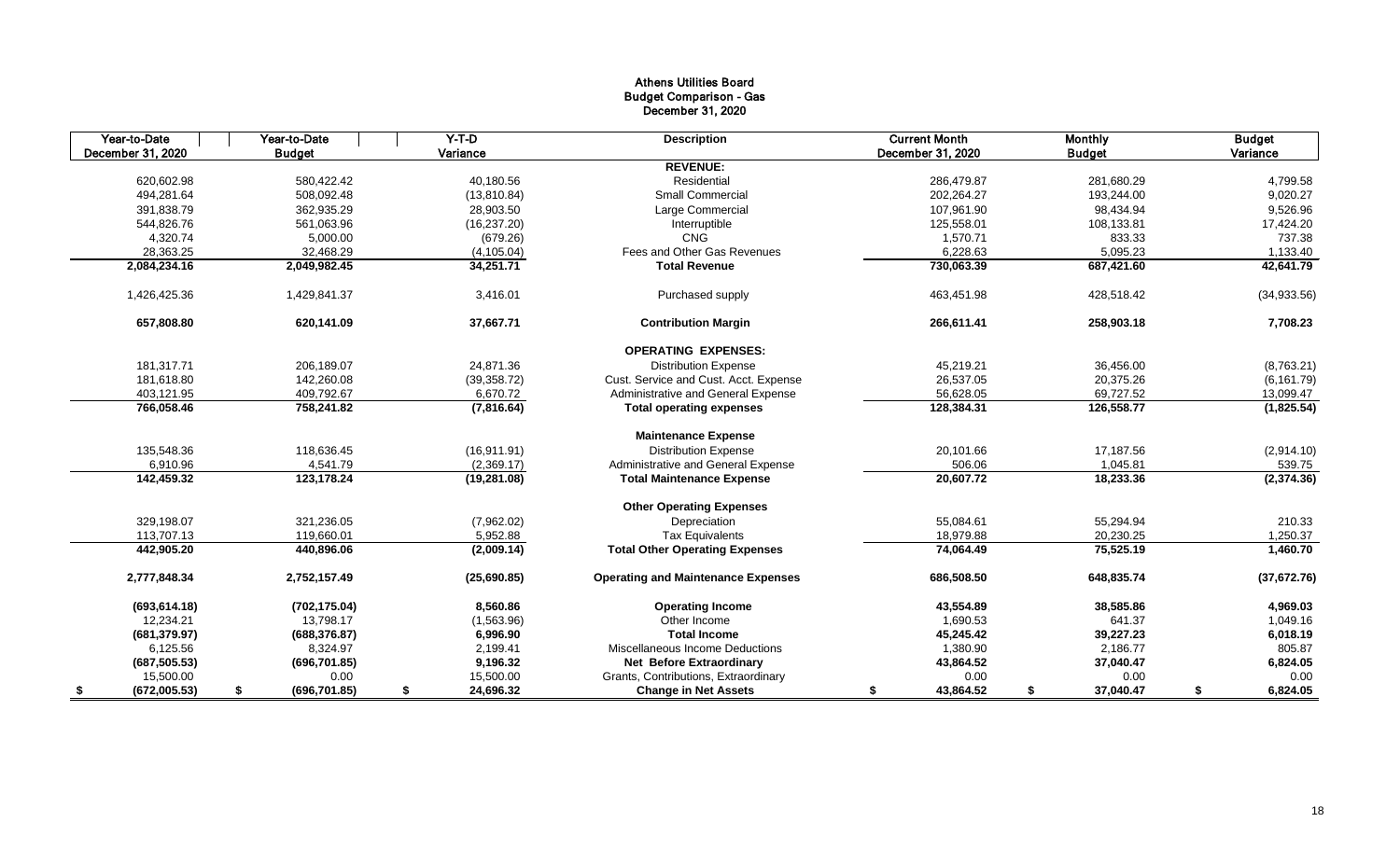#### **Athens Utilities Board Gas Division STATEMENTS OF CASH FLOWS December 31, 2020**

|      | Year-to-Date<br>December 31, 2020 |    | Year-to-Date<br><b>Prior Year</b> |      | Variance      |                                                                                         |    | <b>Month to Date</b><br>December 31, 2020 |    | <b>Month to Date</b><br><b>Prior Year</b> |    | Variance      |
|------|-----------------------------------|----|-----------------------------------|------|---------------|-----------------------------------------------------------------------------------------|----|-------------------------------------------|----|-------------------------------------------|----|---------------|
|      |                                   |    |                                   |      |               | <b>CASH FLOWS FROM OPERATING ACTIVITIES:</b>                                            |    |                                           |    |                                           |    |               |
|      | (687, 505.53)                     |    | (418, 710.39)                     |      | (268, 795.14) | Net Operating Income                                                                    |    | 43,864.52                                 |    | 184,600.44                                |    | (140, 735.92) |
|      |                                   |    |                                   |      |               | <b>Adjustments to Reconcile Operating Income</b><br>to Net Cash Provided by Operations: |    |                                           |    |                                           |    |               |
|      | 329,198.07                        |    | 320,053.60                        |      | 9,144.47      | Depreciation                                                                            |    | 55,084.61                                 |    | 53,528.57                                 |    | 1,556.04      |
|      |                                   |    |                                   |      |               | <b>Changes in Assets and Liabilities:</b>                                               |    |                                           |    |                                           |    |               |
|      | 56,688.16                         |    | (384, 854.57)                     |      | 441,542.73    | Receivables                                                                             |    | (585.10)                                  |    | (241, 345.81)                             |    | 240,760.71    |
|      | 0.00                              |    | 0.00                              |      | 0.00          | Due from (to) Other Divisions                                                           |    | 0.00                                      |    | 0.00                                      |    | 0.00          |
|      | (59, 917.85)                      |    | (79, 735.84)                      |      | 19,817.99     | <b>Prepaid Expenses</b>                                                                 |    | 93,659.26                                 |    | 100,660.86                                |    | (7,001.60)    |
|      | (11, 449.81)                      |    | (9,607.65)                        |      | (1,842.16)    | <b>Deferred Pension Outflows</b>                                                        |    | 0.00                                      |    | 0.00                                      |    | 0.00          |
|      | 2,115.01                          |    | (6,935.19)                        |      | 9,050.20      | <b>Materials and Supplies</b>                                                           |    | 3,475.59                                  |    | 1,664.65                                  |    | 1,810.94      |
|      | 184,412.92                        |    | 12,260.38                         |      | 172,152.54    | <b>Accounts Payable</b>                                                                 |    | 48,196.52                                 |    | 63,014.45                                 |    | (14, 817.93)  |
|      | (7,767.10)                        |    | (198.18)                          |      | (7,568.92)    | <b>Other Current Liabilities</b>                                                        |    | 567.73                                    |    | (1,089.01)                                |    | 1,656.74      |
|      | 4,980.00                          |    | 1,145.00                          |      | 3,835.00      | <b>Customer Deposits</b>                                                                |    | 2,760.00                                  |    | (85.00)                                   |    | 2,845.00      |
|      | (42,526.30)                       |    | (39, 926.97)                      |      | (2,599.33)    | <b>Net Pension Liabilities</b>                                                          |    | 8,996.01                                  |    | 9,066.14                                  |    | (70.13)       |
|      | 0.00                              |    | 0.00                              |      | 0.00          | <b>Deferred Pension Inflows</b>                                                         |    | 0.00                                      |    | 0.00                                      |    | 0.00          |
|      | 106,543.79                        |    | 34,039.96                         |      | 72,503.83     | <b>Retirements and Salvage</b>                                                          |    | (10, 534.78)                              |    | 6,759.23                                  |    | (17, 294.01)  |
|      | 0.00                              |    | 0.00                              |      | 0.00          | Gas Unit Loans                                                                          |    | 0.00                                      |    | 0.00                                      |    | 0.00          |
|      | (125, 228.64)                     |    | (572, 469.85)                     |      | 447,241.21    | <b>Net Cash from Operating Activities</b>                                               |    | 245,484.36                                |    | 176,774.52                                |    | 68,709.84     |
|      |                                   |    |                                   |      |               | <b>CASH FROM CAPITAL AND INVESTING ACTIVITIES:</b>                                      |    |                                           |    |                                           |    |               |
|      | 0.00                              |    | 0.00                              |      | 0.00          | Adjust Net Pension Obligation                                                           |    | 0.00                                      |    | 0.00                                      |    | 0.00          |
|      | 0.00                              |    | 0.00                              |      | 0.00          | <b>Prior Period Adjustment</b>                                                          |    | 0.00                                      |    | 0.00                                      |    | 0.00          |
|      | 15,500.00                         |    | 0.00                              |      | 15,500.00     | Grants, Contributions & Other Extraordinary Income (Expense)                            |    | 0.00                                      |    | 0.00                                      |    | 0.00          |
|      | (312, 744.72)                     |    | (370, 937.36)                     |      | 58,192.64     | Changes in Gas Utility Plant                                                            |    | (78, 180.10)                              |    | (26,085.22)                               |    | (52,094.88)   |
|      | (297, 244.72)                     |    | (370, 937.36)                     |      | 73,692.64     | Net Cash from Capital and Related Investing Activities                                  |    | (78, 180.10)                              |    | (26,085.22)                               |    | (52,094.88)   |
|      |                                   |    |                                   |      |               |                                                                                         |    |                                           |    |                                           |    |               |
|      |                                   |    |                                   |      |               | <b>Cash from Financing Activities</b>                                                   |    |                                           |    |                                           |    |               |
|      | 0.00                              |    | 0.00                              |      | 0.00          | Short Term Notes Payable                                                                |    | 0.00                                      |    | 0.00                                      |    | 0.00          |
| - \$ | (422, 473.36)                     | S. | (943, 407.21)                     | - 55 | 520,933.85    | <b>Net Changes in Cash Position</b>                                                     | -S | 167,304.26                                | S. | 150,689.30                                | S. | 16,614.96     |
|      |                                   |    |                                   |      |               |                                                                                         |    |                                           |    |                                           |    |               |
|      | 6,245,361.45                      |    | 5,903,665.76                      |      | 341,695.69    | Cash at Beginning of Period                                                             |    | 5,655,583.83                              |    | 4,809,569.25                              |    | 846,014.58    |
|      | 5,822,888.09                      |    | 4,960,258.55                      |      | 862,629.54    | Cash at End of Period                                                                   |    | 5,822,888.09                              |    | 4,960,258.55                              |    | 862,629.54    |
| \$   | (422, 473.36)                     | \$ | (943, 407.21)                     | \$   | 520,933.85    | <b>Changes in Cash and Equivalents</b>                                                  | S. | 167,304.26                                | S  | 150,689.30                                | Ŝ. | 16,614.96     |
|      | <b>Long-Term Debt</b>             |    | \$0.00                            |      |               |                                                                                         |    |                                           |    |                                           |    |               |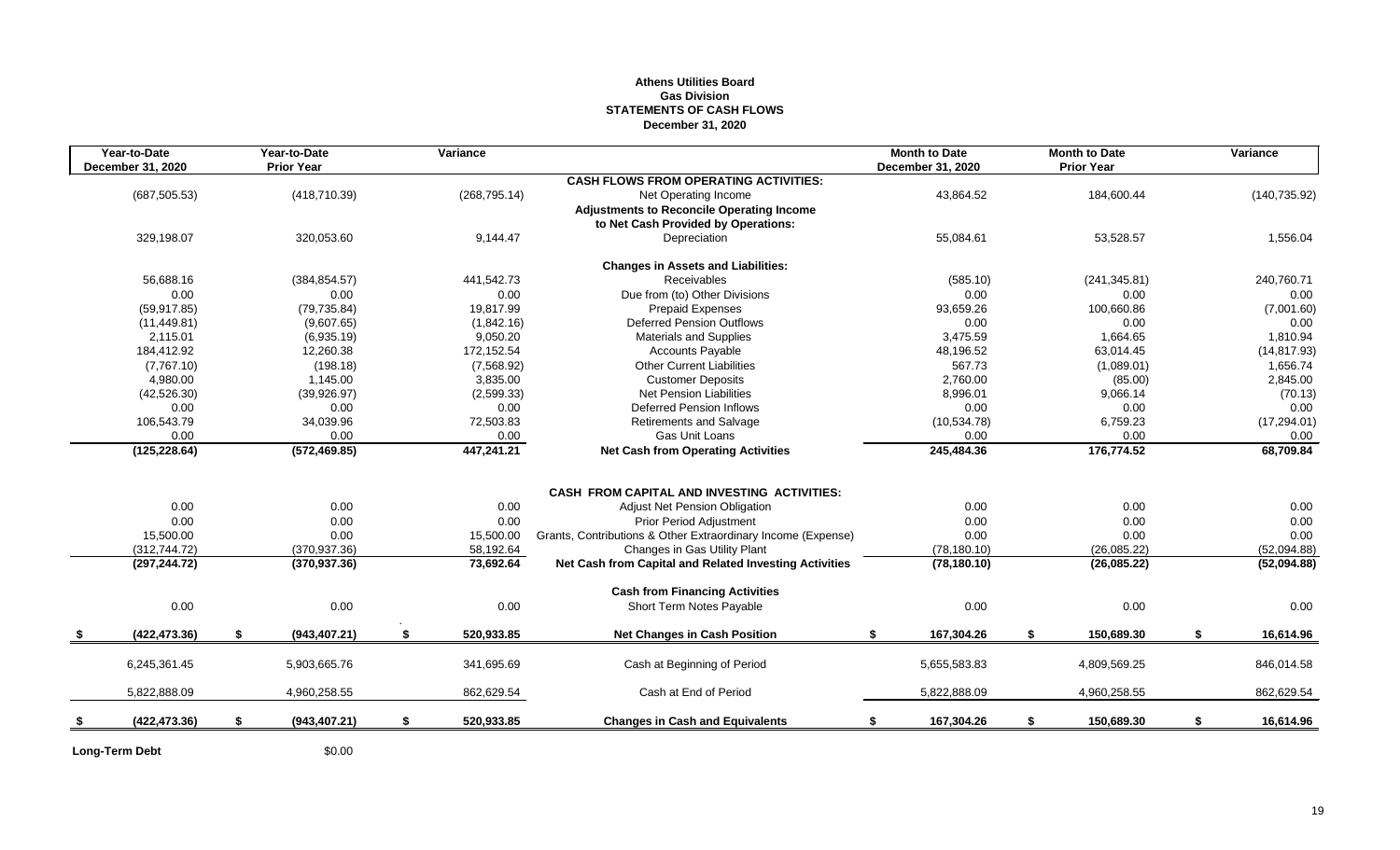#### Athens Utilities Board Statistics Report December 31, 2020

| Gas:                  |         |       |          |                |
|-----------------------|---------|-------|----------|----------------|
|                       | Current | Prior |          | # Accounts     |
| Number of services:   | Month   | Year  | Change   | Change         |
| Residential           | 5,526   | 5,464 | 1.13%    | 62             |
| Small Commercial      | 926     | 939   | $-1.38%$ | $-13$          |
| Large Commercial      | 10      | 10    | 0.00%    | $\overline{O}$ |
| Interruptible         |         |       | 0.00%    | $\overline{O}$ |
| <b>CNG</b>            |         |       | 0.00%    | Οl             |
|                       |         |       |          |                |
| <b>Total Services</b> | 6,469   | 6,420 | 0.76%    | 49             |

| Sales Volumes:   | <b>Current Month</b><br>Year-to-Date |                   |            |            |                   |            |
|------------------|--------------------------------------|-------------------|------------|------------|-------------------|------------|
| Units Sold       | 12/31/2020                           | <b>Prior Year</b> | Change     | 12/31/2020 | <b>Prior Year</b> | Change     |
| Residential      | 280,298                              | 364,183           | $-23.03%$  | 526,948    | 587,434           | $-10.30\%$ |
| Small Commercial | 254,155                              | 291,536           | $-12.82\%$ | 621,616    | 743,395           | $-16.38\%$ |
| Large Commercial | 153,624                              | 147,269           | 4.32%      | 597,589    | 622,228           | $-3.96%$   |
| Interruptible    | 251,503                              | 236,222           | 6.47%      | 1,154,116  | 1,148,355         | 0.50%      |
| <b>CNG</b>       | 1,906                                | 1,731             | 10.11%     | 13,743     | 12,711            | 8.12%      |
|                  | 941,486                              | 1,040,941         | $-9.55%$   | 2,914,012  | 3,114,123         | $-6.43%$   |
|                  |                                      |                   |            |            |                   |            |

| ∥Employment        | December 31, 2020 | <b>Prior Year</b> | <b>Difference</b> |
|--------------------|-------------------|-------------------|-------------------|
| Employee Headcount | 9.00              | 10.00             | $-1.00$           |
| <b>FTE</b>         | 9.84              | 10.85             | $-1.01$           |
| Y-T-D FTE          | 10.06             | 10.39             | $-0.33$           |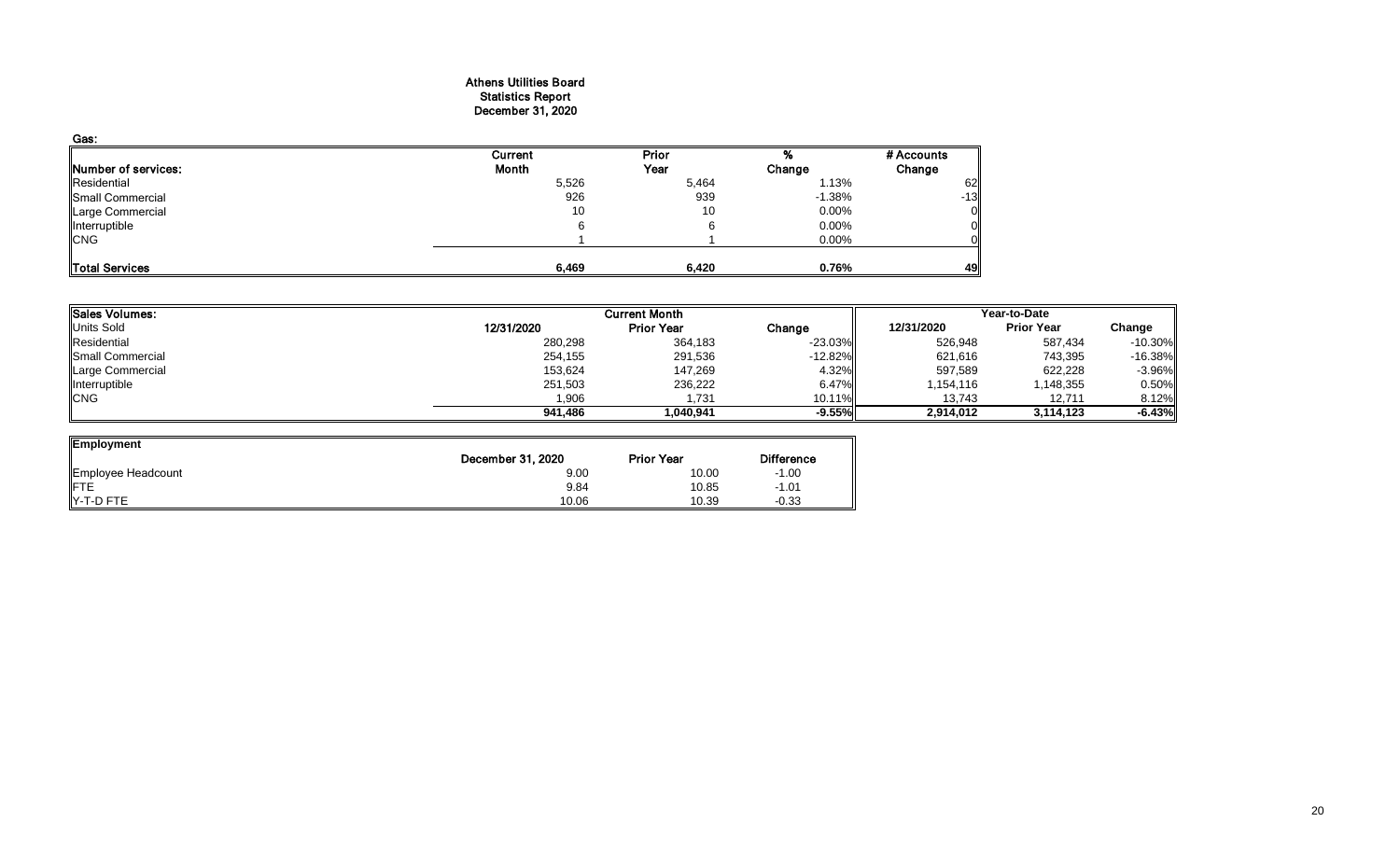|                                                                                | <b>Athens Utilities Board</b><br><b>Gas Division</b><br><b>Capital Budget</b><br>Month Ending as of December 31, 2020 |               |                                                |                                                    |                                          |  |
|--------------------------------------------------------------------------------|-----------------------------------------------------------------------------------------------------------------------|---------------|------------------------------------------------|----------------------------------------------------|------------------------------------------|--|
|                                                                                | <b>Budget</b>                                                                                                         | <b>Actual</b> | Variance to date<br>Favorable<br>(Unfavorable) | <b>Estimated</b><br>% Project<br><b>Completion</b> | <b>Percent Budget</b><br><b>Expended</b> |  |
| <b>Planned Capital Improvements:</b>                                           |                                                                                                                       |               |                                                |                                                    |                                          |  |
| Truck 54 (2014) Service Tk                                                     | 50,000                                                                                                                |               | 50,000                                         |                                                    |                                          |  |
| Truck 30 (2010) (if not purchased in FY 2020)                                  | 40,000                                                                                                                |               | 40,000                                         |                                                    |                                          |  |
| Upgrading Cathodic Protection Field -                                          | 15,000                                                                                                                | 30,052        | (15,052)                                       | 100%                                               | 200.35%                                  |  |
| <b>Replace Mechanical Correctors</b>                                           | 10,000                                                                                                                |               | 10,000                                         |                                                    |                                          |  |
| <b>Replace Pressue Charts</b>                                                  | 6,500                                                                                                                 |               | 6,500                                          |                                                    |                                          |  |
| Replace Leak Machines                                                          | 10,000                                                                                                                |               | 10,000                                         |                                                    |                                          |  |
| Replace Locating Equipment - Digital<br>Replace Locating Equipment - Pipe Horn | 5,000<br>1,000                                                                                                        |               | 5,000<br>1,000                                 |                                                    |                                          |  |
| 20% of 5 Year Leak Survey                                                      | 30,000                                                                                                                | 9,360         | 20,640                                         |                                                    | 31.20%                                   |  |
| Replace Odorant System - Athens / Riceville                                    | 65,000                                                                                                                |               | 65,000                                         |                                                    |                                          |  |
| Trencher                                                                       | 102,000                                                                                                               | 2,420         | 99,580                                         |                                                    | 2.37% Continuous                         |  |
| System Improvement                                                             | 60,000                                                                                                                |               | 60,000                                         |                                                    | Continuous                               |  |
|                                                                                |                                                                                                                       |               |                                                |                                                    | 11.45% Continuous                        |  |
| Main                                                                           | 100,000                                                                                                               | 11,451        | 88,549                                         |                                                    |                                          |  |
| Services                                                                       | 130,000                                                                                                               | 121,624       | 8,376                                          |                                                    | 93.56% Continuous                        |  |
| IT Core (Servers, mainframe, etc.)                                             | 20,000                                                                                                                | 4,986         | 15,014                                         |                                                    | 24.93% Continuous                        |  |
| <b>Total Planned Capital Improvements:</b>                                     | \$<br>$644,500$ \$                                                                                                    | 179,893 \$    | 464,607                                        |                                                    |                                          |  |
| <b>Other Assets:</b>                                                           |                                                                                                                       |               |                                                |                                                    |                                          |  |
| <b>Repair Regulator Stattion</b>                                               |                                                                                                                       | 2,907         | (2,907)                                        |                                                    |                                          |  |
| Drive Thru Drawer                                                              |                                                                                                                       | 6,216         | (6, 216)                                       |                                                    |                                          |  |
| Roof Replacement                                                               |                                                                                                                       | 64,440        | (64, 440)                                      |                                                    |                                          |  |
| Other                                                                          |                                                                                                                       |               | 0                                              |                                                    |                                          |  |
| <b>Total Other Assets:</b>                                                     | \$                                                                                                                    | $73,563$ \$   | (73, 563)                                      |                                                    |                                          |  |
| Totals:                                                                        | 644,500                                                                                                               | $253,456$ \$  | 391,044                                        |                                                    |                                          |  |
|                                                                                |                                                                                                                       |               |                                                |                                                    |                                          |  |

Percentage of Budget Spent Year-to-date **39.33%** Fiscal Year **50.00%** 

## **it Budget<br>ended**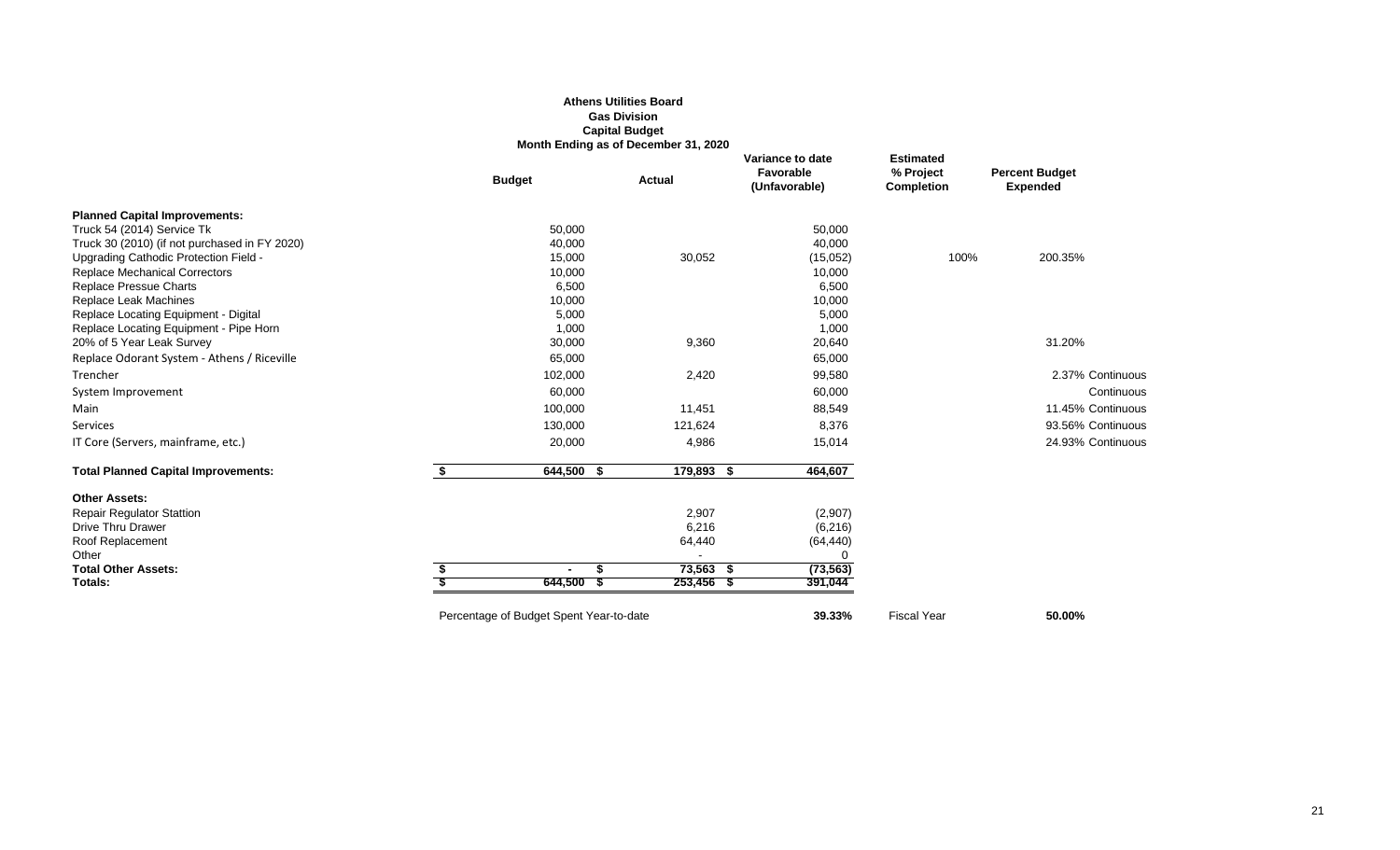#### **ATHENS UTILITIES BOARD WASTEWATER DIVISION BALANCE SHEET December 31, 2020**

| <b>Current Period</b> | <b>Prior Year</b>   | <b>Change from</b>  |                                            | <b>Current Period</b>    | <b>Prior</b>        | Change<br>from prior |
|-----------------------|---------------------|---------------------|--------------------------------------------|--------------------------|---------------------|----------------------|
| December 31, 2020     |                     | <b>Prior Year</b>   |                                            | <b>December 31, 2020</b> | <b>Month</b>        | <b>Month</b>         |
|                       |                     |                     | Assets:                                    |                          |                     |                      |
| 4,631,655.87          | 4,317,877.38        | 313,778.49          | Cash and Cash Equivalents                  | 4,631,655.87             | 4,479,989.07        | 151,666.80           |
| 433,509.76            | 806,346.56          | (372, 836.80)       | Receivables                                | 433,509.76               | 437,295.91          | (3,786.15)           |
| 0.00                  | 0.00                | 0.00                | Short Term Balances Due from Other Div.    | 0.00                     | 0.00                | 0.00                 |
| 105,438.56            | 94,571.91           | 10,866.65           | <b>Prepaid Expenses</b>                    | 105,438.56               | 118,729.77          | (13, 291.21)         |
| 228,763.77            | 311,319.89          | (82, 556.12)        | Materials and Supplies Inventory           | 228,763.77               | 234,850.32          | (6,086.55)           |
| 5,399,367.96          | 5,530,115.74        | (130, 747.78)       | <b>Total Current Assets</b>                | 5,399,367.96             | 5,270,865.07        | 128,502.89           |
| 0.00                  | 0.00                | 0.00                | Bond and Interest Sinking Fund and Reserve | 0.00                     | 0.00                | 0.00                 |
| 0.00                  | 0.00                | 0.00                | Reserve and Other                          | 0.00                     | 0.00                | 0.00                 |
| 0.00                  | 0.00                | 0.00                | <b>Total Restricted Assets</b>             | 0.00                     | 0.00                | 0.00                 |
| 0.00                  | 510,520.69          | (510, 520.69)       | Debt Issue Costs, Net of Amortization      | 0.00                     | 0.00                | 0.00                 |
| 487,035.37            | 0.00                | 487,035.37          | <b>Deferred Pension Outflows</b>           | 487,035.37               | 487,035.37          | 0.00                 |
| 57,794,959.30         | 56,636,949.48       | 1,158,009.82        | Sewer Utility Plant, at Cost               | 57,794,959.30            | 57,848,050.78       | (53,091.48)          |
| (22,659,788.66)       | (21, 256, 721.85)   | (1,403,066.81)      | Less: Accumulated Depreciation             | (22,659,788.66)          | (22, 567, 411.33)   | (92, 377.33)         |
| 35,135,170.64         | 35,380,227.63       | (245,056.99)        | <b>Net Sewer Utility Plant</b>             | 35,135,170.64            | 35,280,639.45       | (145, 468.81)        |
| 35,622,206.01         | 35,890,748.32       | (268, 542.31)       | <b>Total Long Term Assets</b>              | 35,622,206.01            | 35,767,674.82       | (145, 468.81)        |
| 41,021,573.97<br>\$   | 41,420,864.06<br>\$ | \$<br>(399, 290.09) | <b>Total Assets</b>                        | 41,021,573.97<br>S.      | 41,038,539.89<br>\$ | \$<br>(16, 965.92)   |
|                       |                     |                     | <b>Liabilities and Retained Earnings:</b>  |                          |                     |                      |
| 17,931.33             | 65,435.72           | (47, 504.39)        | <b>Accounts Payable</b>                    | 17,931.33                | 85,326.92           | (67, 395.59)         |
| 263,320.37            | 59,630.00           | 203,690.37          | <b>Customer Deposits</b>                   | 263,320.37               | 262,560.37          | 760.00               |
| 173,970.61            | 158,531.01          | 15,439.60           | <b>Other Current Liabilities</b>           | 173,970.61               | 173,618.29          | 352.32               |
| 455,222.31            | 283,596.73          | 171,625.58          | <b>Total Current Liabilities</b>           | 455,222.31               | 521,505.58          | (66, 283.27)         |
| 0.00                  | 0.00                | 0.00                | <b>Bonds Payable</b>                       | 0.00                     | 0.00                | 0.00                 |
| 1,661,094.34          | 1,798,647.48        | (137, 553.14)       | Notes Payable - State of Tennessee         | 1,661,094.34             | 1,672,682.96        | (11,588.62)          |
| 12,544,060.89         | 13,590,578.39       | (1,046,517.50)      | Notes Payable - Other                      | 12,544,060.89            | 12,544,060.89       | 0.00                 |
| 666,980.56            | 654,574.86          | 12,405.70           | Net Pension Liability                      | 666,980.56               | 648,974.03          | 18,006.53            |
| 39,049.73             | 53,070.27           | (14,020.54)         | <b>Deferred Pension Inflows</b>            | 39,049.73                | 39,049.73           | 0.00                 |
| 14,911,185.52         | 16,096,871.00       | (1, 185, 685.48)    | <b>Total Long Term Liabilities</b>         | 14,911,185.52            | 14,904,767.61       | 6,417.91             |
| 25,655,166.14         | 25,040,396.33       | 614,769.81          | <b>Net Position</b>                        | 25,655,166.14            | 25,612,266.70       | 42,899.44            |
| 41,021,573.97<br>\$   | 41,420,864.06<br>\$ | (399, 290.09)<br>\$ | <b>Total Liabilities and Net Assets</b>    | 41,021,573.97<br>\$      | 41,038,539.89<br>\$ | (16, 965.92)<br>\$   |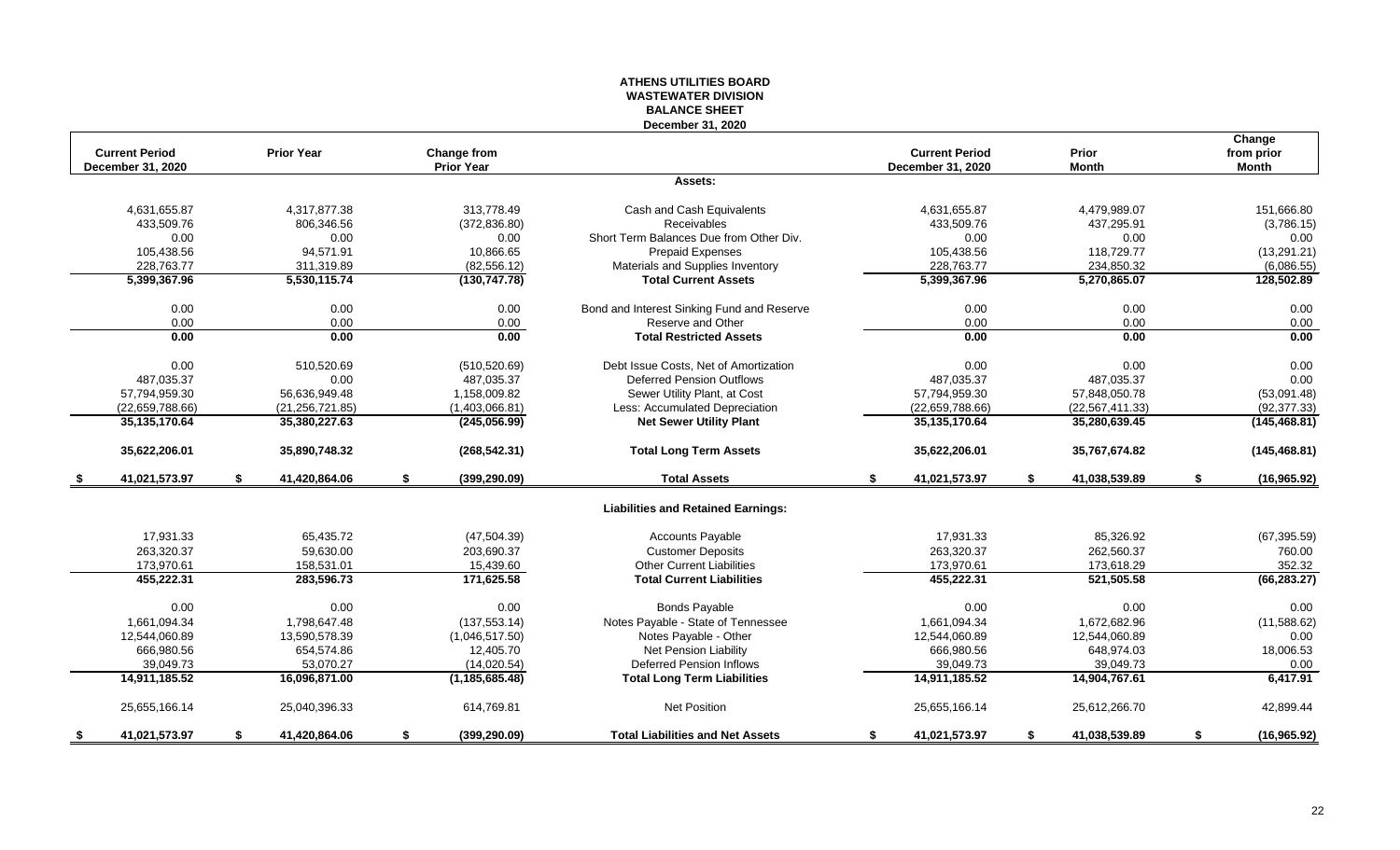#### Athens Utilities Board Profit and Loss Statement - Wastewater December 31, 2020

| Year-to-Date<br>December 31, 2020 | Year-to-Date<br><b>Prior Year</b> |              | Variance<br>Favorable |                                            | <b>Current</b><br>Month | <b>Current</b><br>Month | Variance<br>Favorable |
|-----------------------------------|-----------------------------------|--------------|-----------------------|--------------------------------------------|-------------------------|-------------------------|-----------------------|
|                                   |                                   |              | (Unfavorable)         | <b>REVENUE:</b>                            | December 31, 2020       | <b>Prior Year</b>       | (Unfavorable)         |
| 1,081,705.67                      |                                   | 1,066,892.35 | 14,813.32             | Residential                                | 173,671.86              | 171,428.81              | 2,243.05              |
| 871,313.38                        |                                   | 942,522.44   | (71, 209.06)          | Small Commercial                           | 136,742.15              | 139,711.14              | (2,968.99)            |
| 1,288,004.13                      |                                   | 1,275,190.65 | 12,813.48             | Large Commercial                           | 174,913.58              | 254,567.75              | (79, 654.17)          |
| 120,968.92                        |                                   | 76,743.83    | 44,225.09             | Other                                      | 10,435.63               | 3,627.91                | 6,807.72              |
| 3,361,992.10                      |                                   | 3,361,349.27 | 642.83                | <b>Total Revenue</b>                       | 495,763.22              | 569,335.61              | (73, 572.39)          |
|                                   |                                   |              |                       |                                            |                         |                         |                       |
|                                   |                                   |              |                       | <b>OPERATING AND MAINTENANCE EXPENSES:</b> |                         |                         |                       |
| 613,231.32                        |                                   | 669,136.62   | 55,905.30             | <b>Sewer Treatment Plant Expense</b>       | 73,196.07               | 121,344.13              | 48,148.06             |
| 34,601.16                         |                                   | 36,740.08    | 2,138.92              | <b>Pumping Station Expense</b>             | 5,222.26                | 8,021.94                | 2,799.68              |
| 158,346.45                        |                                   | 155,956.39   | (2,390.06)            | <b>General Expense</b>                     | 33,818.40               | 31,545.88               | (2,272.52)            |
| 76,980.00                         |                                   | 77,347.41    | 367.41                | Cust. Service and Cust. Acct. Expense      | 11,798.71               | 13,438.14               | 1,639.43              |
| 517,583.78                        |                                   | 442,740.66   | (74, 843.12)          | Administrative and General Expense         | 87,308.32               | 78,107.80               | (9,200.52)            |
| 1,400,742.71                      |                                   | 1,381,921.16 | (18, 821.55)          | <b>Total Operating Expenses</b>            | 211,343.76              | 252,457.89              | 41,114.13             |
|                                   |                                   |              |                       | <b>Maintenance Expense</b>                 |                         |                         |                       |
| 87,681.48                         |                                   | 90,581.47    | 2,899.99              | Sewer Treatment Plant Expense              | 8,142.42                | 10,782.42               | 2,640.00              |
| 40,086.26                         |                                   | 39,461.38    | (624.88)              | <b>Pumping Station Expense</b>             | 8,625.48                | 5,272.88                | (3,352.60)            |
| 141,897.59                        |                                   | 195,429.80   | 53,532.21             | <b>General Expense</b>                     | 27,671.21               | 34,790.24               | 7,119.03              |
| 3,325.91                          |                                   | 2,939.32     | (386.59)              | Administrative and General Expense         | 272.29                  | 525.80                  | 253.51                |
| 272,991.24                        |                                   | 328,411.97   | 55,420.73             | <b>Total Maintenance Expense</b>           | 44,711.40               | 51,371.34               | 6,659.94              |
|                                   |                                   |              |                       | <b>Other Operating Expenses</b>            |                         |                         |                       |
| 1,134,521.69                      |                                   | 797,323.79   | (337, 197.90)         | Depreciation                               | 190,306.85              | 131,150.48              | (59, 156.37)          |
| 1,134,521.69                      |                                   | 797,323.79   | (337, 197.90)         | <b>Total Other Operating Expenses</b>      | 190,306.85              | 131,150.48              | (59, 156.37)          |
| 2,808,255.64                      |                                   | 2,507,656.92 | (300, 598.72)         | <b>Operating and Maintenance Expenses</b>  | 446,362.01              | 434,979.71              | (11, 382.30)          |
| 553,736.46                        |                                   | 853,692.35   | (299, 955.89)         | <b>Operating Income</b>                    | 49,401.21               | 134,355.90              | (84, 954.69)          |
| (26, 829.24)                      |                                   | 29,571.16    | (56, 400.40)          | Other Income                               | 1,274.34                | 4,157.14                | (2,882.80)            |
| 526,907.22                        |                                   | 883,263.51   | (356, 356.29)         | <b>Total Income</b>                        | 50,675.55               | 138,513.04              | (87, 837.49)          |
| 4,536.50                          |                                   | 4,507.13     | (29.37)               | Other Expense                              | 0.00                    | 0.00                    | 0.00                  |
| 522,370.72                        |                                   | 878,756.38   | (356, 385.66)         | <b>Net Income Before Debt Expense</b>      | 50,675.55               | 138,513.04              | (87, 837.49)          |
|                                   |                                   |              |                       | <b>DEBT RELATED EXPENSES:</b>              |                         |                         |                       |
| 0.00                              |                                   | 0.00         | 0.00                  | Amortization of Debt Discount              | 0.00                    | 0.00                    | 0.00                  |
| 0.00                              |                                   | 0.00         | 0.00                  | <b>Bond Interest</b>                       | 0.00                    | 0.00                    | 0.00                  |
| 39,385.01                         |                                   | 126,685.95   | 87,300.94             | <b>Other Debt Interest</b>                 | 7,776.11                | 19,366.42               | 11,590.31             |
| 39,385.01                         |                                   | 126,685.95   | 87,300.94             | <b>Total debt related expenses</b>         | 7,776.11                | 19,366.42               | 11,590.31             |
| 482,985.71                        |                                   | 752,070.43   | (269, 084.72)         | <b>Net Before Extraordinary</b>            | 42,899.44               | 119,146.62              | (76, 247.18)          |
| 25,964.90                         |                                   | 230,937.88   | (204, 972.98)         | Grants, Contributions, Extraordinary       | 0.00                    | 61,255.05               | (61, 255.05)          |
| 508,950.61                        |                                   | 983,008.31   | (474, 057.70)         | <b>Change in Net Assets</b>                | 42,899.44               | 180,401.67              | (137,502.23)          |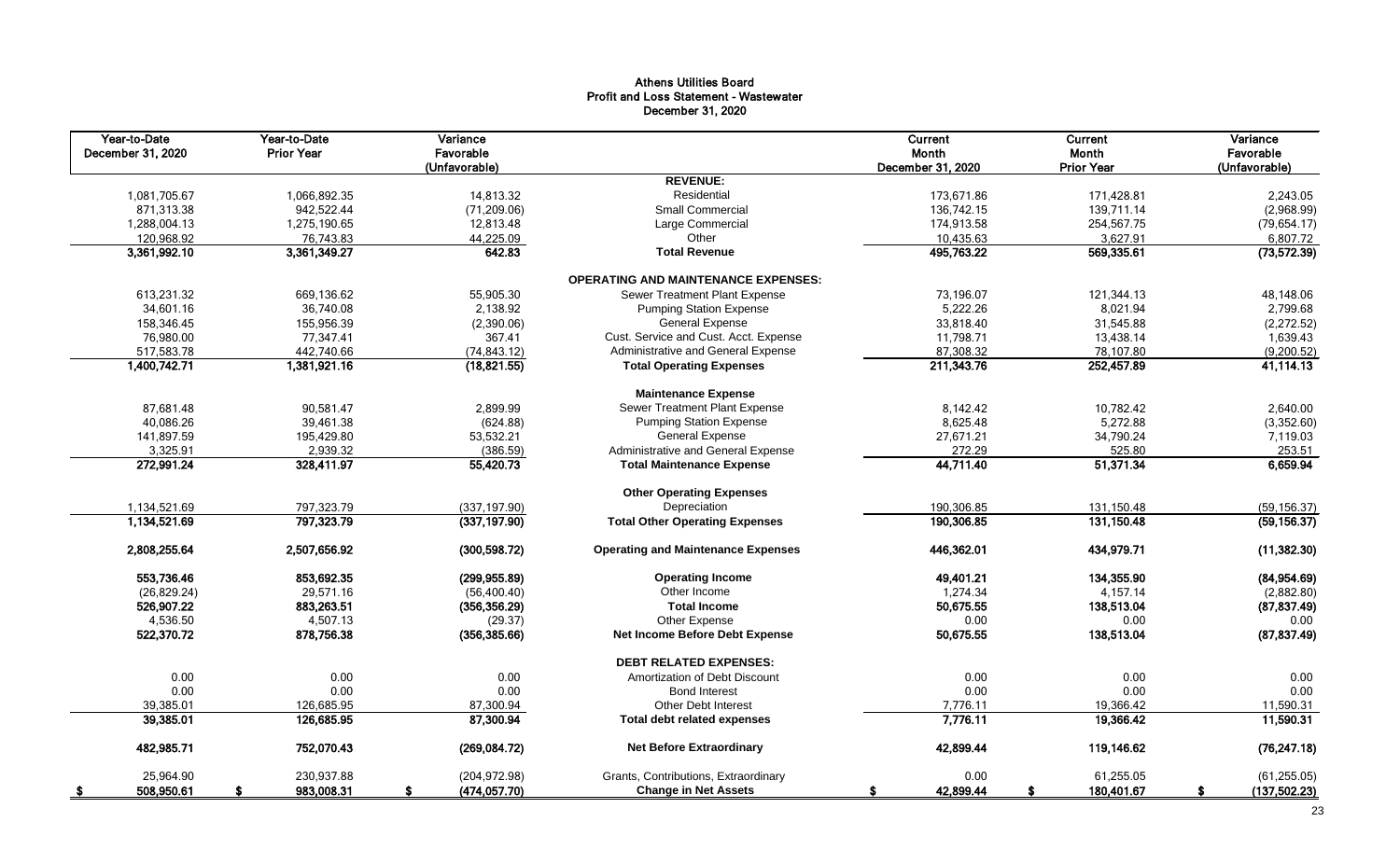| Year-to-Date<br>December 31, 2020 | Year-to-Date<br><b>Budget</b> | $Y-T-D$<br>Variance | <b>Description</b>                          | <b>Current Month</b><br>December 31, 2020 | <b>Monthly</b><br><b>Budget</b> | <b>Budget</b><br>Variance |
|-----------------------------------|-------------------------------|---------------------|---------------------------------------------|-------------------------------------------|---------------------------------|---------------------------|
|                                   |                               |                     |                                             |                                           |                                 |                           |
|                                   |                               |                     | <b>REVENUE:</b>                             |                                           |                                 |                           |
| 1,081,705.67                      | 1,053,250.20                  | 28,455.47           | Residential                                 | 173,671.86                                | 172,554.68                      | 1,117.18                  |
| 871,313.38                        | 919,248.98                    | (47, 935.60)        | <b>Small Commercial</b>                     | 136,742.15                                | 149,891.50                      | (13, 149.35)              |
| 1,288,004.13                      | 962,293.41                    | 325,710.72          | Large Commercial                            | 174,913.58                                | 169,174.74                      | 5,738.84                  |
| 120,968.92                        | 82,631.41                     | 38,337.51           | Other                                       | 10,435.63                                 | 9,388.21                        | 1,047.42                  |
| 3,361,992.10                      | 3,017,424.00                  | 344,568.10          | <b>Total Revenue</b>                        | 495,763.22                                | 501,009.14                      | (5,245.92)                |
|                                   |                               |                     | <b>OPERATING AND MAINTENANCE EXPENSES:</b>  |                                           |                                 |                           |
| 613,231.32                        | 695,899.31                    | 82,667.99           | Sewer Treatment Plant Expense               | 73,196.07                                 | 108,981.10                      | 35,785.03                 |
| 34,601.16                         | 45,838.87                     | 11,237.71           | <b>Pumping Station Expense</b>              | 5,222.26                                  | 7,692.47                        | 2,470.21                  |
| 158,346.45                        | 155,846.47                    | (2,499.98)          | <b>General Expense</b>                      | 33,818.40                                 | 27,080.78                       | (6,737.62)                |
| 76,980.00                         | 80,825.47                     | 3,845.47            | Customer Service and Customer Acct. Expense | 11,798.71                                 | 19,421.01                       | 7,622.30                  |
| 517,583.78                        | 525,912.90                    | 8,329.12            | Administrative and General Expense          | 87,308.32                                 | 88,609.61                       | 1,301.29                  |
| 1,400,742.71                      | 1,504,323.02                  | 103,580.31          | <b>Total Operating Expenses</b>             | 211,343.76                                | 251,784.97                      | 40,441.21                 |
|                                   |                               |                     | <b>Maintenance Expense</b>                  |                                           |                                 |                           |
| 87,681.48                         | 89,076.24                     | 1,394.76            | Sewer Treatment Plant Expense               | 8,142.42                                  | 14,954.31                       | 6,811.89                  |
| 40,086.26                         | 42,033.17                     | 1,946.91            | <b>Pumping Station Expense</b>              | 8,625.48                                  | 7,063.34                        | (1,562.14)                |
| 141,897.59                        | 188,673.18                    | 46,775.59           | <b>General Expense</b>                      | 27,671.21                                 | 39,064.30                       | 11,393.09                 |
| 3,325.91                          | 2,402.59                      | (923.32)            | Administrative and General Expense          | 272.29                                    | 383.52                          | 111.23                    |
| 272,991.24                        | 322,185.17                    | 49,193.93           | <b>Total Maintenance Expense</b>            | 44,711.40                                 | 61,465.47                       | 16,754.07                 |
|                                   |                               |                     |                                             |                                           |                                 |                           |
|                                   |                               |                     | <b>Other Operating Expenses</b>             |                                           |                                 |                           |
| 1,134,521.69                      | 791,148.79                    | (343, 372.90)       | Depreciation                                | 190,306.85                                | 132,766.94                      | (57, 539.91)              |
| 1,134,521.69                      | 791,148.79                    | (343, 372.90)       | <b>Total Other Operating Expenses</b>       | 190,306.85                                | 132,766.94                      | (57, 539.91)              |
| 2,808,255.64                      | 2,617,656.99                  | (190, 598.65)       | <b>Operating and Maintenance Expenses</b>   | 446,362.01                                | 446,017.38                      | (344.63)                  |
| 553,736.46                        | 399,767.01                    | 153,969.45          | <b>Operating Income</b>                     | 49,401.21                                 | 54,991.75                       | (5,590.54)                |
| (26, 829.24)                      | 20,749.95                     | (47, 579.19)        | Other Income                                | 1,274.34                                  | 2,311.94                        | (1,037.60)                |
| 526,907.22                        | 420,516.96                    | 106,390.26          | <b>Total Income</b>                         | 50,675.55                                 | 57,303.70                       | (6,628.15)                |
| 4,536.50                          | 5,433.18                      | 896.68              | <b>Other Expense</b>                        | 0.00                                      | 28.82                           | 28.82                     |
| 522,370.72                        | 415,083.78                    | 107,286.94          | <b>Net Income Before Debt Expense</b>       | 50,675.55                                 | 57,274.88                       | (6, 599.33)               |
|                                   |                               |                     | <b>DEBT RELATED EXPENSES:</b>               |                                           |                                 |                           |
| 0.00                              | 0.00                          | 0.00                | Amortization of Debt Discount               | 0.00                                      | 0.00                            | 0.00                      |
| 0.00                              | 0.00                          | 0.00                | <b>Bond Interest</b>                        | 0.00                                      | 0.00                            | 0.00                      |
| 39,385.01                         | 153,607.89                    | 114,222.88          | <b>Other Debt Interest</b>                  | 7,776.11                                  | 26,828.11                       | 19,052.00                 |
| 39,385.01                         | 153,607.89                    | 114,222.88          | <b>Total debt related expenses</b>          | 7,776.11                                  | 26,828.11                       | 19,052.00                 |
|                                   |                               |                     |                                             |                                           |                                 |                           |
| 482,985.71                        | 261,475.89                    | 221,509.82          | <b>Net Before Extraordinary</b>             | 42,899.44                                 | 30,446.77                       | 12,452.67                 |
| 25,964.90                         | 0.00                          | 25,964.90           | Grants, Contributions, Extraordinary        | 0.00                                      | 0.00                            | 0.00                      |
| 508,950.61                        | 261,475.89<br><b>S</b>        | 247,474.72<br>S     | <b>Change in Net Assets</b>                 | 42,899.44<br>\$                           | 30,446.77                       | 12,452.67<br>S.           |

| Monthly       | Budget          |  |  |  |
|---------------|-----------------|--|--|--|
| <b>Budget</b> | Variance        |  |  |  |
|               |                 |  |  |  |
| 172,554.68    | 1,117.18        |  |  |  |
| 149,891.50    | (13, 149.35)    |  |  |  |
| 169,174.74    | 5,738.84        |  |  |  |
| 9,388.21      | 1,047.42        |  |  |  |
| 501,009.14    | (5,245.92)      |  |  |  |
|               |                 |  |  |  |
| 108,981.10    | 35,785.03       |  |  |  |
| 7,692.47      | 2,470.21        |  |  |  |
| 27,080.78     | (6,737.62)      |  |  |  |
| 19,421.01     | 7,622.30        |  |  |  |
| 88,609.61     | 1,301.29        |  |  |  |
| 251,784.97    | 40,441.21       |  |  |  |
|               |                 |  |  |  |
| 14,954.31     | 6,811.89        |  |  |  |
| 7,063.34      | (1,562.14)      |  |  |  |
| 39,064.30     | 11,393.09       |  |  |  |
| 383.52        | 111.23          |  |  |  |
| 61,465.47     | 16,754.07       |  |  |  |
|               |                 |  |  |  |
| 132,766.94    | (57, 539.91)    |  |  |  |
| 132,766.94    | (57, 539.91)    |  |  |  |
| 446,017.38    | (344.63)        |  |  |  |
|               |                 |  |  |  |
| 54,991.75     | (5,590.54)      |  |  |  |
| 2,311.94      | (1,037.60)      |  |  |  |
| 57,303.70     | (6,628.15)      |  |  |  |
| 28.82         | 28.82           |  |  |  |
| 57,274.88     | (6, 599.33)     |  |  |  |
|               |                 |  |  |  |
| 0.00          | 0.00            |  |  |  |
| 0.00          | 0.00            |  |  |  |
| 26,828.11     | 19,052.00       |  |  |  |
| 26,828.11     | 19,052.00       |  |  |  |
| 30,446.77     | 12,452.67       |  |  |  |
| 0.00          | 0.00            |  |  |  |
| 30,446.77     | \$<br>12,452.67 |  |  |  |

#### Athens Utilities Board Budget Comparison - Wastewater December 31, 2020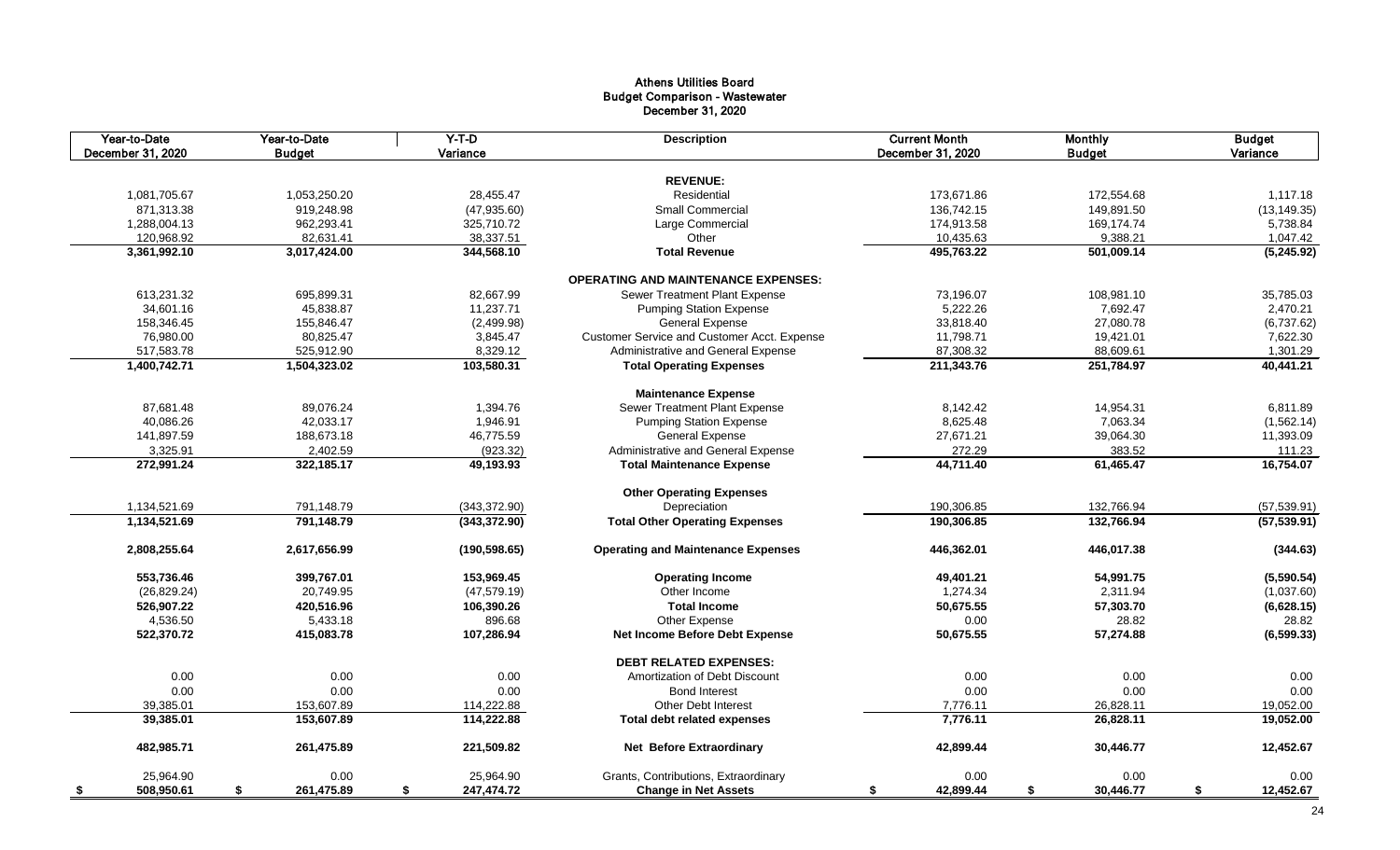#### **Athens Utilities Board Wastewater Division STATEMENTS OF CASH FLOWS December 31, 2020**

| Year-to-Date<br>December 31, 2020 | Year-to-Date<br><b>Prior Year</b> | Variance         |                                                                 | <b>Month to Date</b><br>December 31, 2020 | <b>Month to Date</b><br><b>Prior Year</b> | Variance        |
|-----------------------------------|-----------------------------------|------------------|-----------------------------------------------------------------|-------------------------------------------|-------------------------------------------|-----------------|
|                                   |                                   |                  | <b>CASH FLOWS FROM OPERATING ACTIVITIES:</b>                    |                                           |                                           |                 |
| 482,985.71                        | 752,070.43                        | (269, 084.72)    | Net Operating Income                                            | 42,899.44                                 | 119,146.62                                | (76, 247.18)    |
|                                   |                                   |                  | <b>Adjustments to Reconcile Operating Income</b>                |                                           |                                           |                 |
|                                   |                                   |                  | to Net Cash Provided by Operations:                             |                                           |                                           |                 |
| 1,134,521.69                      | 797,323.79                        | 337,197.90       | Depreciation                                                    | 190,306.85                                | 131,150.48                                | 59,156.37       |
|                                   |                                   |                  | <b>Changes in Assets and Liabilities:</b>                       |                                           |                                           |                 |
| 113,866.27                        | (275, 474.39)                     | 389,340.66       | <b>Accounts Receivable</b>                                      | 3,786.15                                  | (56, 820.54)                              | 60,606.69       |
| 0.00                              | 0.00                              | 0.00             | Due from (to) Other Divisions                                   | 0.00                                      | 0.00                                      | 0.00            |
| 0.00                              | 0.00                              | 0.00             | Short Term Notes to Other Divisions                             | 0.00                                      | 0.00                                      | 0.00            |
| (88, 450.38)                      | (83, 228.78)                      | (5,221.60)       | <b>Prepaid Expenses</b>                                         | 13,291.21                                 | 31,651.93                                 | (18, 360.72)    |
| (48, 157.85)                      | (26, 106.98)                      | (22,050.87)      | <b>Deferred Pension Outflows</b>                                | 0.00                                      | 0.00                                      | 0.00            |
| 15,376.06                         | (45, 835.09)                      | 61,211.15        | <b>Materials and Supplies</b>                                   | 6,086.55                                  | 6,948.60                                  | (862.05)        |
| (60, 565.30)                      | (163,094.11)                      | 102,528.81       | <b>Accounts Payable</b>                                         | (67, 395.59)                              | 4,167.06                                  | (71, 562.65)    |
| (2,622.92)                        | (10, 591.10)                      | 7,968.18         | <b>Accrued Liabilities</b>                                      | 352.32                                    | (1,406.69)                                | 1,759.01        |
| (219,601.01)                      | 29,451.96                         | (249, 052.97)    | <b>Retirements and Salvage</b>                                  | (97, 929.52)                              | 5,358.66                                  | (103, 288.18)   |
| 700.00                            | (2,570.00)                        | 3,270.00         | <b>Customer Deposits</b>                                        | 760.00                                    | (240.00)                                  | 1,000.00        |
| (59, 881.32)                      | (59,079.54)                       | (801.78)         | <b>Net Pension Liability</b>                                    | 18,006.53                                 | 13,921.11                                 | 4,085.42        |
| 0.00                              | 0.00                              | 0.00             | <b>Deferred Pension Inflows</b>                                 | 0.00                                      | 0.00                                      | 0.00            |
| 1,268,170.95                      | 912,866.19                        | 355,304.76       | <b>Total Cash from Operating Activities</b>                     | 110,163.94                                | 253,877.23                                | (143, 713.29)   |
|                                   |                                   |                  |                                                                 |                                           |                                           |                 |
|                                   |                                   |                  | <b>CASH FLOWS FROM NONCAPITAL FINANCING ACTIVITIES:</b>         |                                           |                                           |                 |
| 0.00                              | 0.00                              | 0.00             | Changes in Bonds payable                                        | 0.00                                      | 0.00                                      | 0.00            |
| (69, 187.10)                      | (67, 554.74)                      | (1,632.36)       | Changes in Notes Payable                                        | (11,588.62)                               | (11, 315.20)                              | (273.42)        |
| (69, 187.10)                      | (67, 554.74)                      | (1,632.36)       | <b>Total Cash from Noncapital Financing Activities</b>          | (11, 588.62)                              | (11, 315.20)                              | (273.42)        |
|                                   |                                   |                  | <b>CASH FROM INVESTING ACTIVITIES:</b>                          |                                           |                                           |                 |
| 0.00                              | 0.00                              | 0.00             | <b>Prior Period Adjustment</b>                                  | 0.00                                      | 0.00                                      | 0.00            |
| 25,964.90                         | 230,937.88                        | (204, 972.98)    | <b>Grants Contributions &amp; Other Extraordinary</b>           | 0.00                                      | 61,255.05                                 | (61, 255.05)    |
| 0.00                              | 0.00                              | 0.00             | <b>Adjust Net Pension Obligation</b>                            | 0.00                                      | 0.00                                      | 0.00            |
| (1, 112, 733.63)                  | (1,208,396.53)                    | 95,662.90        | Changes in Sewer Utility Plant                                  | 53,091.48                                 | (221, 491.09)                             | 274,582.57      |
| (1,086,768.73)                    | (977, 458.65)                     | (109, 310.08)    | <b>Total Cash from Capital and Related Investing Activities</b> | 53,091.48                                 | (160, 236.04)                             | 213,327.52      |
| 112,215.12                        | \$<br>(132,147.20)                | \$<br>244,362.32 | <b>Net Changes in Cash Position</b>                             | 151,666.80<br>-56                         | \$<br>82,325.99                           | S.<br>69,340.81 |
|                                   |                                   |                  |                                                                 |                                           |                                           |                 |
| 4,519,440.75                      | 4,450,024.58                      | 69,416.17        | Cash at Beginning of Period                                     | 4,479,989.07                              | 4,235,551.39                              | 244,437.68      |
| 4,631,655.87                      | 4,317,877.38                      | 313,778.49       | Cash at End of Period                                           | 4,631,655.87                              | 4,317,877.38                              | 313,778.49      |
| 112,215.12<br>\$                  | (132, 147.20)<br>S.               | 244,362.32<br>\$ | <b>Changes in Cash and Equivalents</b>                          | 151,666.80<br>S.                          | 82,325.99<br>S.                           | 69,340.81<br>\$ |
|                                   |                                   |                  |                                                                 |                                           |                                           |                 |

**Long-Term Debt** \$14,205,155.23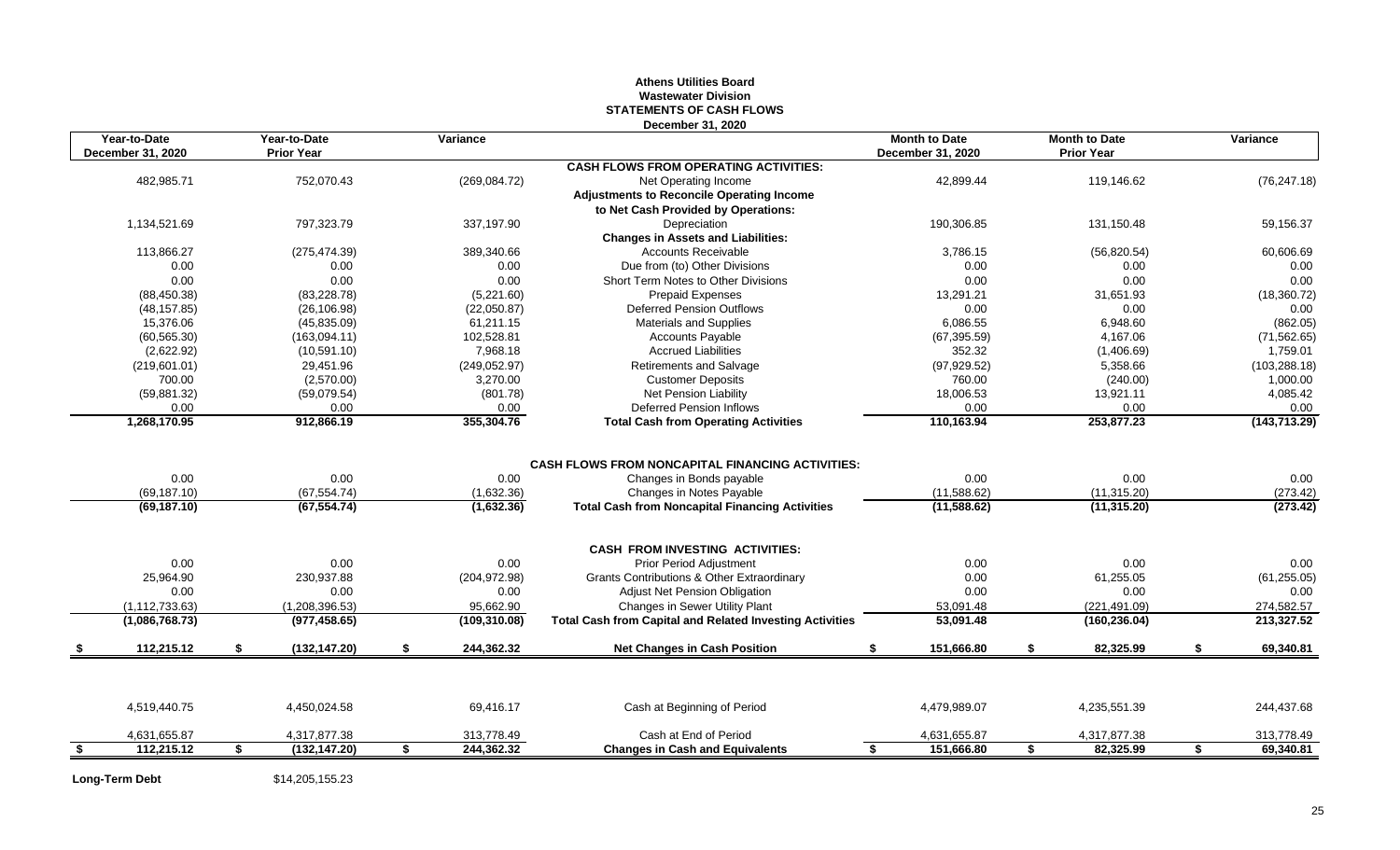#### Athens Utilities Board Statistics Report December 31, 2020

| Wastewater:                |         |       |        |            |
|----------------------------|---------|-------|--------|------------|
|                            | Current | Prior | ‰      | # Accounts |
| Number of services:        | Month   | Year  | Change | Change     |
| Residential - Inside City  | 4,387   | 4,367 | 0.46%  | 20         |
| Residential - Outside City |         | 58    | 22.41% | 13         |
| Commercial - Inside City   | 938     | 930   | 0.86%  | 8          |
| Commercial - Outside City  |         |       | 0.00%  | 01         |
| Total Services             | 5,400   | 5,359 | 0.77%  | 41         |

| Sales Volumes:             |            | Year-to-Date      |            |            |                   |           |
|----------------------------|------------|-------------------|------------|------------|-------------------|-----------|
| Gallonsx100                | 12/31/2020 | <b>Prior Year</b> | Change     | 12/31/2020 | <b>Prior Year</b> | Change    |
| Residential - Inside City  | 148,730    | 146,742           | 1.35%      | 949,456    | 945,096           | 0.46%     |
| Residential - Outside City | 2,601      | 2,109             | 23.33%     | 19,404     | 15,486            | 25.30%    |
| Commercial - Inside City   | 192,063    | 203,167           | $-5.47\%$  | 1,276,167  | 1,334,906         | $-4.40%$  |
| Commercial - Outside City  | 6,173      | 10,271            | $-39.90\%$ | 45,290     | 65,270            | $-30.61%$ |
|                            | 349,567    | 362,289           | $-3.51\%$  | 2,290,317  | 2,360,758         | $-2.98%$  |

| Employment         |                          |                   |                   |
|--------------------|--------------------------|-------------------|-------------------|
|                    | <b>December 31, 2020</b> | <b>Prior Year</b> | <b>Difference</b> |
| Employee Headcount | 18.00                    | 19.00             | $-1.00$           |
| <b>FTE</b>         | 19.53                    | 20.58             | $-1.05$           |
| Y-T-D FTE          | 19.61                    | 20.08             | $-0.47$           |

| <b>Total Company Employment</b> |                          |                   |                   |  |  |  |  |  |  |  |  |  |
|---------------------------------|--------------------------|-------------------|-------------------|--|--|--|--|--|--|--|--|--|
|                                 | <b>December 31, 2020</b> | <b>Prior Year</b> | <b>Difference</b> |  |  |  |  |  |  |  |  |  |
| Company Total Headcount:        | 100.00                   | 102.00            | $-2.00$           |  |  |  |  |  |  |  |  |  |
| Company Total FTE               | 108.34                   | 109.47            | $-1.13$           |  |  |  |  |  |  |  |  |  |
| Company Y-T-D FTE               | 107.61                   | 107.42            | 0.19              |  |  |  |  |  |  |  |  |  |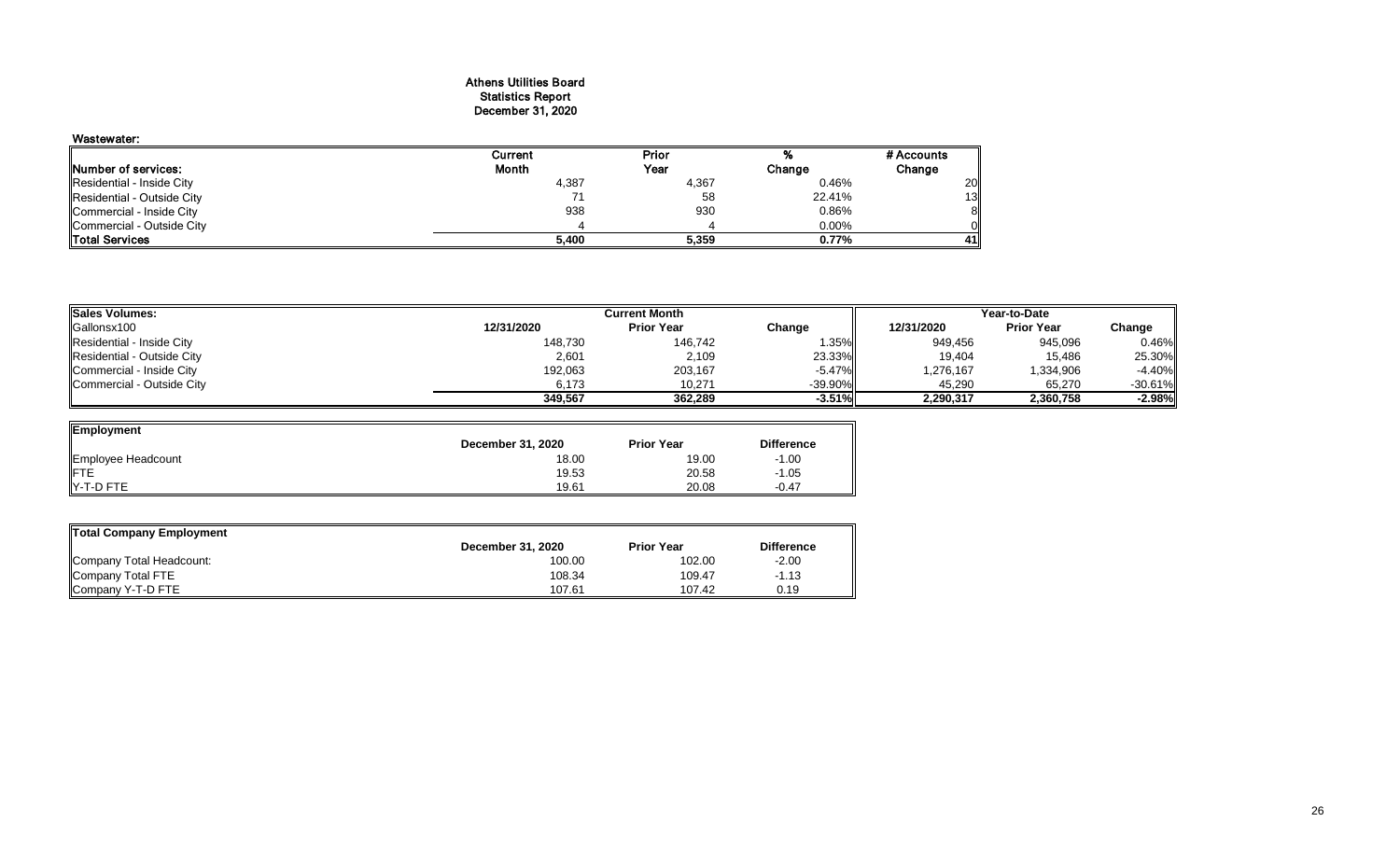### **Athens Utilities Board Wastewater Division Capital Budget Month Ending as of December 31, 2020**

### *<u>Eant Budget</u>* **(Unfavorable) Completion Expended**

|                                                                | <b>Budget</b>      | <b>Actual</b> | <b>Variance to Date</b><br>Favorable<br>(Unfavorable) | <b>Estimated</b><br>% Project<br><b>Completion</b> | <b>Percent Budget</b><br><b>Expended</b> |
|----------------------------------------------------------------|--------------------|---------------|-------------------------------------------------------|----------------------------------------------------|------------------------------------------|
| <b>Planned Capital Improvements:</b>                           |                    |               |                                                       |                                                    |                                          |
| Replace Truck #42 (2012 F250)                                  | 45,000             |               | 45,000                                                |                                                    |                                          |
| Replace Truck #33 (Meter Reader)                               | 30,000             |               | 30,000                                                |                                                    |                                          |
| Replace Truck #65 (Small Dump)                                 | 65,000             |               | 65,000                                                |                                                    |                                          |
| Replace Cedar Springs Pump Station                             | 750,000            | 514           | 749,486                                               |                                                    | 0.07%                                    |
| <b>Sterling Road Valves and Piping</b>                         | 75,000             |               |                                                       |                                                    |                                          |
| <b>Emergency Generator Sterling Rd. PS</b>                     | 175,000            |               | 175,000                                               |                                                    |                                          |
| Oostanaula WWTP Refurbishment                                  | 125,000            | 54,641        | 70,359                                                |                                                    | 43.71%                                   |
| NMC WWTP Refurbishment                                         | 100,000            | 53,895        | 46,105                                                |                                                    | 53.90%                                   |
| Admin and Operators Buildings Maint. - Oost.                   | 10,000             |               | 10,000                                                |                                                    |                                          |
| <b>Laboratory Equipment</b>                                    | 15,000             | 1,855         | 13,145                                                |                                                    | 12.37%                                   |
| <b>Lift Station Rehabilitation</b>                             | 35,000             | 43,163        | (8, 163)                                              |                                                    | 123.32%                                  |
| <b>Field and Safety Equipment</b>                              | 15,000             |               | 15,000                                                |                                                    |                                          |
| <b>Collection System Rehab</b>                                 | 500,000            | 314,623       | 185,377                                               |                                                    | 62.92%                                   |
| <b>Material Donations</b>                                      | 5,000              | 179           | 4,821                                                 |                                                    | 3.59%                                    |
| Technology (SCADA, Computers)                                  | 35,000             | 11,046        | 23,954                                                |                                                    | 31.56% Continuous                        |
| Services                                                       | 125,000            | 114,040       | 10,960                                                |                                                    | 91.23% Continuous                        |
| Extensions                                                     | 25,000             | 150           | 24,850                                                |                                                    | 0.60% Continuous                         |
| <b>Grinder Pump Core Replacements</b>                          | 35,000             | 6,270         | 28,730                                                |                                                    | 17.91% Continuous                        |
| <b>Rehabilitation of Services</b>                              | 75,000             | 10,156        | 64,844                                                |                                                    | 13.54% Continuous                        |
| <b>Manhole Rehabilitation</b>                                  | 12,000             |               | 12,000                                                |                                                    | Continuous                               |
| IT Core (Servers, mainframe, etc.)                             | 20,000             |               | 20,000                                                |                                                    | Continuous                               |
| <b>Total Planned Capital Improvements:</b>                     | \$<br>2,272,000 \$ | 610,533 \$    | 1,586,467                                             |                                                    |                                          |
| <b>Other Assets:</b>                                           |                    |               |                                                       |                                                    |                                          |
| Oost WWTP UV Bulbs (FY 2020 Budget Item)                       | 45,000             | 59,227        | (14, 227)                                             |                                                    |                                          |
| Madison Avenue Gravity Sewer Replacement (FY 2020 Budget Item) | 750,000            | 642,815       | 107,185                                               |                                                    |                                          |
| <b>Grinder Pump Project</b>                                    |                    | 45,964        | (45, 964)                                             |                                                    |                                          |
| Denso Pump Station (FY 2020 Budget Item)                       | 880,000            | 780,939       |                                                       |                                                    |                                          |
| Other                                                          |                    | 1,770         | (1,770)                                               |                                                    |                                          |
| <b>Total Other Assets</b>                                      | \$<br>1,675,000 \$ | 1,530,716 \$  | 45,223                                                |                                                    |                                          |
| Totals:                                                        | \$<br>3,947,000 \$ | 2,141,248 \$  | 1,631,691                                             |                                                    |                                          |
|                                                                |                    |               |                                                       |                                                    |                                          |

Percentage of Budget Spent Year-to-date **50.00%** 54.25% Fiscal Year **50.00%**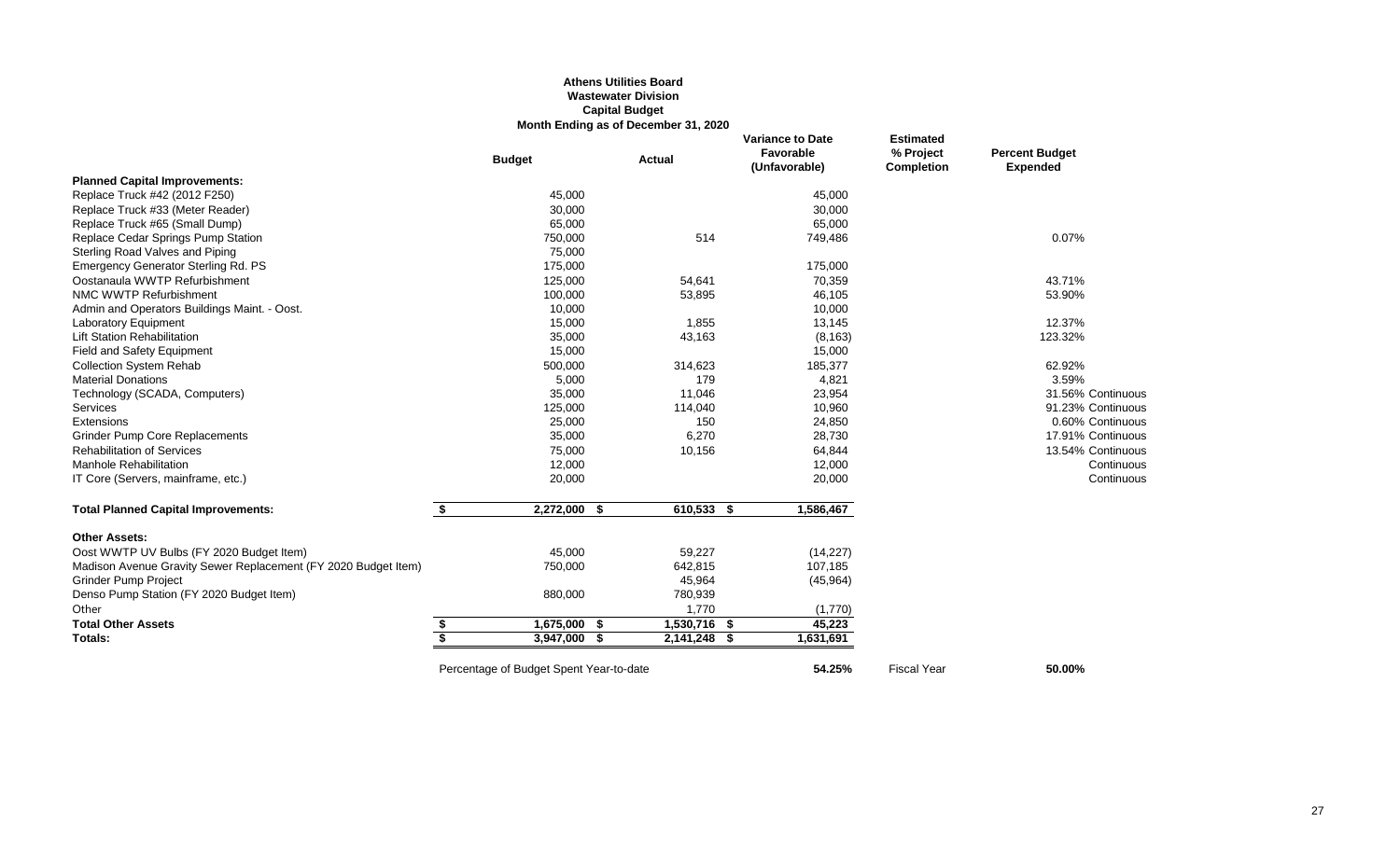#### **ATHENS UTILITIES BOARD FIBER BALANCE SHEET December 31, 2020**

|                          |                   |                          |                    |                                                |                         |                          | Change       |
|--------------------------|-------------------|--------------------------|--------------------|------------------------------------------------|-------------------------|--------------------------|--------------|
| <b>Current Period</b>    | Year-to-Date      |                          | <b>Change from</b> |                                                | <b>Current Period</b>   | Prior                    | from prior   |
| <b>December 31, 2020</b> | <b>Prior Year</b> |                          | <b>Prior Year</b>  |                                                | <b>January 31, 2016</b> | <b>Month</b>             | <b>Month</b> |
|                          |                   |                          |                    | <b>Assets</b>                                  |                         |                          |              |
| 123,228.61               |                   | 100,770.77               | 22,457.84          | Services                                       | 123,228.61              | 123,228.61               |              |
| 42,962.63                |                   | 35,678.99                | 7,283.64           | <b>Accumulated Depreciation</b>                | 42,962.63               | 42,369.14                | 593.49       |
| 80,265.98                |                   | 65,091.78                | 15,174.20          | <b>Total Fixed Assets</b>                      | 80,265.98               | 80,859.47                | (593.49)     |
|                          |                   |                          |                    | <b>Current Assets</b>                          |                         |                          |              |
| 219,889.81               |                   | 160,444.48               | 59,445.33          | Cash                                           | 219,889.81              | 210,880.45               | 9,009.36     |
| 185.00                   |                   | (250.00)                 | 435.00             | <b>Accounts Receivable</b>                     | 185.00                  | 4,199.00                 | (4,014.00)   |
| 220,074.81               |                   | 160,194.48               | 59,880.33          | <b>Total Current Assets</b>                    | 220,074.81              | 215,079.45               | 4,995.36     |
| \$<br>300,340.79         |                   | 225,286.26               | 75,054.53          | <b>Total Assets</b>                            | 300,340.79              | 295,938.92               | 4,401.87     |
|                          |                   |                          |                    | <b>Liabilities</b>                             |                         |                          |              |
| $\sim$                   |                   | $\overline{\phantom{0}}$ | $\sim$             | Payable to Other Divisions                     | $\sim$                  | $\overline{\phantom{a}}$ | $\sim$       |
| 300,340.79               |                   | 225,286.26               | 75,054.53          | <b>Retained Earnings</b>                       | 300,340.79              | 295,938.92               | 4,401.87     |
| \$<br>300,340.79         |                   | 225,286.26               | 75,054.53          | <b>Total Liabilities and Retained Earnings</b> | 300,340.79              | 295,938.92               | 4,401.87     |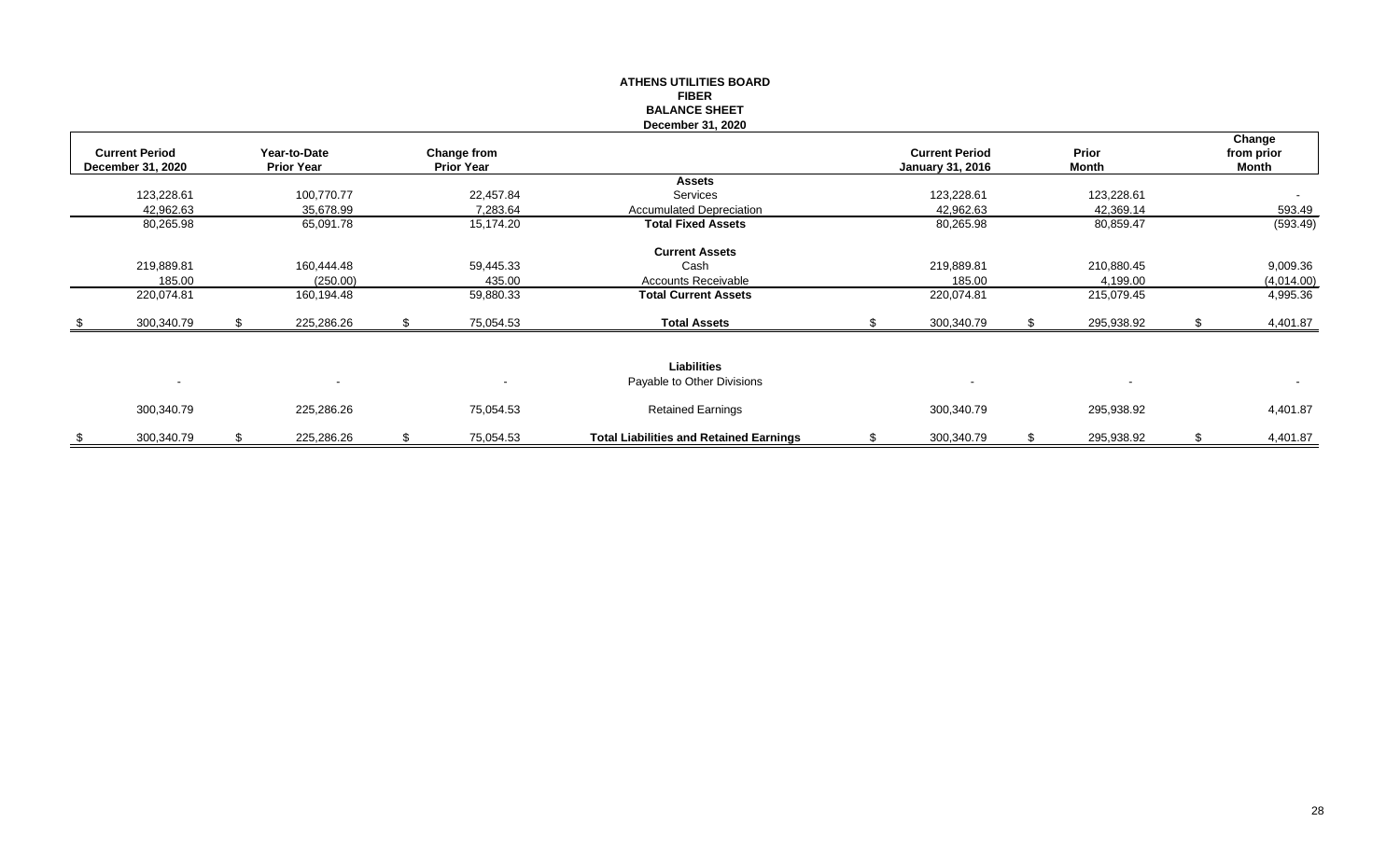## Athens Utilities Board Profit and Loss Statement - Fiber

|                | Year-to-Date<br>December 31, 2020 | Year-to-Date<br><b>Prior Year</b> | Variance<br>Favorable<br>(Unfavorable) |                                                 | <b>Current</b><br>Month<br>December 31, 2020 | <b>Current</b><br>Month<br><b>Prior Year</b> |   |                          |
|----------------|-----------------------------------|-----------------------------------|----------------------------------------|-------------------------------------------------|----------------------------------------------|----------------------------------------------|---|--------------------------|
|                | 62,644.00                         | 58,384.00                         | 4,260.00                               | Revenue                                         | 10,349.00                                    | 14,714.00                                    |   | (4,365.00)               |
|                |                                   |                                   |                                        | <b>Operating and Maintenance Expenses</b>       |                                              |                                              |   |                          |
|                | 2,233.45                          |                                   | (2, 233.45)                            | Overhead Line Expense                           | 137.56                                       |                                              |   | (137.56)                 |
|                | 1,986.42                          | 1,986.42                          |                                        | Administrative and General Expense              | 331.07                                       | 331.07                                       |   |                          |
|                | 24,591.94                         | 26,936.91                         | 2,344.97                               | <b>Telecom Expense</b>                          | 4,952.62                                     | 6,767.50                                     |   | 1,814.88                 |
| $\mathfrak{S}$ | 28,811.81                         | 28,923.33                         | 111.52                                 | <b>Total Operating and Maintenance Expenses</b> | 5,421.25                                     | \$<br>7,098.57                               | Ъ | 1,677.32                 |
|                | 395.36                            | 297.96                            | 97.40                                  | Interest Income                                 | 67.61                                        | 54.37                                        |   | 13.24                    |
|                |                                   |                                   |                                        | <b>Other Operating Expense</b>                  |                                              |                                              |   |                          |
|                | 3,560.94                          | 3,718.90                          | 157.96                                 | <b>Depreciation Expense</b>                     | 593.49                                       | 647.41                                       |   | 53.92                    |
|                | 30,666.61                         | 26,039.73                         | 4,626.88                               | <b>Net Before Extraordinary</b>                 | 4,401.87                                     | 7,022.39                                     |   | (2,620.52)               |
|                | $\overline{\phantom{a}}$          | 5,000.00                          | (5,000.00)                             | Grants, Contributions, Extraordinary            | $\overline{\phantom{a}}$                     |                                              |   | $\overline{\phantom{a}}$ |
| \$             | 30,666.61                         | 31,039.73                         | (373.12)                               | <b>Change in Net Assets</b>                     | 4,401.87                                     | 7,022.39                                     |   | (2,620.52)               |